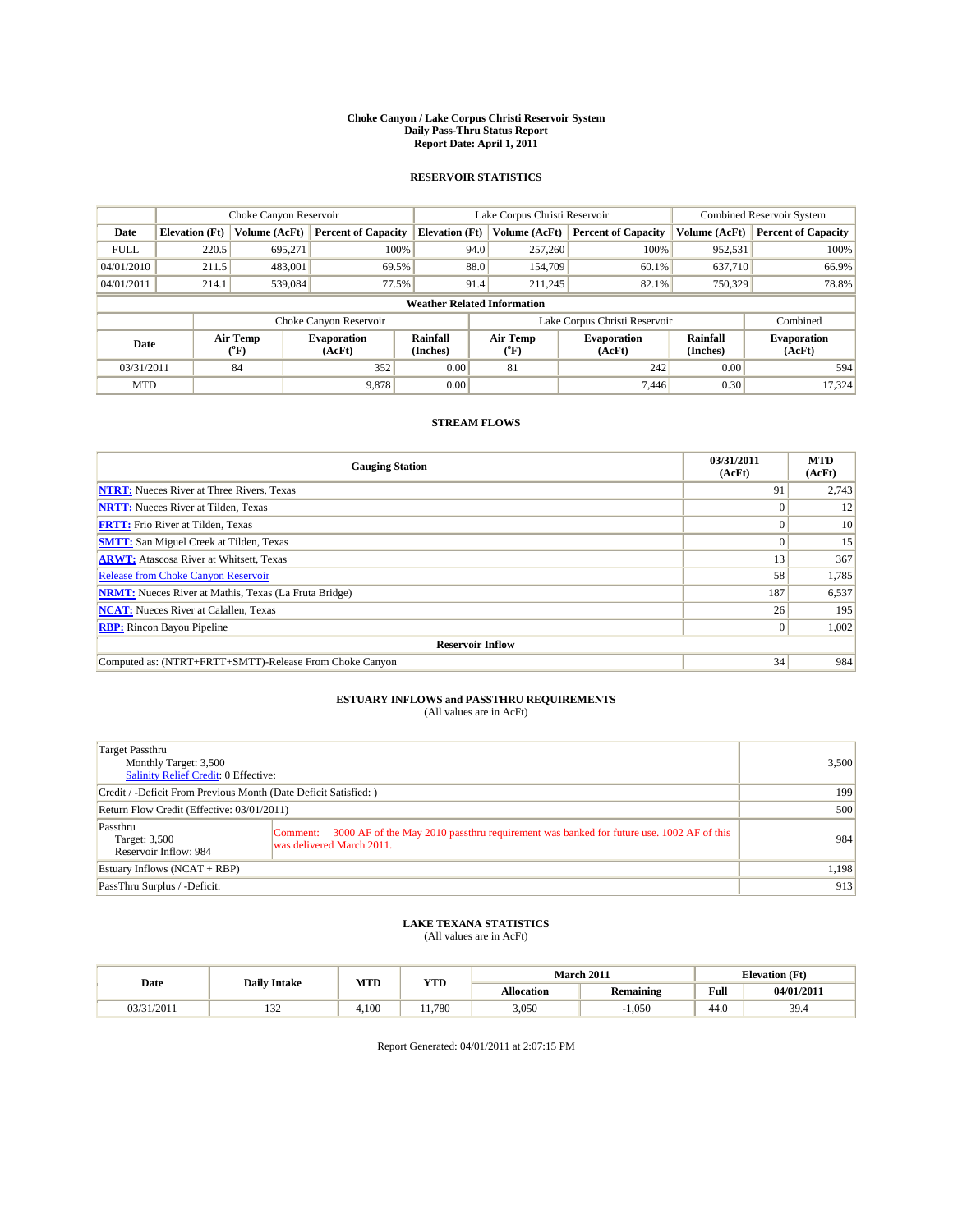#### **Choke Canyon / Lake Corpus Christi Reservoir System Daily Pass-Thru Status Report Report Date: April 2, 2011**

#### **RESERVOIR STATISTICS**

|             | Choke Canyon Reservoir             |                                           |                              |                       | Lake Corpus Christi Reservoir |                  |                              |                      | <b>Combined Reservoir System</b> |  |
|-------------|------------------------------------|-------------------------------------------|------------------------------|-----------------------|-------------------------------|------------------|------------------------------|----------------------|----------------------------------|--|
| Date        | <b>Elevation</b> (Ft)              | Volume (AcFt)                             | <b>Percent of Capacity</b>   | <b>Elevation</b> (Ft) |                               | Volume (AcFt)    | <b>Percent of Capacity</b>   | Volume (AcFt)        | <b>Percent of Capacity</b>       |  |
| <b>FULL</b> | 220.5                              | 695.271                                   | 100%                         |                       | 94.0                          | 257,260          | 100%                         | 952,531              | 100%                             |  |
| 04/02/2010  | 211.4                              | 482,792                                   | 69.4%                        |                       | 88.0                          | 154,401          | 60.0%                        | 637.193              | 66.9%                            |  |
| 04/02/2011  | 214.1                              | 539,084                                   | 77.5%                        |                       | 91.4                          | 210,899          | 82.0%                        | 749,983              | 78.7%                            |  |
|             | <b>Weather Related Information</b> |                                           |                              |                       |                               |                  |                              |                      |                                  |  |
|             |                                    |                                           | Choke Canyon Reservoir       |                       | Lake Corpus Christi Reservoir |                  |                              |                      | Combined                         |  |
| Date        |                                    | Air Temp<br>$({}^{\mathrm{o}}\mathrm{F})$ | <b>Evaporation</b><br>(AcFt) | Rainfall<br>(Inches)  |                               | Air Temp<br>(°F) | <b>Evaporation</b><br>(AcFt) | Rainfall<br>(Inches) | <b>Evaporation</b><br>(AcFt)     |  |
| 04/01/2011  |                                    | 92                                        | 404                          | 0.00                  |                               | 91               | 322                          | 0.00                 | 726                              |  |
| <b>MTD</b>  |                                    |                                           | 404                          | 0.00                  |                               |                  | 322                          | 0.00                 | 726                              |  |

### **STREAM FLOWS**

| <b>Gauging Station</b>                                       | 04/01/2011<br>(AcFt) | <b>MTD</b><br>(AcFt) |  |  |  |
|--------------------------------------------------------------|----------------------|----------------------|--|--|--|
| <b>NTRT:</b> Nueces River at Three Rivers, Texas             | 93                   | 93                   |  |  |  |
| <b>NRTT:</b> Nueces River at Tilden, Texas                   |                      | $\Omega$             |  |  |  |
| <b>FRTT:</b> Frio River at Tilden, Texas                     |                      | $\Omega$             |  |  |  |
| <b>SMTT:</b> San Miguel Creek at Tilden, Texas               |                      | $\Omega$             |  |  |  |
| <b>ARWT:</b> Atascosa River at Whitsett, Texas               | 14                   | 14                   |  |  |  |
| Release from Choke Canyon Reservoir                          | 58                   | 58                   |  |  |  |
| <b>NRMT:</b> Nueces River at Mathis, Texas (La Fruta Bridge) | 187                  | 187                  |  |  |  |
| <b>NCAT:</b> Nueces River at Calallen, Texas                 | 15                   | 15                   |  |  |  |
| <b>RBP:</b> Rincon Bayou Pipeline                            | $\Omega$             | $\Omega$             |  |  |  |
| <b>Reservoir Inflow</b>                                      |                      |                      |  |  |  |
| Computed as: (NTRT+FRTT+SMTT)-Release From Choke Canyon      | 36                   | 36                   |  |  |  |

## **ESTUARY INFLOWS and PASSTHRU REQUIREMENTS**

|  | (All values are in AcFt) |
|--|--------------------------|
|--|--------------------------|

| Target Passthru<br>Monthly Target: 3,500<br>Salinity Relief Credit: 0 Effective: |                                                                                                                                  | 3,500           |
|----------------------------------------------------------------------------------|----------------------------------------------------------------------------------------------------------------------------------|-----------------|
| Credit / -Deficit From Previous Month (Date Deficit Satisfied: )                 |                                                                                                                                  | $-90$           |
| Return Flow Credit (Effective: )                                                 |                                                                                                                                  | 0               |
| Passthru<br>Target: 3,500<br>Reservoir Inflow: 36                                | 3000 AF of the May 2010 passthru requirement was banked for future use. 1002 AF of this<br>Comment:<br>was delivered March 2011. | 36              |
| Estuary Inflows $(NCAT + RBP)$                                                   |                                                                                                                                  | 15 <sup>1</sup> |
| PassThru Surplus / -Deficit:                                                     |                                                                                                                                  | $-111$          |

## **LAKE TEXANA STATISTICS** (All values are in AcFt)

| Date       | <b>Daily Intake</b>       | MTD<br>YTD    |              | April 2011 |                  | <b>Elevation</b> (Ft) |                           |
|------------|---------------------------|---------------|--------------|------------|------------------|-----------------------|---------------------------|
|            |                           |               |              | Allocation | <b>Remaining</b> | Full                  | 04/02/2011                |
| 04/01/2011 | $\sim$<br>1J <sub>4</sub> | $\sim$<br>152 | 012<br>∟ 7 س | 3,050      | 2.918<br>2.710   | 44.0                  | 30 <sup>2</sup><br>ر. ر ر |

Report Generated: 04/02/2011 at 8:18:54 AM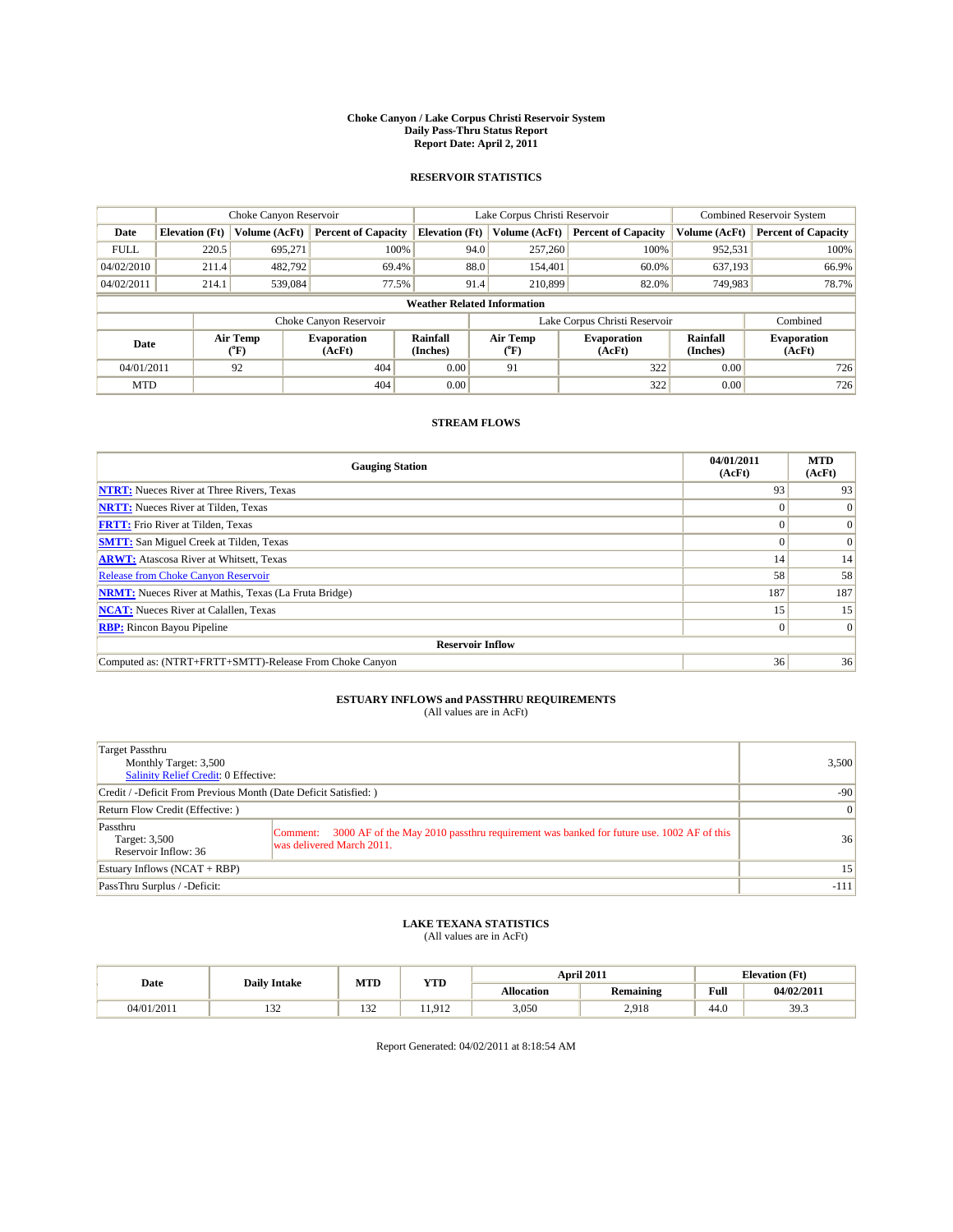#### **Choke Canyon / Lake Corpus Christi Reservoir System Daily Pass-Thru Status Report Report Date: April 3, 2011**

#### **RESERVOIR STATISTICS**

|             | Choke Canyon Reservoir             |                                           |                              |                       | Lake Corpus Christi Reservoir |                              | <b>Combined Reservoir System</b> |                              |
|-------------|------------------------------------|-------------------------------------------|------------------------------|-----------------------|-------------------------------|------------------------------|----------------------------------|------------------------------|
| Date        | <b>Elevation</b> (Ft)              | Volume (AcFt)                             | <b>Percent of Capacity</b>   | <b>Elevation</b> (Ft) | Volume (AcFt)                 | <b>Percent of Capacity</b>   | Volume (AcFt)                    | <b>Percent of Capacity</b>   |
| <b>FULL</b> | 220.5                              | 695.271                                   | 100%                         |                       | 94.0<br>257,260               | 100%                         | 952,531                          | 100%                         |
| 04/03/2010  | 211.5                              | 484,463                                   | 69.7%                        |                       | 88.0<br>155,479               | 60.4%                        | 639,942                          | 67.2%                        |
| 04/03/2011  | 214.0                              | 538,194                                   | 77.4%                        |                       | 91.4<br>210,381               | 81.8%                        | 748,575                          | 78.6%                        |
|             | <b>Weather Related Information</b> |                                           |                              |                       |                               |                              |                                  |                              |
|             |                                    |                                           | Choke Canyon Reservoir       |                       | Lake Corpus Christi Reservoir |                              | Combined                         |                              |
| Date        |                                    | Air Temp<br>$({}^{\mathrm{o}}\mathrm{F})$ | <b>Evaporation</b><br>(AcFt) | Rainfall<br>(Inches)  | Air Temp<br>(°F)              | <b>Evaporation</b><br>(AcFt) | Rainfall<br>(Inches)             | <b>Evaporation</b><br>(AcFt) |
| 04/02/2011  |                                    | 89                                        | 390                          | 0.00                  | 86                            | 312                          | 0.00                             | 702                          |
| <b>MTD</b>  |                                    |                                           | 794                          | 0.00                  |                               | 634                          | 0.00                             | 1,428                        |

### **STREAM FLOWS**

| <b>Gauging Station</b>                                       | 04/02/2011<br>(AcFt) | <b>MTD</b><br>(AcFt) |  |  |  |  |
|--------------------------------------------------------------|----------------------|----------------------|--|--|--|--|
| <b>NTRT:</b> Nueces River at Three Rivers, Texas             | 95                   | 189                  |  |  |  |  |
| <b>NRTT:</b> Nueces River at Tilden, Texas                   | $\Omega$             | $\Omega$             |  |  |  |  |
| <b>FRTT:</b> Frio River at Tilden, Texas                     |                      | $\Omega$             |  |  |  |  |
| <b>SMTT:</b> San Miguel Creek at Tilden, Texas               |                      | $\Omega$             |  |  |  |  |
| <b>ARWT:</b> Atascosa River at Whitsett, Texas               | 14                   | 28                   |  |  |  |  |
| <b>Release from Choke Canyon Reservoir</b>                   | 58                   | 115                  |  |  |  |  |
| <b>NRMT:</b> Nueces River at Mathis, Texas (La Fruta Bridge) | 187                  | 373                  |  |  |  |  |
| <b>NCAT:</b> Nueces River at Calallen, Texas                 | 9                    | 24                   |  |  |  |  |
| <b>RBP:</b> Rincon Bayou Pipeline                            | $\overline{0}$       | $\Omega$             |  |  |  |  |
| <b>Reservoir Inflow</b>                                      |                      |                      |  |  |  |  |
| Computed as: (NTRT+FRTT+SMTT)-Release From Choke Canyon      | 38                   | 73                   |  |  |  |  |

## **ESTUARY INFLOWS and PASSTHRU REQUIREMENTS**

|  | (All values are in AcFt) |
|--|--------------------------|
|--|--------------------------|

| Target Passthru<br>Monthly Target: 3,500<br>Salinity Relief Credit: 0 Effective: | 3,500                                                                                                                             |        |
|----------------------------------------------------------------------------------|-----------------------------------------------------------------------------------------------------------------------------------|--------|
| Credit / -Deficit From Previous Month (Date Deficit Satisfied: )                 | $-90$                                                                                                                             |        |
| Return Flow Credit (Effective: )                                                 | $\vert 0 \vert$                                                                                                                   |        |
| Passthru<br>Target: 3,500<br>Reservoir Inflow: 73                                | 3000 AF of the May 2010 passthru requirement was banked for future use. 1002 AF of this<br> Comment:<br>was delivered March 2011. | 73     |
| Estuary Inflows $(NCAT + RBP)$                                                   | 24                                                                                                                                |        |
| PassThru Surplus / -Deficit:                                                     |                                                                                                                                   | $-139$ |

## **LAKE TEXANA STATISTICS** (All values are in AcFt)

|            | <b>Daily Intake</b>       | MTD | <b>YTD</b> |                   | April 2011       | <b>Elevation</b> (Ft) |            |
|------------|---------------------------|-----|------------|-------------------|------------------|-----------------------|------------|
| Date       |                           |     |            | <b>Allocation</b> | <b>Remaining</b> | Full                  | 04/03/2011 |
| 04/02/2011 | $\sim$<br>1J <sub>4</sub> | 263 | 12.044     | 3,050             | 2.787            | 44.0                  | 39.3       |

Report Generated: 04/03/2011 at 8:42:29 AM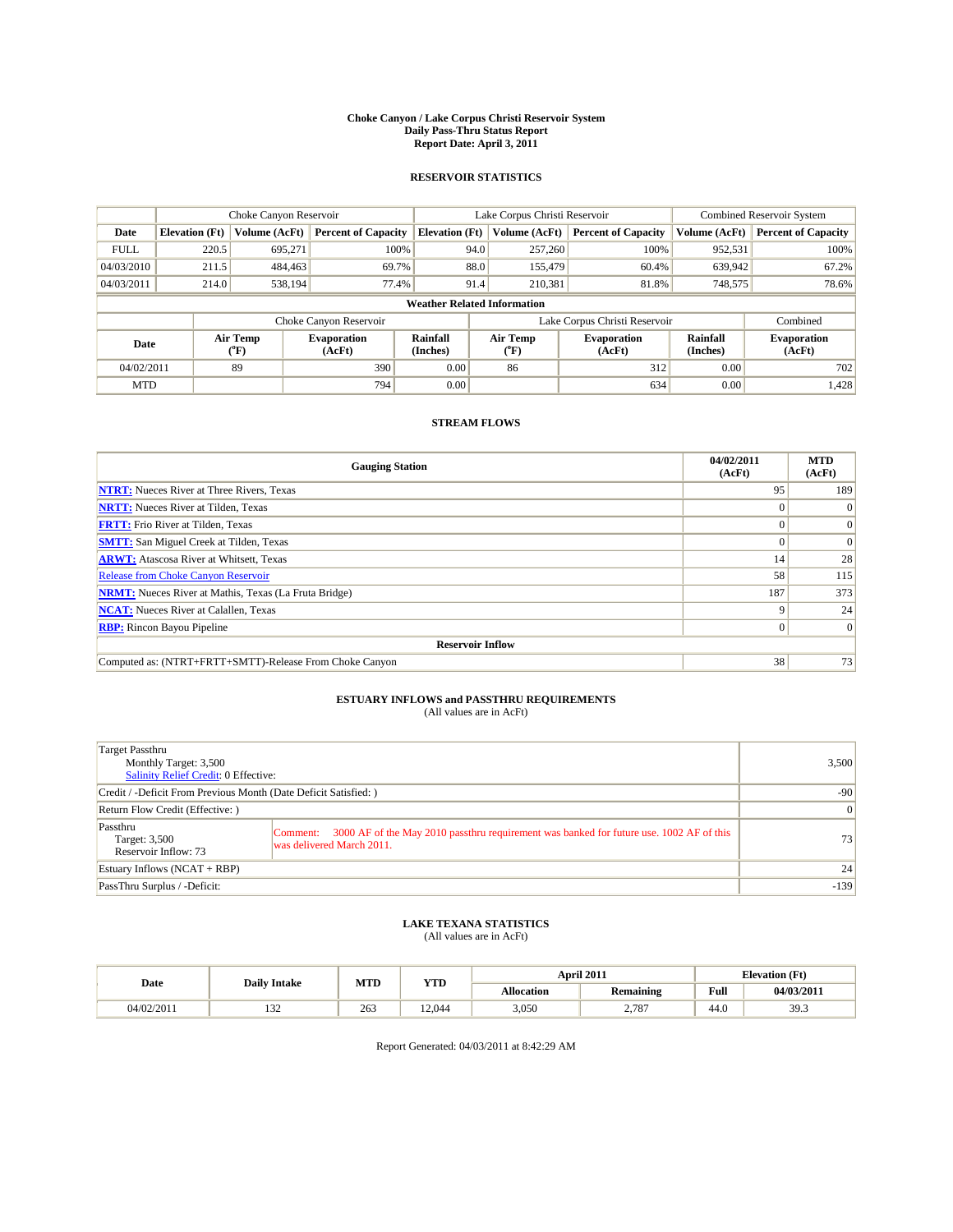#### **Choke Canyon / Lake Corpus Christi Reservoir System Daily Pass-Thru Status Report Report Date: April 4, 2011**

#### **RESERVOIR STATISTICS**

|             | Choke Canyon Reservoir |                  | Lake Corpus Christi Reservoir |                                    |                                                  |               | <b>Combined Reservoir System</b> |                              |                            |
|-------------|------------------------|------------------|-------------------------------|------------------------------------|--------------------------------------------------|---------------|----------------------------------|------------------------------|----------------------------|
| Date        | <b>Elevation</b> (Ft)  | Volume (AcFt)    | <b>Percent of Capacity</b>    | <b>Elevation</b> (Ft)              |                                                  | Volume (AcFt) | <b>Percent of Capacity</b>       | Volume (AcFt)                | <b>Percent of Capacity</b> |
| <b>FULL</b> | 220.5                  | 695,271          | 100%                          |                                    | 94.0                                             | 257,260       | 100%                             | 952,531                      | 100%                       |
| 04/04/2010  | 211.5                  | 483.418          | 69.5%                         |                                    | 88.0                                             | 154,555       | 60.1%                            | 637,973                      | 67.0%                      |
| 04/04/2011  | 214.0                  | 538,639          | 77.5%                         |                                    | 91.4                                             | 211,245       | 82.1%                            | 749,884                      | 78.7%                      |
|             |                        |                  |                               | <b>Weather Related Information</b> |                                                  |               |                                  |                              |                            |
|             |                        |                  | Choke Canyon Reservoir        |                                    |                                                  |               | Lake Corpus Christi Reservoir    |                              | Combined                   |
| Date        |                        | Air Temp<br>(°F) | <b>Evaporation</b><br>(AcFt)  | Rainfall<br>(Inches)               | Air Temp<br><b>Evaporation</b><br>(AcFt)<br>("F) |               | Rainfall<br>(Inches)             | <b>Evaporation</b><br>(AcFt) |                            |
| 04/03/2011  |                        | 84               | 247                           | 0.00                               | 82                                               |               | 131                              | 0.00                         | 378                        |
| <b>MTD</b>  |                        |                  | 1,041                         | 0.00                               |                                                  |               | 765                              | 0.00                         | 1,806                      |

### **STREAM FLOWS**

| <b>Gauging Station</b>                                       | 04/03/2011<br>(AcFt) | <b>MTD</b><br>(AcFt) |
|--------------------------------------------------------------|----------------------|----------------------|
| <b>NTRT:</b> Nueces River at Three Rivers, Texas             | 93                   | 282                  |
| <b>NRTT:</b> Nueces River at Tilden, Texas                   |                      | $\theta$             |
| <b>FRTT:</b> Frio River at Tilden, Texas                     |                      | $\Omega$             |
| <b>SMTT:</b> San Miguel Creek at Tilden, Texas               |                      | $\Omega$             |
| <b>ARWT:</b> Atascosa River at Whitsett, Texas               | 13                   | 42                   |
| Release from Choke Canyon Reservoir                          | 58                   | 173                  |
| <b>NRMT:</b> Nueces River at Mathis, Texas (La Fruta Bridge) | 185                  | 558                  |
| <b>NCAT:</b> Nueces River at Calallen, Texas                 | 0                    | 24                   |
| <b>RBP:</b> Rincon Bayou Pipeline                            | $\Omega$             | $\Omega$             |
| <b>Reservoir Inflow</b>                                      |                      |                      |
| Computed as: (NTRT+FRTT+SMTT)-Release From Choke Canyon      | 36                   | 109                  |

## **ESTUARY INFLOWS and PASSTHRU REQUIREMENTS**<br>(All values are in AcFt)

| Target Passthru<br>Monthly Target: 3,500<br><b>Salinity Relief Credit: 0 Effective:</b> | 3,500                                                                                                                            |        |  |  |
|-----------------------------------------------------------------------------------------|----------------------------------------------------------------------------------------------------------------------------------|--------|--|--|
| Credit / -Deficit From Previous Month (Date Deficit Satisfied: )                        | $-90$                                                                                                                            |        |  |  |
| Return Flow Credit (Effective: )                                                        |                                                                                                                                  |        |  |  |
| Passthru<br>Target: 3,500<br>Reservoir Inflow: 109                                      | 3000 AF of the May 2010 passthru requirement was banked for future use. 1002 AF of this<br>Comment:<br>was delivered March 2011. | 109    |  |  |
| Estuary Inflows $(NCAT + RBP)$                                                          | 24                                                                                                                               |        |  |  |
| PassThru Surplus / -Deficit:                                                            |                                                                                                                                  | $-175$ |  |  |

## **LAKE TEXANA STATISTICS** (All values are in AcFt)

| <b>Daily Intake</b> |                      | MTD<br><b>YTD</b> |               |                   | <b>April 2011</b> | <b>Elevation</b> (Ft) |            |
|---------------------|----------------------|-------------------|---------------|-------------------|-------------------|-----------------------|------------|
| Date                |                      |                   |               | <b>Allocation</b> | <b>Remaining</b>  | Full                  | 04/04/2011 |
| 04/03/2011          | $\sim$<br>. <i>.</i> | 395               | $\sim$<br>176 | 3,050             | 2,655             | $\sim$<br>44.0        | 39.3       |

Report Generated: 04/04/2011 at 8:41:34 AM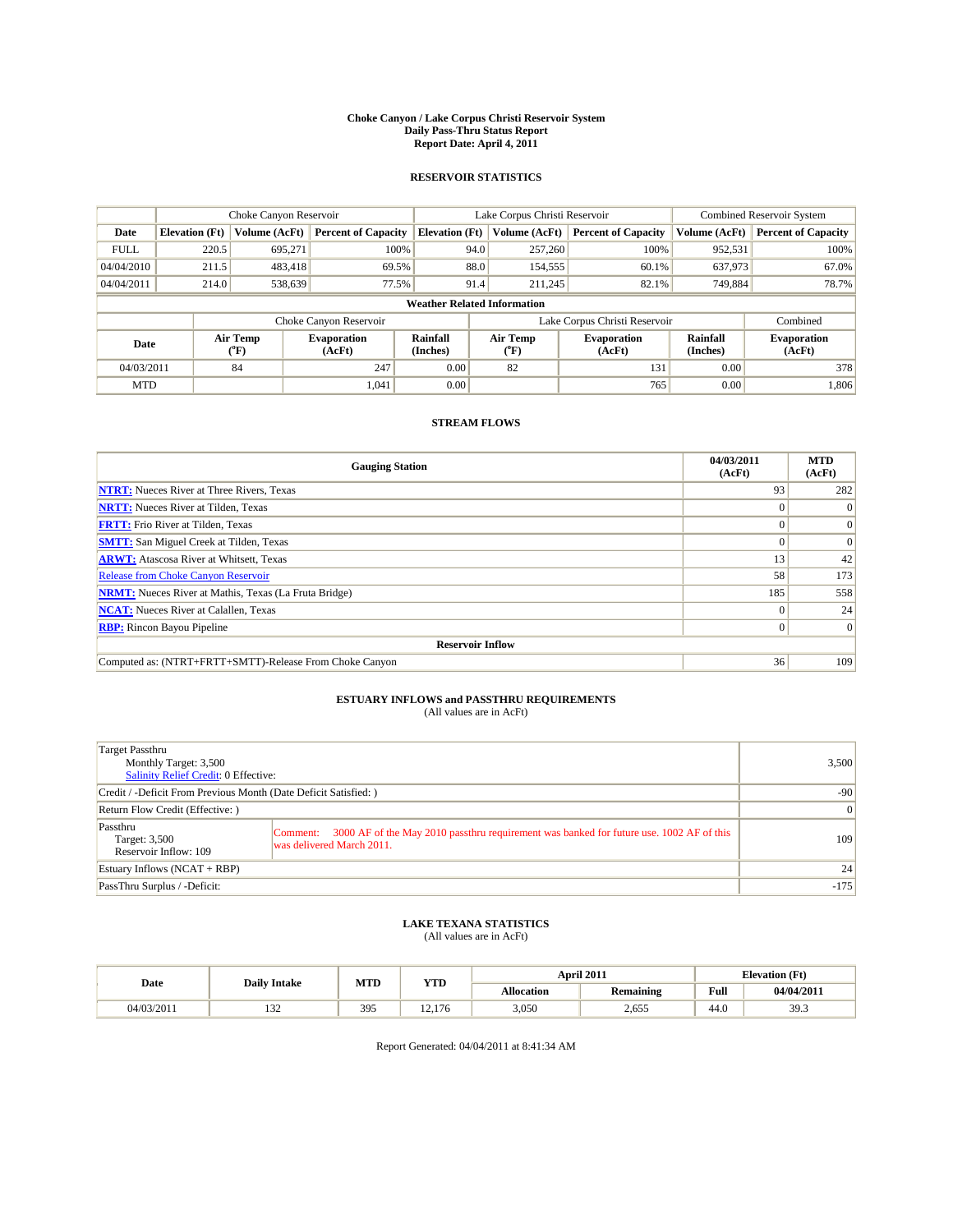#### **Choke Canyon / Lake Corpus Christi Reservoir System Daily Pass-Thru Status Report Report Date: April 5, 2011**

#### **RESERVOIR STATISTICS**

|             | Choke Canyon Reservoir                                                            |               |                            |                                    | Lake Corpus Christi Reservoir | <b>Combined Reservoir System</b> |                              |                            |
|-------------|-----------------------------------------------------------------------------------|---------------|----------------------------|------------------------------------|-------------------------------|----------------------------------|------------------------------|----------------------------|
| Date        | <b>Elevation</b> (Ft)                                                             | Volume (AcFt) | <b>Percent of Capacity</b> | <b>Elevation</b> (Ft)              | Volume (AcFt)                 | <b>Percent of Capacity</b>       | Volume (AcFt)                | <b>Percent of Capacity</b> |
| <b>FULL</b> | 220.5                                                                             | 695.271       | 100%                       | 94.0                               | 257,260                       | 100%                             | 952,531                      | 100%                       |
| 04/05/2010  | 211.4                                                                             | 482.374       | 69.4%                      | 87.9                               | 153,941                       | 59.8%                            | 636,315                      | 66.8%                      |
| 04/05/2011  | 214.0                                                                             | 537,971       | 77.4%                      | 91.3                               | 209,864                       | 81.6%                            | 747,835                      | 78.5%                      |
|             |                                                                                   |               |                            | <b>Weather Related Information</b> |                               |                                  |                              |                            |
|             |                                                                                   |               | Choke Canyon Reservoir     |                                    |                               | Lake Corpus Christi Reservoir    |                              | Combined                   |
|             | Air Temp<br><b>Evaporation</b><br>Date<br>(AcFt)<br>$({}^{\mathrm{o}}\mathrm{F})$ |               | Rainfall<br>(Inches)       | Air Temp<br>$({}^o\mathrm{F})$     | <b>Evaporation</b><br>(AcFt)  | Rainfall<br>(Inches)             | <b>Evaporation</b><br>(AcFt) |                            |
| 04/04/2011  |                                                                                   | 83            | 585                        | 0.00                               | 86                            | 392                              | 0.00                         | 977                        |
| <b>MTD</b>  |                                                                                   |               | 1,626                      | 0.00                               |                               | 1,157                            | 0.00                         | 2.783                      |

### **STREAM FLOWS**

| <b>Gauging Station</b>                                       | 04/04/2011<br>(AcFt) | <b>MTD</b><br>(AcFt) |
|--------------------------------------------------------------|----------------------|----------------------|
| <b>NTRT:</b> Nueces River at Three Rivers, Texas             | 97                   | 379                  |
| <b>NRTT:</b> Nueces River at Tilden, Texas                   | $\theta$             |                      |
| <b>FRTT:</b> Frio River at Tilden, Texas                     |                      | $\Omega$             |
| <b>SMTT:</b> San Miguel Creek at Tilden, Texas               |                      | $\Omega$             |
| <b>ARWT:</b> Atascosa River at Whitsett, Texas               | 13                   | 54                   |
| <b>Release from Choke Canyon Reservoir</b>                   | 58                   | 230                  |
| <b>NRMT:</b> Nueces River at Mathis, Texas (La Fruta Bridge) | 204                  | 762                  |
| <b>NCAT:</b> Nueces River at Calallen, Texas                 | $\theta$             | 24                   |
| <b>RBP:</b> Rincon Bayou Pipeline                            | $\Omega$             | $\Omega$             |
| <b>Reservoir Inflow</b>                                      |                      |                      |
| Computed as: (NTRT+FRTT+SMTT)-Release From Choke Canyon      | 40                   | 149                  |

## **ESTUARY INFLOWS and PASSTHRU REQUIREMENTS**

|  | (All values are in AcFt) |
|--|--------------------------|
|--|--------------------------|

| Target Passthru<br>Monthly Target: 3,500<br>Salinity Relief Credit: 0 Effective: | 3,500                                                                                                                             |        |
|----------------------------------------------------------------------------------|-----------------------------------------------------------------------------------------------------------------------------------|--------|
| Credit / -Deficit From Previous Month (Date Deficit Satisfied: )                 | $-90$                                                                                                                             |        |
| Return Flow Credit (Effective: )                                                 | $\vert 0 \vert$                                                                                                                   |        |
| Passthru<br>Target: 3,500<br>Reservoir Inflow: 149                               | 3000 AF of the May 2010 passthru requirement was banked for future use. 1002 AF of this<br> Comment:<br>was delivered March 2011. | 149    |
| Estuary Inflows $(NCAT + RBP)$                                                   | 24                                                                                                                                |        |
| PassThru Surplus / -Deficit:                                                     |                                                                                                                                   | $-215$ |

## **LAKE TEXANA STATISTICS** (All values are in AcFt)

|            | <b>Daily Intake</b> | MTD        | <b>YTD</b> |                   | <b>April 2011</b>        | <b>Elevation</b> (Ft) |            |
|------------|---------------------|------------|------------|-------------------|--------------------------|-----------------------|------------|
| Date       |                     |            |            | <b>Allocation</b> | <b>Remaining</b>         | Full                  | 04/05/2011 |
| 04/04/2011 | $\sim$<br>1.JZ      | 507<br>ے ر | 12.307     | 3,050             | 50 <sup>2</sup><br>رے دے | 44.0                  | 39.2       |

Report Generated: 04/05/2011 at 8:38:48 AM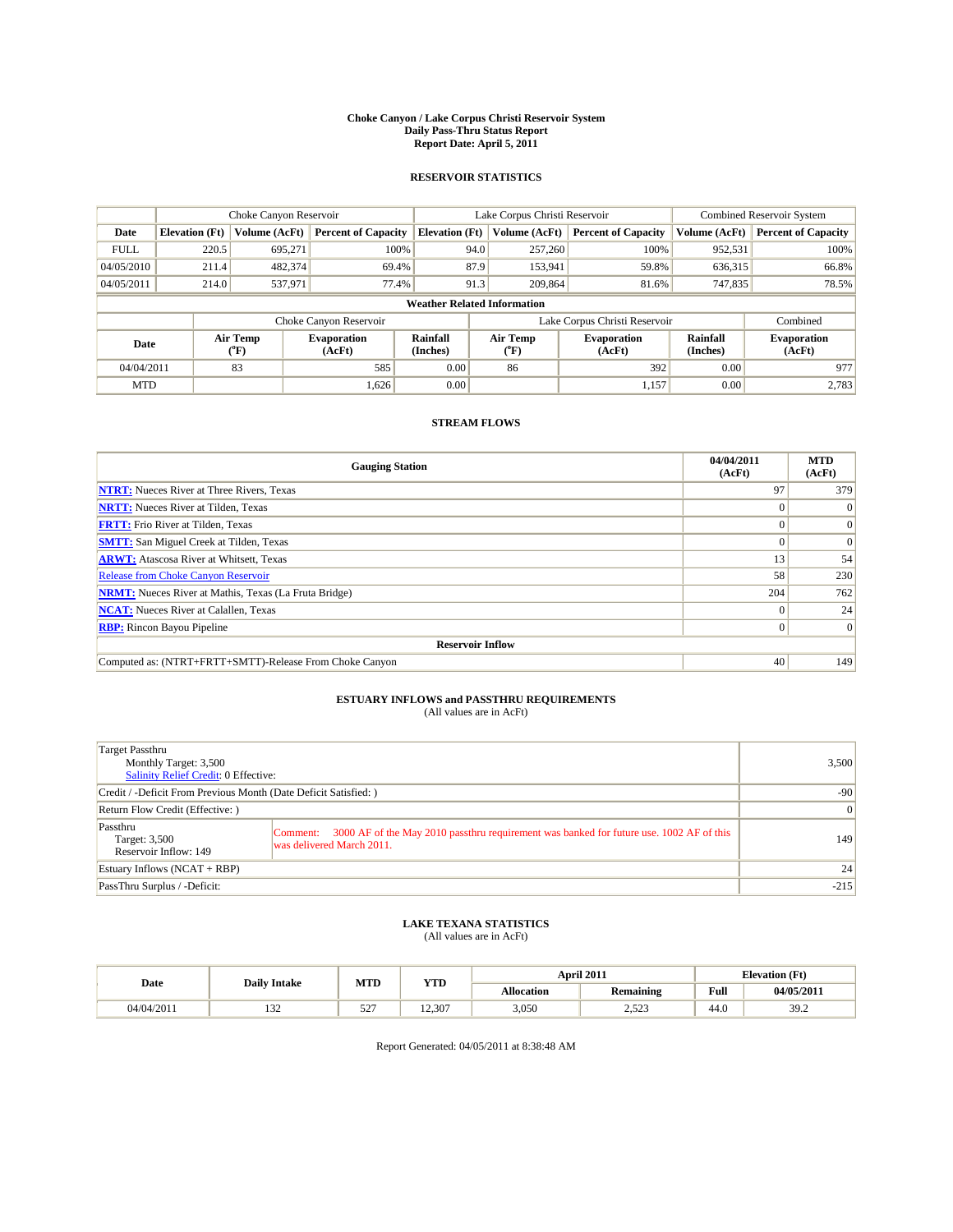#### **Choke Canyon / Lake Corpus Christi Reservoir System Daily Pass-Thru Status Report Report Date: April 6, 2011**

#### **RESERVOIR STATISTICS**

|             | Choke Canyon Reservoir |                  | Lake Corpus Christi Reservoir |                                    |                                                  |               | <b>Combined Reservoir System</b> |                              |                            |
|-------------|------------------------|------------------|-------------------------------|------------------------------------|--------------------------------------------------|---------------|----------------------------------|------------------------------|----------------------------|
| Date        | <b>Elevation</b> (Ft)  | Volume (AcFt)    | <b>Percent of Capacity</b>    | <b>Elevation</b> (Ft)              |                                                  | Volume (AcFt) | <b>Percent of Capacity</b>       | Volume (AcFt)                | <b>Percent of Capacity</b> |
| <b>FULL</b> | 220.5                  | 695.271          | 100%                          |                                    | 94.0                                             | 257,260       | 100%                             | 952,531                      | 100%                       |
| 04/06/2010  | 211.4                  | 482.374          | 69.4%                         |                                    | 87.9                                             | 153,023       | 59.5%                            | 635,397                      | 66.7%                      |
| 04/06/2011  | 214.0                  | 538,861          | 77.5%                         |                                    | 91.3                                             | 209,864       | 81.6%                            | 748,725                      | 78.6%                      |
|             |                        |                  |                               | <b>Weather Related Information</b> |                                                  |               |                                  |                              |                            |
|             |                        |                  | Choke Canyon Reservoir        |                                    |                                                  |               | Lake Corpus Christi Reservoir    |                              | Combined                   |
| Date        |                        | Air Temp<br>(°F) | <b>Evaporation</b><br>(AcFt)  | Rainfall<br>(Inches)               | Air Temp<br><b>Evaporation</b><br>(AcFt)<br>("F) |               | Rainfall<br>(Inches)             | <b>Evaporation</b><br>(AcFt) |                            |
| 04/05/2011  |                        | 77               | 404                           | 0.00                               |                                                  | 76            | 342                              | 0.00                         | 746                        |
| <b>MTD</b>  |                        |                  | 2.030                         | 0.00                               |                                                  |               | 1.499                            | 0.00                         | 3,529                      |

### **STREAM FLOWS**

| <b>Gauging Station</b>                                       | 04/05/2011<br>(AcFt) | <b>MTD</b><br>(AcFt) |  |  |  |  |  |
|--------------------------------------------------------------|----------------------|----------------------|--|--|--|--|--|
| <b>NTRT:</b> Nueces River at Three Rivers, Texas             | 95                   | 474                  |  |  |  |  |  |
| <b>NRTT:</b> Nueces River at Tilden, Texas                   |                      | $\Omega$             |  |  |  |  |  |
| <b>FRTT:</b> Frio River at Tilden, Texas                     |                      | $\vert 0 \vert$      |  |  |  |  |  |
| <b>SMTT:</b> San Miguel Creek at Tilden, Texas               |                      | $\vert 0 \vert$      |  |  |  |  |  |
| <b>ARWT:</b> Atascosa River at Whitsett, Texas               |                      | 66                   |  |  |  |  |  |
| <b>Release from Choke Canyon Reservoir</b>                   | 58                   | 288                  |  |  |  |  |  |
| <b>NRMT:</b> Nueces River at Mathis, Texas (La Fruta Bridge) | 177                  | 939                  |  |  |  |  |  |
| <b>NCAT:</b> Nueces River at Calallen, Texas                 |                      | 24                   |  |  |  |  |  |
| <b>RBP:</b> Rincon Bayou Pipeline                            | 0                    | $\Omega$             |  |  |  |  |  |
| <b>Reservoir Inflow</b>                                      |                      |                      |  |  |  |  |  |
| Computed as: (NTRT+FRTT+SMTT)-Release From Choke Canyon      | 38                   | 187                  |  |  |  |  |  |

## **ESTUARY INFLOWS and PASSTHRU REQUIREMENTS**<br>(All values are in AcFt)

| Target Passthru<br>Monthly Target: 3,500<br><b>Salinity Relief Credit: 0 Effective:</b> |                                                                                                                                  | 3,500           |
|-----------------------------------------------------------------------------------------|----------------------------------------------------------------------------------------------------------------------------------|-----------------|
| Credit / -Deficit From Previous Month (Date Deficit Satisfied: )                        | $-90$                                                                                                                            |                 |
| Return Flow Credit (Effective: )                                                        |                                                                                                                                  | $\vert 0 \vert$ |
| Passthru<br>Target: 3,500<br>Reservoir Inflow: 187                                      | 3000 AF of the May 2010 passthru requirement was banked for future use. 1002 AF of this<br>Comment:<br>was delivered March 2011. | 187             |
| Estuary Inflows $(NCAT + RBP)$                                                          |                                                                                                                                  | 24              |
| PassThru Surplus / -Deficit:                                                            |                                                                                                                                  | $-252$          |

## **LAKE TEXANA STATISTICS** (All values are in AcFt)

|            |                     | MTD<br><b>YTD</b> |                      |            | April 2011 | <b>Elevation</b> (Ft)                       |            |
|------------|---------------------|-------------------|----------------------|------------|------------|---------------------------------------------|------------|
| Date       | <b>Daily Intake</b> |                   |                      | Allocation | Remaining  | Full<br>the contract of the contract of the | 04/06/2011 |
| 04/05/2011 | $\sim$<br>1.JZ      | 659               | $\sim$<br>439<br>. . | 3,050      | 2.391      | 44.0                                        | 39.2       |

Report Generated: 04/06/2011 at 8:39:54 AM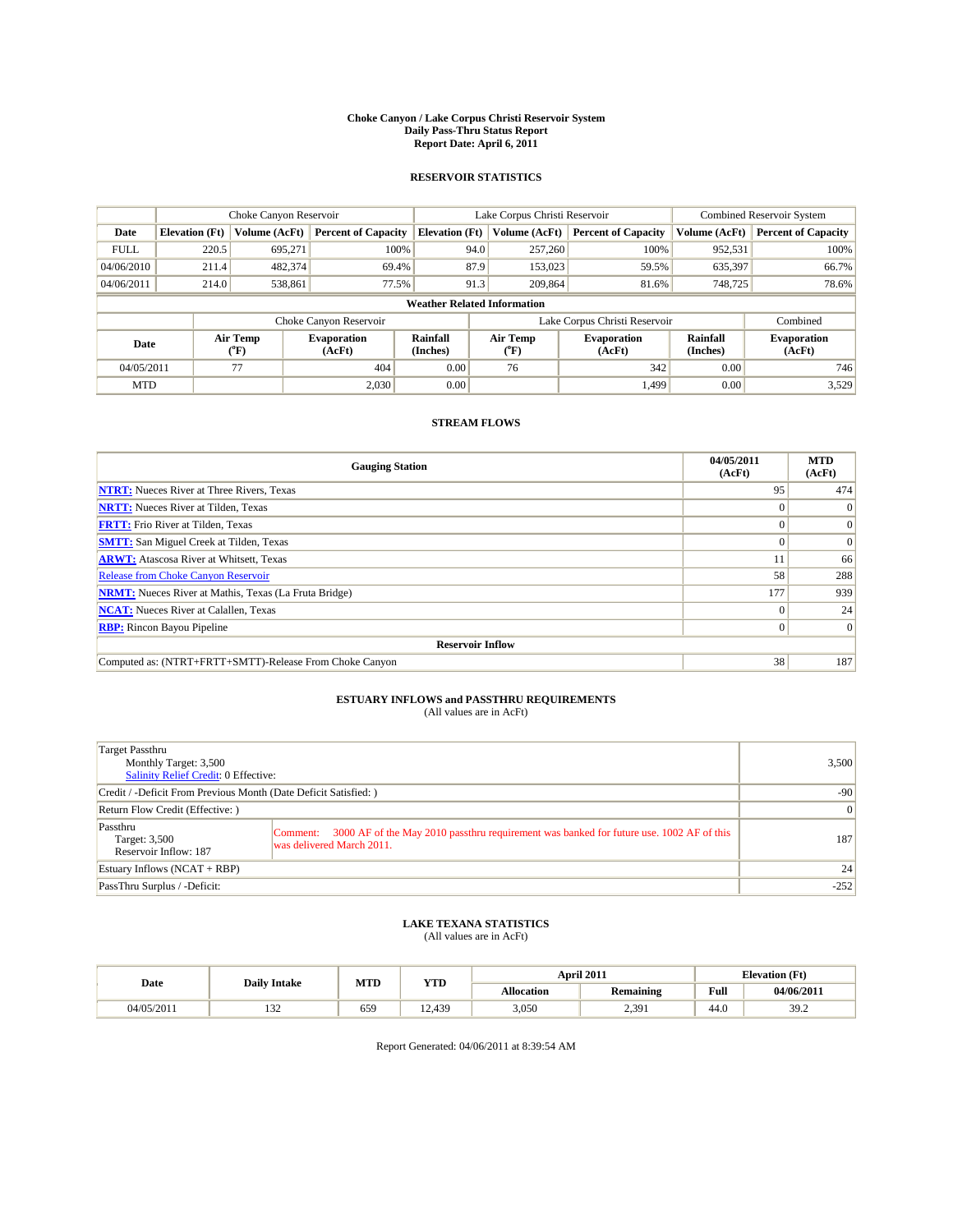#### **Choke Canyon / Lake Corpus Christi Reservoir System Daily Pass-Thru Status Report Report Date: April 7, 2011**

#### **RESERVOIR STATISTICS**

|             | Choke Canyon Reservoir             |                  |                              |                             | Lake Corpus Christi Reservoir | <b>Combined Reservoir System</b> |                      |                              |  |  |
|-------------|------------------------------------|------------------|------------------------------|-----------------------------|-------------------------------|----------------------------------|----------------------|------------------------------|--|--|
| Date        | <b>Elevation</b> (Ft)              | Volume (AcFt)    | <b>Percent of Capacity</b>   | <b>Elevation</b> (Ft)       | Volume (AcFt)                 | <b>Percent of Capacity</b>       | Volume (AcFt)        | <b>Percent of Capacity</b>   |  |  |
| <b>FULL</b> | 220.5                              | 695,271          | 100%                         | 94.0                        | 257,260                       | 100%                             | 952,531              | 100%                         |  |  |
| 04/07/2010  | 211.5                              | 483,001          | 69.5%                        | 87.9                        | 154,094                       | 59.9%                            | 637,095              | 66.9%                        |  |  |
| 04/07/2011  | 213.9                              | 536,412          | 77.2%                        | 91.3                        | 208,830                       | 81.2%                            | 745,242              | 78.2%                        |  |  |
|             | <b>Weather Related Information</b> |                  |                              |                             |                               |                                  |                      |                              |  |  |
|             |                                    |                  | Choke Canyon Reservoir       |                             |                               | Lake Corpus Christi Reservoir    |                      | Combined                     |  |  |
| Date        |                                    | Air Temp<br>(°F) | <b>Evaporation</b><br>(AcFt) | <b>Rainfall</b><br>(Inches) | Air Temp<br>(°F)              | <b>Evaporation</b><br>(AcFt)     | Rainfall<br>(Inches) | <b>Evaporation</b><br>(AcFt) |  |  |
| 04/06/2011  |                                    | 86               | 402                          | 0.00                        | 84                            | 311                              | 0.00                 | 713                          |  |  |
| <b>MTD</b>  |                                    |                  | 2,432                        | 0.00                        |                               | 1.810                            | 0.00                 | 4,242                        |  |  |

### **STREAM FLOWS**

| <b>Gauging Station</b>                                       | 04/06/2011<br>(AcFt) | <b>MTD</b><br>(AcFt) |  |  |  |  |
|--------------------------------------------------------------|----------------------|----------------------|--|--|--|--|
| <b>NTRT:</b> Nueces River at Three Rivers, Texas             | 95                   | 570                  |  |  |  |  |
| <b>NRTT:</b> Nueces River at Tilden, Texas                   |                      | $\theta$             |  |  |  |  |
| <b>FRTT:</b> Frio River at Tilden, Texas                     |                      | $\Omega$             |  |  |  |  |
| <b>SMTT:</b> San Miguel Creek at Tilden, Texas               |                      | $\Omega$             |  |  |  |  |
| <b>ARWT:</b> Atascosa River at Whitsett, Texas               | 10 <sup>1</sup>      | 76                   |  |  |  |  |
| Release from Choke Canyon Reservoir                          | 58                   | 345                  |  |  |  |  |
| <b>NRMT:</b> Nueces River at Mathis, Texas (La Fruta Bridge) | 204                  | 1,143                |  |  |  |  |
| <b>NCAT:</b> Nueces River at Calallen, Texas                 | $\Omega$             | 24                   |  |  |  |  |
| <b>RBP:</b> Rincon Bayou Pipeline                            | $\Omega$             | $\Omega$             |  |  |  |  |
| <b>Reservoir Inflow</b>                                      |                      |                      |  |  |  |  |
| Computed as: (NTRT+FRTT+SMTT)-Release From Choke Canyon      | 38                   | 224                  |  |  |  |  |

## **ESTUARY INFLOWS and PASSTHRU REQUIREMENTS**<br>(All values are in AcFt)

| Target Passthru<br>Monthly Target: 3,500<br><b>Salinity Relief Credit: 0 Effective:</b> |                                                                                                                                  | 3,500  |
|-----------------------------------------------------------------------------------------|----------------------------------------------------------------------------------------------------------------------------------|--------|
| Credit / -Deficit From Previous Month (Date Deficit Satisfied: )                        | $-90$                                                                                                                            |        |
| Return Flow Credit (Effective: )                                                        | $\vert 0 \vert$                                                                                                                  |        |
| Passthru<br>Target: 3,500<br>Reservoir Inflow: 224                                      | 3000 AF of the May 2010 passthru requirement was banked for future use. 1002 AF of this<br>Comment:<br>was delivered March 2011. | 224    |
| Estuary Inflows $(NCAT + RBP)$                                                          |                                                                                                                                  | 24     |
| PassThru Surplus / -Deficit:                                                            |                                                                                                                                  | $-290$ |

### **LAKE TEXANA STATISTICS** (All values are in AcFt)

|            | <b>Daily Intake</b> | MTD<br><b>YTD</b>              |                       |            | April 2011 | <b>Elevation</b> (Ft)                              |            |
|------------|---------------------|--------------------------------|-----------------------|------------|------------|----------------------------------------------------|------------|
| Date       |                     |                                |                       | Allocation | Remaining  | <b>Full</b><br>the contract of the contract of the | 04/07/2011 |
| 04/06/2011 | $\sim$<br>1.JZ      | 70<br>$\overline{\phantom{1}}$ | $-$<br>$\overline{1}$ | 3,050      | 2.250<br>. | 44.0                                               | 39.1       |

Report Generated: 04/07/2011 at 8:19:53 AM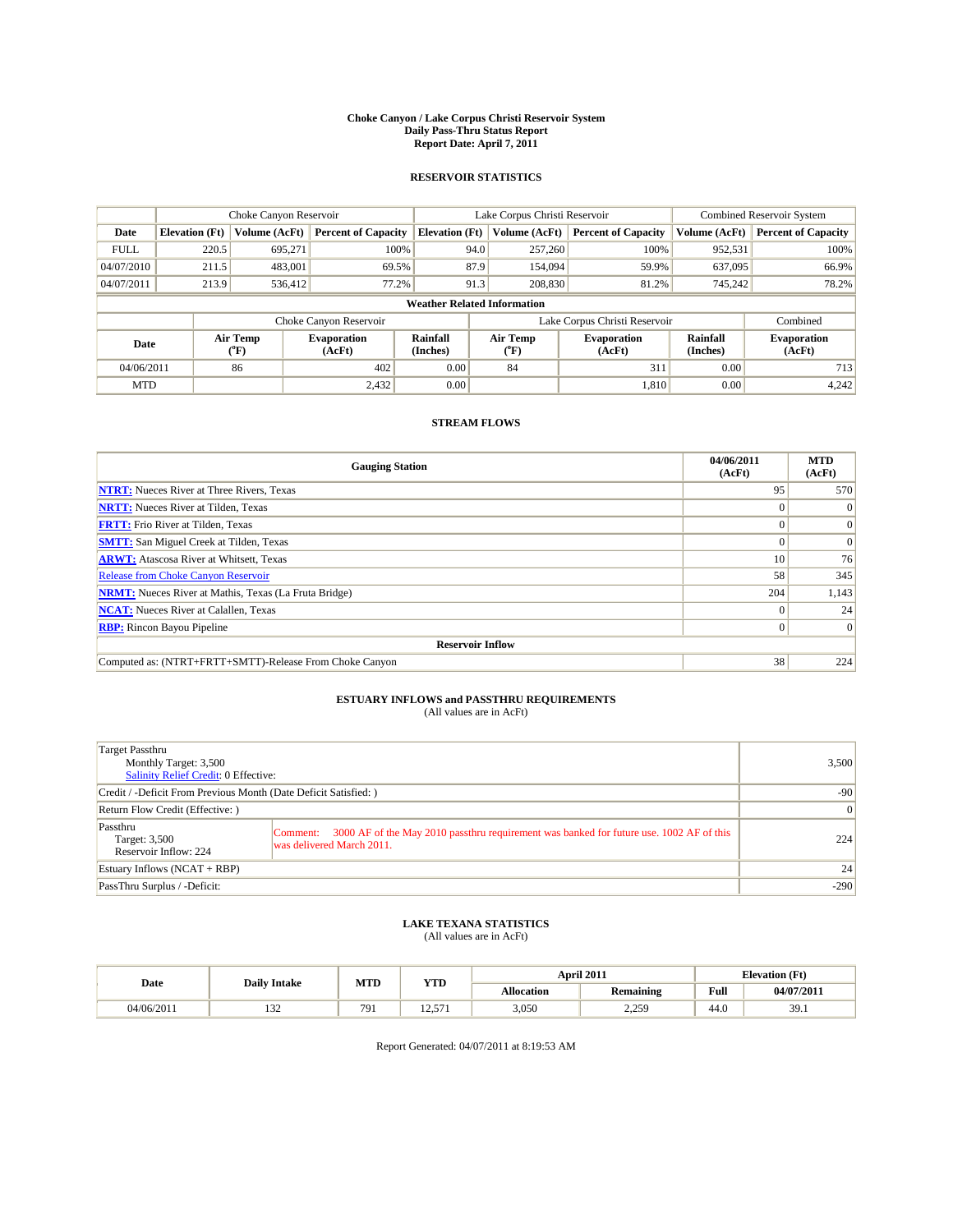#### **Choke Canyon / Lake Corpus Christi Reservoir System Daily Pass-Thru Status Report Report Date: April 8, 2011**

#### **RESERVOIR STATISTICS**

|             | Choke Canyon Reservoir             |                                           |                              |                       | Lake Corpus Christi Reservoir | <b>Combined Reservoir System</b> |                      |                              |  |  |
|-------------|------------------------------------|-------------------------------------------|------------------------------|-----------------------|-------------------------------|----------------------------------|----------------------|------------------------------|--|--|
| Date        | <b>Elevation</b> (Ft)              | Volume (AcFt)                             | <b>Percent of Capacity</b>   | <b>Elevation</b> (Ft) | Volume (AcFt)                 | <b>Percent of Capacity</b>       | Volume (AcFt)        | <b>Percent of Capacity</b>   |  |  |
| <b>FULL</b> | 220.5                              | 695.271                                   | 100%                         | 94.0                  | 257,260                       | 100%                             | 952,531              | 100%                         |  |  |
| 04/08/2010  | 211.4                              | 482,792                                   | 69.4%                        | 88.0                  | 154,862                       | 60.2%                            | 637,654              | 66.9%                        |  |  |
| 04/08/2011  | 214.0                              | 537,971                                   | 77.4%                        | 91.3                  | 208,830                       | 81.2%                            | 746,801              | 78.4%                        |  |  |
|             | <b>Weather Related Information</b> |                                           |                              |                       |                               |                                  |                      |                              |  |  |
|             |                                    |                                           | Choke Canyon Reservoir       |                       |                               | Lake Corpus Christi Reservoir    |                      | Combined                     |  |  |
| Date        |                                    | Air Temp<br>$({}^{\mathrm{o}}\mathrm{F})$ | <b>Evaporation</b><br>(AcFt) | Rainfall<br>(Inches)  | Air Temp<br>(°F)              | <b>Evaporation</b><br>(AcFt)     | Rainfall<br>(Inches) | <b>Evaporation</b><br>(AcFt) |  |  |
| 04/07/2011  |                                    | 90                                        | 390                          | 0.00                  | 88                            | 251                              | 0.00                 | 641                          |  |  |
| <b>MTD</b>  |                                    |                                           | 2,822                        | 0.00                  |                               | 2,061                            | 0.00                 | 4,883                        |  |  |

### **STREAM FLOWS**

| <b>Gauging Station</b>                                       | 04/07/2011<br>(AcFt) | <b>MTD</b><br>(AcFt) |  |  |  |  |  |
|--------------------------------------------------------------|----------------------|----------------------|--|--|--|--|--|
| <b>NTRT:</b> Nueces River at Three Rivers, Texas             | 91                   | 661                  |  |  |  |  |  |
| <b>NRTT:</b> Nueces River at Tilden, Texas                   |                      | $\theta$             |  |  |  |  |  |
| <b>FRTT:</b> Frio River at Tilden, Texas                     |                      | $\Omega$             |  |  |  |  |  |
| <b>SMTT:</b> San Miguel Creek at Tilden, Texas               |                      | $\Omega$             |  |  |  |  |  |
| <b>ARWT:</b> Atascosa River at Whitsett, Texas               | 10 <sup>1</sup>      | 85                   |  |  |  |  |  |
| Release from Choke Canyon Reservoir                          | 58                   | 403                  |  |  |  |  |  |
| <b>NRMT:</b> Nueces River at Mathis, Texas (La Fruta Bridge) | 264                  | 1,407                |  |  |  |  |  |
| <b>NCAT:</b> Nueces River at Calallen, Texas                 | $\Omega$             | 24                   |  |  |  |  |  |
| <b>RBP:</b> Rincon Bayou Pipeline                            | $\Omega$             | $\Omega$             |  |  |  |  |  |
| <b>Reservoir Inflow</b>                                      |                      |                      |  |  |  |  |  |
| Computed as: (NTRT+FRTT+SMTT)-Release From Choke Canyon      | 34                   | 258                  |  |  |  |  |  |

## **ESTUARY INFLOWS and PASSTHRU REQUIREMENTS**

|  | (All values are in AcFt) |
|--|--------------------------|
|--|--------------------------|

| Target Passthru<br>Monthly Target: 3,500<br>Salinity Relief Credit: 0 Effective: |                                                                                                                                  | 3,500  |
|----------------------------------------------------------------------------------|----------------------------------------------------------------------------------------------------------------------------------|--------|
| Credit / -Deficit From Previous Month (Date Deficit Satisfied: )                 | $-90$                                                                                                                            |        |
| Return Flow Credit (Effective: )                                                 |                                                                                                                                  | 0      |
| Passthru<br>Target: 3,500<br>Reservoir Inflow: 258                               | 3000 AF of the May 2010 passthru requirement was banked for future use. 1002 AF of this<br>Comment:<br>was delivered March 2011. | 258    |
| Estuary Inflows $(NCAT + RBP)$                                                   |                                                                                                                                  | 24     |
| PassThru Surplus / -Deficit:                                                     |                                                                                                                                  | $-324$ |

## **LAKE TEXANA STATISTICS** (All values are in AcFt)

| Date<br><b>Daily Intake</b> |                      | MTD | YTD   | April 2011 |                                            | <b>Elevation</b> (Ft) |                 |
|-----------------------------|----------------------|-----|-------|------------|--------------------------------------------|-----------------------|-----------------|
|                             |                      |     |       | Allocation | <b>Remaining</b>                           | Full                  | 04/08/2011      |
| 04/07/2011                  | $\sim$<br>. <i>.</i> | 923 | 2.704 | 3,050      | $\sim$<br>$\overline{a}$ .l $\overline{b}$ | 44.0                  | 30<br><i></i> . |

Report Generated: 04/08/2011 at 8:18:37 AM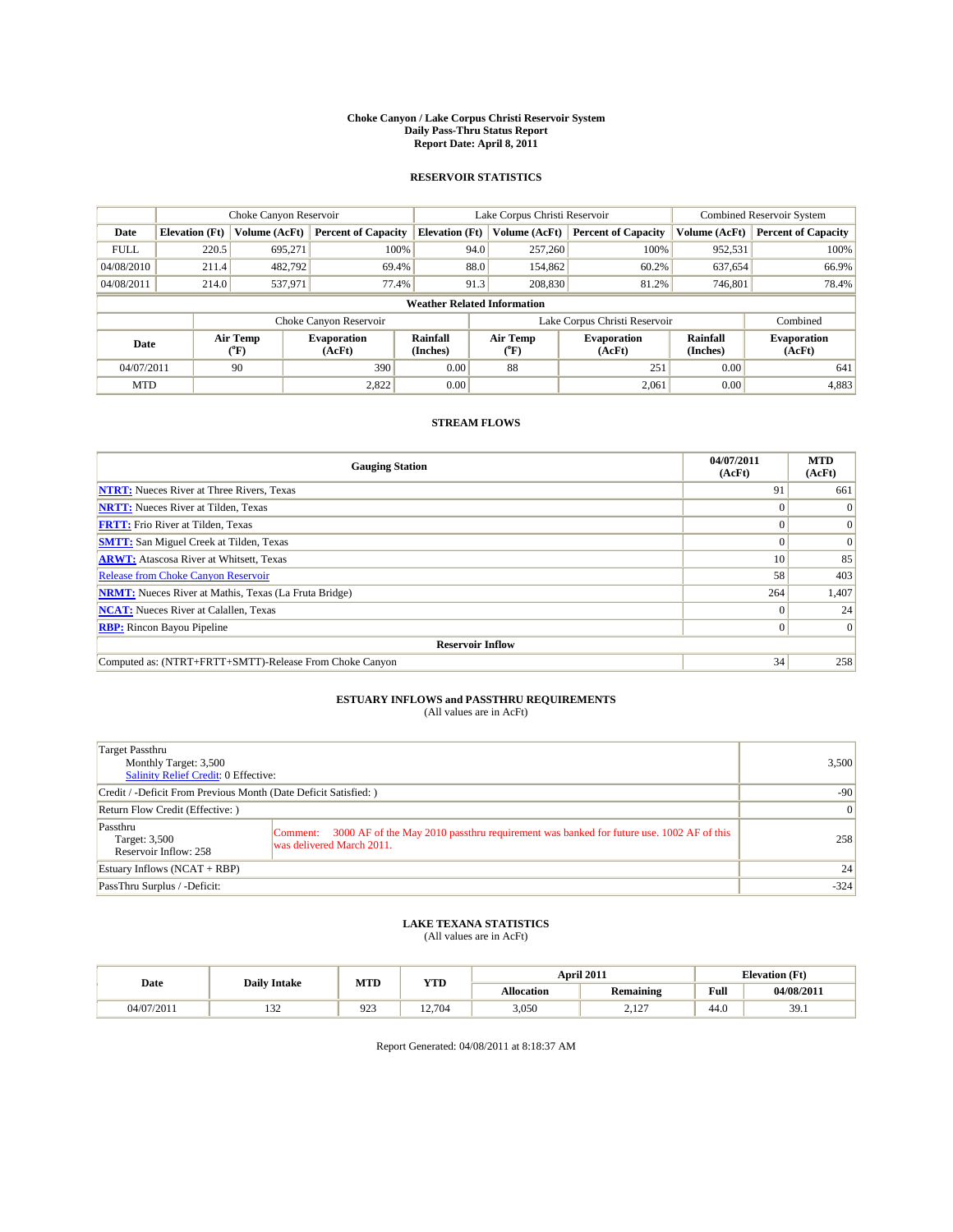#### **Choke Canyon / Lake Corpus Christi Reservoir System Daily Pass-Thru Status Report Report Date: April 9, 2011**

#### **RESERVOIR STATISTICS**

|             | Choke Canyon Reservoir             |                  |                              |                             | Lake Corpus Christi Reservoir | <b>Combined Reservoir System</b> |                      |                              |  |  |
|-------------|------------------------------------|------------------|------------------------------|-----------------------------|-------------------------------|----------------------------------|----------------------|------------------------------|--|--|
| Date        | <b>Elevation</b> (Ft)              | Volume (AcFt)    | <b>Percent of Capacity</b>   | <b>Elevation</b> (Ft)       | Volume (AcFt)                 | <b>Percent of Capacity</b>       | Volume (AcFt)        | <b>Percent of Capacity</b>   |  |  |
| <b>FULL</b> | 220.5                              | 695,271          | 100%                         |                             | 94.0<br>257,260               | 100%                             | 952,531              | 100%                         |  |  |
| 04/09/2010  | 211.5                              | 483,627          | 69.6%                        |                             | 87.9<br>153,175               | 59.5%                            | 636,802              | 66.9%                        |  |  |
| 04/09/2011  | 213.9                              | 535,299          | 77.0%                        |                             | 91.2<br>208,313               | 81.0%                            | 743,612              | 78.1%                        |  |  |
|             | <b>Weather Related Information</b> |                  |                              |                             |                               |                                  |                      |                              |  |  |
|             |                                    |                  | Choke Canyon Reservoir       |                             |                               | Lake Corpus Christi Reservoir    |                      | Combined                     |  |  |
| Date        |                                    | Air Temp<br>(°F) | <b>Evaporation</b><br>(AcFt) | <b>Rainfall</b><br>(Inches) | Air Temp<br>(°F)              | <b>Evaporation</b><br>(AcFt)     | Rainfall<br>(Inches) | <b>Evaporation</b><br>(AcFt) |  |  |
| 04/08/2011  |                                    | 95               | 441                          | 0.00                        | 93                            | 411                              | 0.00                 | 852                          |  |  |
| <b>MTD</b>  |                                    |                  | 3,263                        | 0.00                        |                               | 2,472                            | 0.00                 | 5,735                        |  |  |

### **STREAM FLOWS**

| <b>Gauging Station</b>                                       | 04/08/2011<br>(AcFt) | <b>MTD</b><br>(AcFt) |
|--------------------------------------------------------------|----------------------|----------------------|
| <b>NTRT:</b> Nueces River at Three Rivers, Texas             | 91                   | 752                  |
| <b>NRTT:</b> Nueces River at Tilden, Texas                   |                      | $\Omega$             |
| <b>FRTT:</b> Frio River at Tilden, Texas                     |                      | $\Omega$             |
| <b>SMTT:</b> San Miguel Creek at Tilden, Texas               |                      | $\Omega$             |
| <b>ARWT:</b> Atascosa River at Whitsett, Texas               | 9                    | 95                   |
| Release from Choke Canyon Reservoir                          | 58                   | 461                  |
| <b>NRMT:</b> Nueces River at Mathis, Texas (La Fruta Bridge) | 254                  | 1,661                |
| <b>NCAT:</b> Nueces River at Calallen, Texas                 | 10 <sup>1</sup>      | 34                   |
| <b>RBP:</b> Rincon Bayou Pipeline                            | $\Omega$             | $\Omega$             |
| <b>Reservoir Inflow</b>                                      |                      |                      |
| Computed as: (NTRT+FRTT+SMTT)-Release From Choke Canyon      | 34                   | 292                  |

## **ESTUARY INFLOWS and PASSTHRU REQUIREMENTS**<br>(All values are in AcFt)

| Target Passthru<br>Monthly Target: 3,500<br><b>Salinity Relief Credit: 0 Effective:</b> |                                                                                                                                  | 3,500  |
|-----------------------------------------------------------------------------------------|----------------------------------------------------------------------------------------------------------------------------------|--------|
| Credit / -Deficit From Previous Month (Date Deficit Satisfied: )                        | $-90$                                                                                                                            |        |
| Return Flow Credit (Effective: )                                                        | $\vert 0 \vert$                                                                                                                  |        |
| Passthru<br>Target: 3,500<br>Reservoir Inflow: 292                                      | 3000 AF of the May 2010 passthru requirement was banked for future use. 1002 AF of this<br>Comment:<br>was delivered March 2011. | 292    |
| Estuary Inflows $(NCAT + RBP)$                                                          |                                                                                                                                  | 34     |
| PassThru Surplus / -Deficit:                                                            |                                                                                                                                  | $-348$ |

## **LAKE TEXANA STATISTICS** (All values are in AcFt)

|            | <b>Daily Intake</b> | MTD   | YTD    |                   | April 2011       |                                             | <b>Elevation (Ft)</b> |
|------------|---------------------|-------|--------|-------------------|------------------|---------------------------------------------|-----------------------|
| Date       |                     |       |        | <b>Allocation</b> | <b>Remaining</b> | Full<br>the contract of the contract of the | 04/09/2017            |
| 04/08/2011 | $\sim$<br>1 J 4     | 1.055 | 12.836 | 3,050             | .995             | 44.0                                        | 39.1                  |

Report Generated: 04/09/2011 at 8:09:00 AM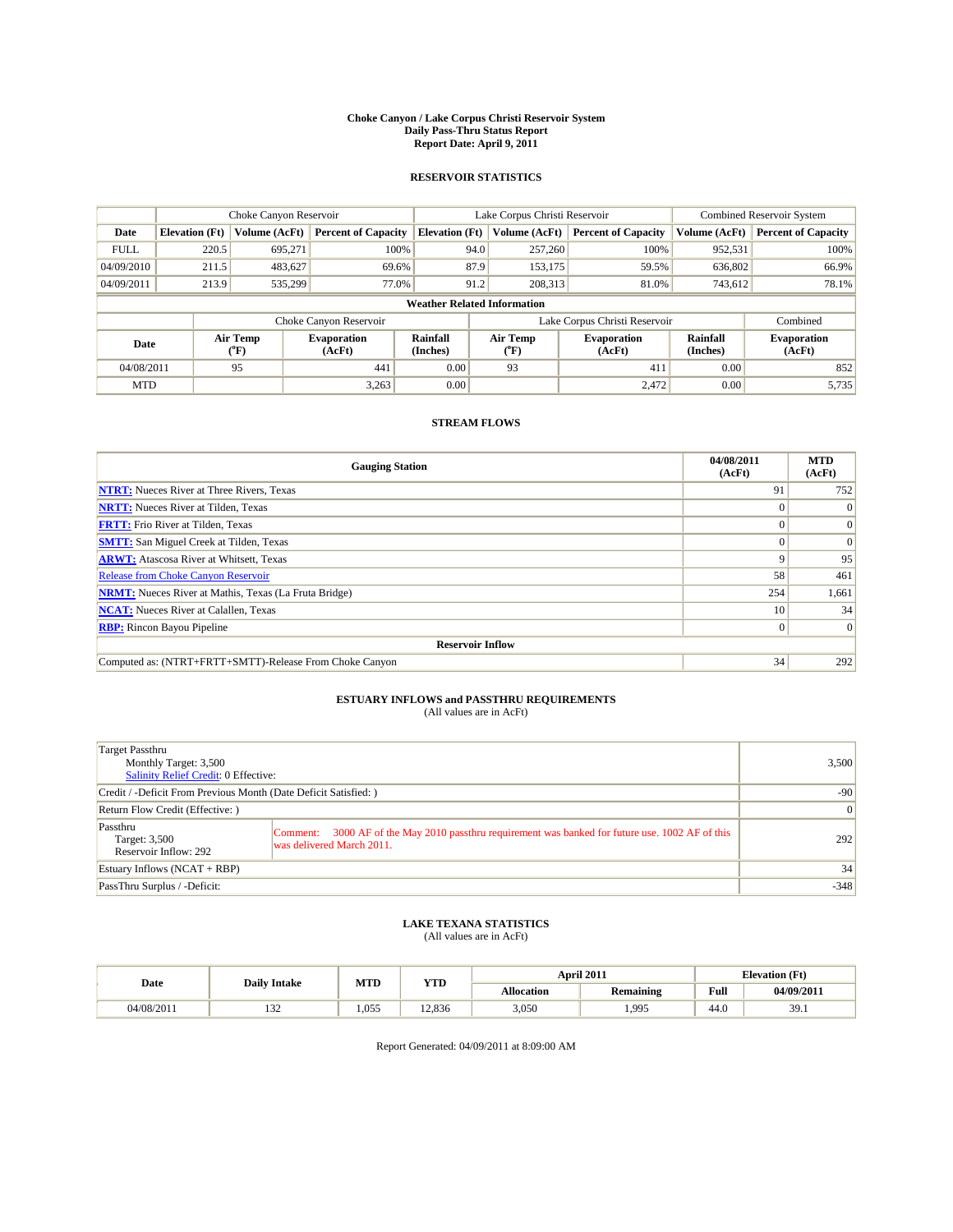#### **Choke Canyon / Lake Corpus Christi Reservoir System Daily Pass-Thru Status Report Report Date: April 10, 2011**

#### **RESERVOIR STATISTICS**

|             | Choke Canyon Reservoir             |                  |                              |                       | Lake Corpus Christi Reservoir | <b>Combined Reservoir System</b> |                      |                              |  |  |
|-------------|------------------------------------|------------------|------------------------------|-----------------------|-------------------------------|----------------------------------|----------------------|------------------------------|--|--|
| Date        | <b>Elevation</b> (Ft)              | Volume (AcFt)    | <b>Percent of Capacity</b>   | <b>Elevation</b> (Ft) | Volume (AcFt)                 | <b>Percent of Capacity</b>       | Volume (AcFt)        | <b>Percent of Capacity</b>   |  |  |
| <b>FULL</b> | 220.5                              | 695,271          | 100%                         | 94.0                  | 257,260                       | 100%                             | 952,531              | 100%                         |  |  |
| 04/10/2010  | 211.4                              | 482,374          | 69.4%                        | 87.9                  | 152,870                       | 59.4%                            | 635,244              | 66.7%                        |  |  |
| 04/10/2011  | 213.9                              | 535,744          | 77.1%                        | 91.2                  | 207,109                       | 80.5%                            | 742,853              | 78.0%                        |  |  |
|             | <b>Weather Related Information</b> |                  |                              |                       |                               |                                  |                      |                              |  |  |
|             |                                    |                  | Choke Canyon Reservoir       |                       |                               | Lake Corpus Christi Reservoir    |                      | Combined                     |  |  |
| Date        |                                    | Air Temp<br>(°F) | <b>Evaporation</b><br>(AcFt) | Rainfall<br>(Inches)  | Air Temp<br>("F)              | <b>Evaporation</b><br>(AcFt)     | Rainfall<br>(Inches) | <b>Evaporation</b><br>(AcFt) |  |  |
| 04/09/2011  |                                    | 93               | 493                          | 0.00                  | 90                            | 380                              | 0.00                 | 873                          |  |  |
| <b>MTD</b>  |                                    |                  | 3.756                        | 0.00                  |                               | 2,852                            | 0.00                 | 6,608                        |  |  |

### **STREAM FLOWS**

| <b>Gauging Station</b>                                       | 04/09/2011<br>(AcFt) | <b>MTD</b><br>(AcFt) |
|--------------------------------------------------------------|----------------------|----------------------|
| <b>NTRT:</b> Nueces River at Three Rivers, Texas             | 91                   | 844                  |
| <b>NRTT:</b> Nueces River at Tilden, Texas                   |                      | $\Omega$             |
| <b>FRTT:</b> Frio River at Tilden, Texas                     |                      | $\Omega$             |
| <b>SMTT:</b> San Miguel Creek at Tilden, Texas               |                      | $\Omega$             |
| <b>ARWT:</b> Atascosa River at Whitsett, Texas               | 9                    | 104                  |
| Release from Choke Canyon Reservoir                          | 58                   | 518                  |
| <b>NRMT:</b> Nueces River at Mathis, Texas (La Fruta Bridge) | 210                  | 1,872                |
| <b>NCAT:</b> Nueces River at Calallen, Texas                 | 77                   | 112                  |
| <b>RBP:</b> Rincon Bayou Pipeline                            | $\Omega$             | $\Omega$             |
| <b>Reservoir Inflow</b>                                      |                      |                      |
| Computed as: (NTRT+FRTT+SMTT)-Release From Choke Canyon      | 34                   | 326                  |

## **ESTUARY INFLOWS and PASSTHRU REQUIREMENTS**<br>(All values are in AcFt)

| Target Passthru<br>Monthly Target: 3,500<br><b>Salinity Relief Credit: 0 Effective:</b> |                                                                                                                                  | 3,500 |
|-----------------------------------------------------------------------------------------|----------------------------------------------------------------------------------------------------------------------------------|-------|
| Credit / -Deficit From Previous Month (Date Deficit Satisfied: 04/09/2011)              | $-90$                                                                                                                            |       |
| Return Flow Credit (Effective: 04/09/2011)                                              | 500                                                                                                                              |       |
| Passthru<br>Target: 3,500<br>Reservoir Inflow: 326                                      | 3000 AF of the May 2010 passthru requirement was banked for future use. 1002 AF of this<br>Comment:<br>was delivered March 2011. | 326   |
| Estuary Inflows $(NCAT + RBP)$                                                          | 112                                                                                                                              |       |
| PassThru Surplus / -Deficit:                                                            |                                                                                                                                  | 0     |

### **LAKE TEXANA STATISTICS** (All values are in AcFt)

|            | <b>Daily Intake</b> | MTD  | YTD    |                   | April 2011       |                                             | <b>Elevation (Ft)</b> |
|------------|---------------------|------|--------|-------------------|------------------|---------------------------------------------|-----------------------|
| Date       |                     |      |        | <b>Allocation</b> | <b>Remaining</b> | Full<br>the contract of the contract of the | 04/10/2011            |
| 04/09/2011 | $\sim$<br>1 J 4     | .188 | 12.968 | 3,050             | .862             | 44.0                                        | 39.1                  |

Report Generated: 04/10/2011 at 8:03:08 AM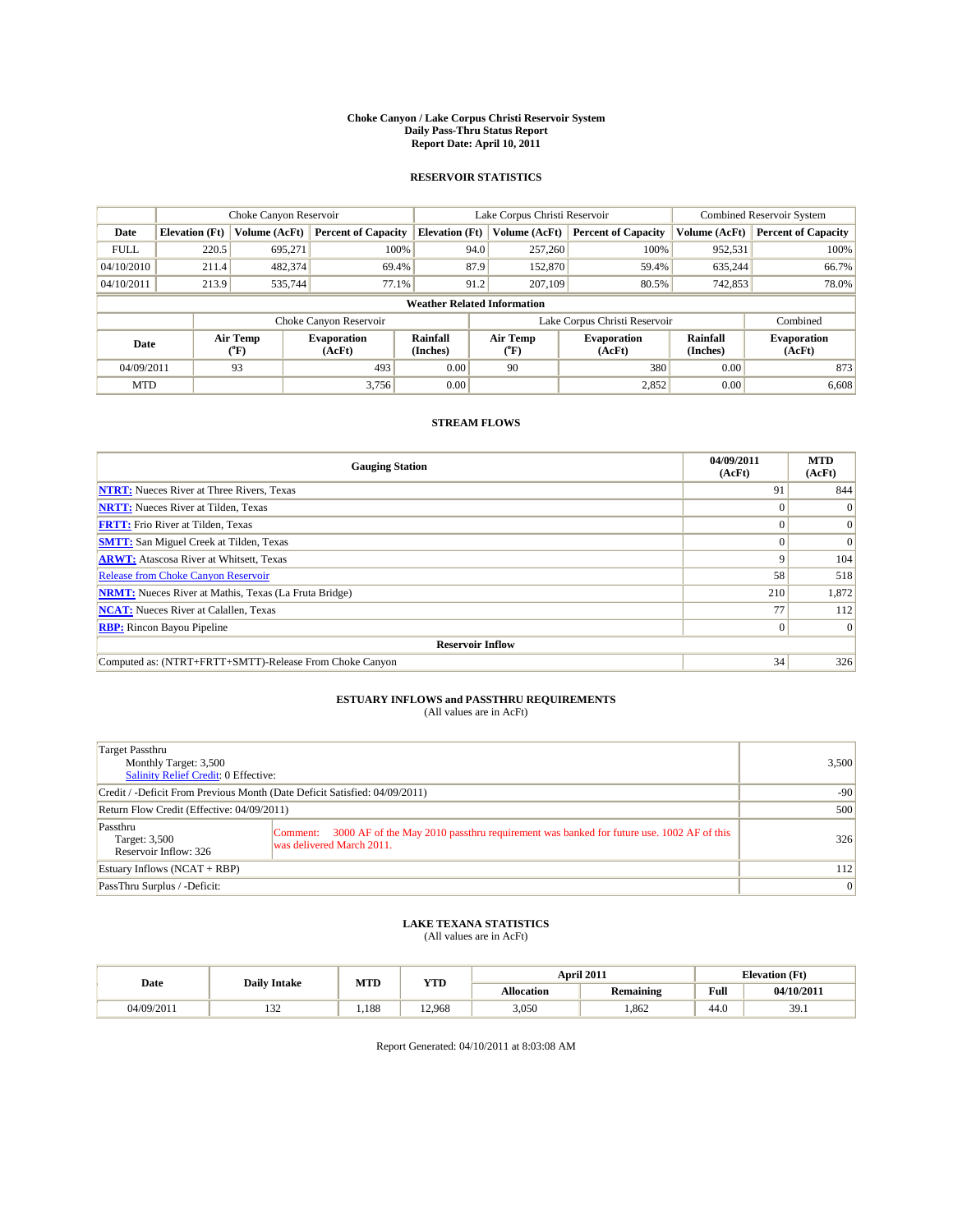#### **Choke Canyon / Lake Corpus Christi Reservoir System Daily Pass-Thru Status Report Report Date: April 11, 2011**

#### **RESERVOIR STATISTICS**

|             | Choke Canyon Reservoir             |                  |                              |                       | Lake Corpus Christi Reservoir |                  |                               |                      | <b>Combined Reservoir System</b> |  |  |
|-------------|------------------------------------|------------------|------------------------------|-----------------------|-------------------------------|------------------|-------------------------------|----------------------|----------------------------------|--|--|
| Date        | <b>Elevation</b> (Ft)              | Volume (AcFt)    | <b>Percent of Capacity</b>   | <b>Elevation</b> (Ft) |                               | Volume (AcFt)    | <b>Percent of Capacity</b>    | Volume (AcFt)        | <b>Percent of Capacity</b>       |  |  |
| <b>FULL</b> | 220.5                              | 695.271          | 100%                         |                       | 94.0                          | 257,260          | 100%                          | 952,531              | 100%                             |  |  |
| 04/11/2010  | 211.4                              | 482,583          | 69.4%                        |                       | 87.8                          | 152,564          | 59.3%                         | 635,147              | 66.7%                            |  |  |
| 04/11/2011  | 213.9                              | 535,967          | 77.1%                        |                       | 91.3                          | 208,658          | 81.1%                         | 744,625              | 78.2%                            |  |  |
|             | <b>Weather Related Information</b> |                  |                              |                       |                               |                  |                               |                      |                                  |  |  |
|             |                                    |                  | Choke Canyon Reservoir       |                       |                               |                  | Lake Corpus Christi Reservoir |                      | Combined                         |  |  |
| Date        |                                    | Air Temp<br>(°F) | <b>Evaporation</b><br>(AcFt) | Rainfall<br>(Inches)  |                               | Air Temp<br>("F) | <b>Evaporation</b><br>(AcFt)  | Rainfall<br>(Inches) | <b>Evaporation</b><br>(AcFt)     |  |  |
| 04/10/2011  |                                    | 93               | 493                          | 0.00                  |                               | 89               | 341                           | 0.00                 | 834                              |  |  |
| <b>MTD</b>  |                                    |                  | 4.249                        | 0.00                  |                               |                  | 3.193                         | 0.00                 | 7,442                            |  |  |

### **STREAM FLOWS**

| <b>Gauging Station</b>                                       | 04/10/2011<br>(AcFt) | <b>MTD</b><br>(AcFt) |
|--------------------------------------------------------------|----------------------|----------------------|
| <b>NTRT:</b> Nueces River at Three Rivers, Texas             | 89                   | 933                  |
| <b>NRTT:</b> Nueces River at Tilden, Texas                   |                      | $\Omega$             |
| <b>FRTT:</b> Frio River at Tilden, Texas                     |                      | $\vert 0 \vert$      |
| <b>SMTT:</b> San Miguel Creek at Tilden, Texas               |                      | $\Omega$             |
| <b>ARWT:</b> Atascosa River at Whitsett, Texas               |                      | 110                  |
| Release from Choke Canyon Reservoir                          | 58                   | 576                  |
| <b>NRMT:</b> Nueces River at Mathis, Texas (La Fruta Bridge) | 292                  | 2,164                |
| <b>NCAT:</b> Nueces River at Calallen, Texas                 | 50                   | 161                  |
| <b>RBP:</b> Rincon Bayou Pipeline                            | $\Omega$             | $\Omega$             |
| <b>Reservoir Inflow</b>                                      |                      |                      |
| Computed as: (NTRT+FRTT+SMTT)-Release From Choke Canyon      | 32                   | 357                  |

## **ESTUARY INFLOWS and PASSTHRU REQUIREMENTS**<br>(All values are in AcFt)

| Target Passthru<br>Monthly Target: 3,500<br><b>Salinity Relief Credit: 0 Effective:</b> |                                                                                                                                 | 3,500 |
|-----------------------------------------------------------------------------------------|---------------------------------------------------------------------------------------------------------------------------------|-------|
| Credit / -Deficit From Previous Month (Date Deficit Satisfied: 04/09/2011)              | $-90$                                                                                                                           |       |
| Return Flow Credit (Effective: 04/09/2011)                                              | 500                                                                                                                             |       |
| Passthru<br>Target: 3,500<br>Reservoir Inflow: 357                                      | 1002 AF of May 2010 banked passthru requirement were delivered March 2011. 1998 AF<br>Comment:<br>remain banked for future use. | 357   |
| Estuary Inflows $(NCAT + RBP)$                                                          |                                                                                                                                 | 161   |
| PassThru Surplus / -Deficit:                                                            |                                                                                                                                 | 0     |

## **LAKE TEXANA STATISTICS** (All values are in AcFt)

|            | <b>Daily Intake</b> | MTD   | <b>YTD</b> |                   | April 2011       |                                             | <b>Elevation</b> (Ft) |
|------------|---------------------|-------|------------|-------------------|------------------|---------------------------------------------|-----------------------|
| Date       |                     |       |            | <b>Allocation</b> | <b>Remaining</b> | Full<br>the contract of the contract of the | 04/11/2011            |
| 04/10/2011 | $\sim$<br>1 J 4     | 1.320 | .100       | 3,050             | .730             | 44.0                                        | 39.1                  |

Report Generated: 04/11/2011 at 8:33:16 AM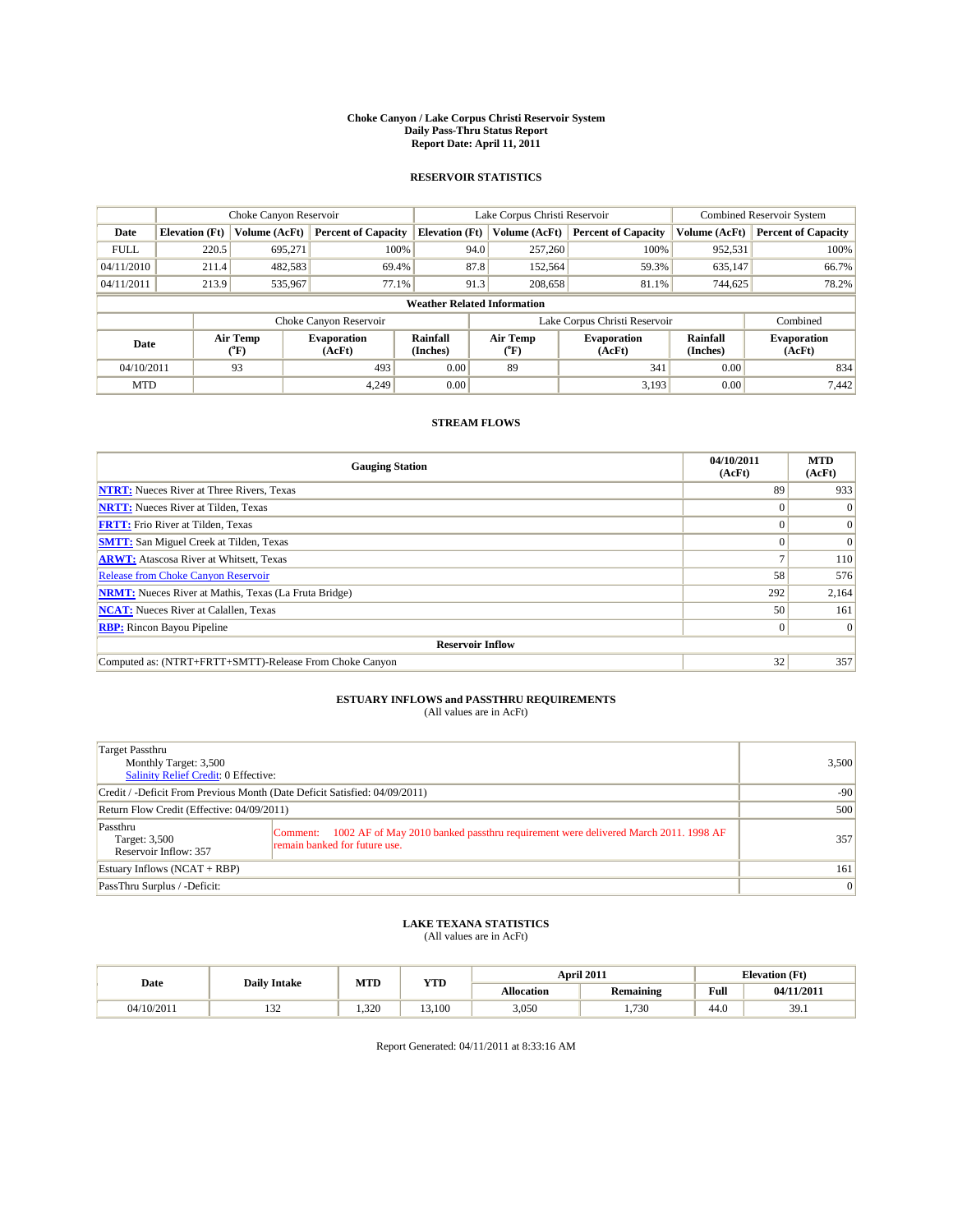#### **Choke Canyon / Lake Corpus Christi Reservoir System Daily Pass-Thru Status Report Report Date: April 12, 2011**

#### **RESERVOIR STATISTICS**

|             | Choke Canyon Reservoir             |                  |                              |                       | Lake Corpus Christi Reservoir | <b>Combined Reservoir System</b> |                      |                              |  |  |  |
|-------------|------------------------------------|------------------|------------------------------|-----------------------|-------------------------------|----------------------------------|----------------------|------------------------------|--|--|--|
| Date        | <b>Elevation</b> (Ft)              | Volume (AcFt)    | <b>Percent of Capacity</b>   | <b>Elevation</b> (Ft) | Volume (AcFt)                 | <b>Percent of Capacity</b>       | Volume (AcFt)        | <b>Percent of Capacity</b>   |  |  |  |
| <b>FULL</b> | 220.5                              | 695.271          | 100%                         | 94.0                  | 257,260                       | 100%                             | 952,531              | 100%                         |  |  |  |
| 04/12/2010  | 211.4                              | 481,543          | 69.3%                        | 87.8                  | 152,107                       | 59.1%                            | 633,650              | 66.5%                        |  |  |  |
| 04/12/2011  | 213.9                              | 536,635          | 77.2%                        | 91.2                  | 207,109                       | 80.5%                            | 743.744              | 78.1%                        |  |  |  |
|             | <b>Weather Related Information</b> |                  |                              |                       |                               |                                  |                      |                              |  |  |  |
|             |                                    |                  | Choke Canyon Reservoir       |                       |                               | Lake Corpus Christi Reservoir    |                      | Combined                     |  |  |  |
| Date        |                                    | Air Temp<br>(°F) | <b>Evaporation</b><br>(AcFt) | Rainfall<br>(Inches)  | Air Temp<br>("F)              | <b>Evaporation</b><br>(AcFt)     | Rainfall<br>(Inches) | <b>Evaporation</b><br>(AcFt) |  |  |  |
| 04/11/2011  |                                    | 85               | 623                          | 0.00                  | 86                            | 521                              | 0.00                 | 1,144                        |  |  |  |
| <b>MTD</b>  |                                    |                  | 4,872                        | 0.00                  |                               | 3.714                            | 0.00                 | 8,586                        |  |  |  |

### **STREAM FLOWS**

| <b>Gauging Station</b>                                       | 04/11/2011<br>(AcFt) | <b>MTD</b><br>(AcFt) |
|--------------------------------------------------------------|----------------------|----------------------|
| <b>NTRT:</b> Nueces River at Three Rivers, Texas             | 83                   | 1,016                |
| <b>NRTT:</b> Nueces River at Tilden, Texas                   |                      | $\Omega$             |
| <b>FRTT:</b> Frio River at Tilden, Texas                     |                      | $\vert 0 \vert$      |
| <b>SMTT:</b> San Miguel Creek at Tilden, Texas               |                      | $\Omega$             |
| <b>ARWT:</b> Atascosa River at Whitsett, Texas               |                      | 115                  |
| <b>Release from Choke Canyon Reservoir</b>                   | 58                   | 633                  |
| <b>NRMT:</b> Nueces River at Mathis, Texas (La Fruta Bridge) | 195                  | 2,358                |
| <b>NCAT:</b> Nueces River at Calallen, Texas                 | 28                   | 189                  |
| <b>RBP:</b> Rincon Bayou Pipeline                            | $\Omega$             | $\Omega$             |
| <b>Reservoir Inflow</b>                                      |                      |                      |
| Computed as: (NTRT+FRTT+SMTT)-Release From Choke Canyon      | 26                   | 383                  |

## **ESTUARY INFLOWS and PASSTHRU REQUIREMENTS**<br>(All values are in AcFt)

| <b>Target Passthru</b><br>Monthly Target: 3,500<br><b>Salinity Relief Credit: 0 Effective:</b> |                                                                                                                                 | 3,500    |  |  |  |  |
|------------------------------------------------------------------------------------------------|---------------------------------------------------------------------------------------------------------------------------------|----------|--|--|--|--|
| Credit / -Deficit From Previous Month (Date Deficit Satisfied: 04/09/2011)                     | $-90$                                                                                                                           |          |  |  |  |  |
| Return Flow Credit (Effective: 04/09/2011)                                                     | 500                                                                                                                             |          |  |  |  |  |
| Passthru<br>Target: 3,500<br>Reservoir Inflow: 383                                             | 1002 AF of May 2010 banked passthru requirement were delivered March 2011. 1998 AF<br>Comment:<br>remain banked for future use. | 383      |  |  |  |  |
| Estuary Inflows $(NCAT + RBP)$                                                                 |                                                                                                                                 |          |  |  |  |  |
| PassThru Surplus / -Deficit:                                                                   |                                                                                                                                 | $\Omega$ |  |  |  |  |

## **LAKE TEXANA STATISTICS** (All values are in AcFt)

|            | <b>Daily Intake</b> | MTD  | YTD           |                   | April 2011       |                                             | <b>Elevation</b> (Ft) |
|------------|---------------------|------|---------------|-------------------|------------------|---------------------------------------------|-----------------------|
| Date       |                     |      |               | <b>Allocation</b> | <b>Remaining</b> | Full<br>the contract of the contract of the | 04/12/2011            |
| 04/11/2011 | $\sim$<br>1 J 4     | .452 | 222<br>19.292 | 3,050             | .598             | 44.0                                        | 39.0                  |

Report Generated: 04/12/2011 at 8:34:54 AM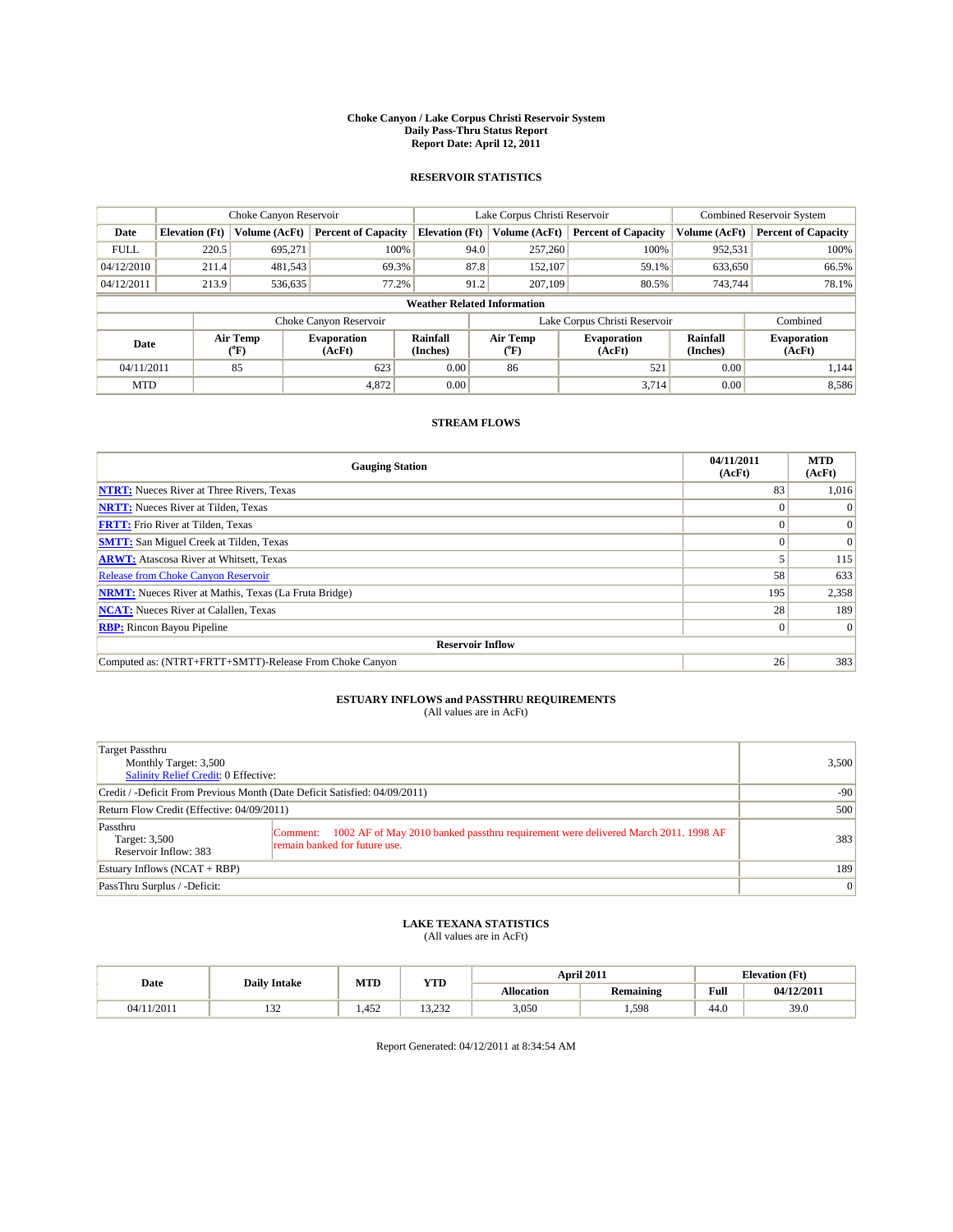#### **Choke Canyon / Lake Corpus Christi Reservoir System Daily Pass-Thru Status Report Report Date: April 13, 2011**

#### **RESERVOIR STATISTICS**

|             | Choke Canyon Reservoir             |                  |                              |                       | Lake Corpus Christi Reservoir | <b>Combined Reservoir System</b> |                      |                              |  |  |  |
|-------------|------------------------------------|------------------|------------------------------|-----------------------|-------------------------------|----------------------------------|----------------------|------------------------------|--|--|--|
| Date        | <b>Elevation</b> (Ft)              | Volume (AcFt)    | <b>Percent of Capacity</b>   | <b>Elevation</b> (Ft) | Volume (AcFt)                 | <b>Percent of Capacity</b>       | Volume (AcFt)        | <b>Percent of Capacity</b>   |  |  |  |
| <b>FULL</b> | 220.5                              | 695.271          | 100%                         |                       | 94.0<br>257,260               | 100%                             | 952,531              | 100%                         |  |  |  |
| 04/13/2010  | 211.4                              | 481,956          | 69.3%                        |                       | 87.8<br>152.412               | 59.2%                            | 634,368              | 66.6%                        |  |  |  |
| 04/13/2011  | 213.9                              | 535,967          | 77.1%                        | 91.1                  | 206,422                       | 80.2%                            | 742,389              | 77.9%                        |  |  |  |
|             | <b>Weather Related Information</b> |                  |                              |                       |                               |                                  |                      |                              |  |  |  |
|             |                                    |                  | Choke Canyon Reservoir       |                       |                               | Lake Corpus Christi Reservoir    |                      | Combined                     |  |  |  |
| Date        |                                    | Air Temp<br>(°F) | <b>Evaporation</b><br>(AcFt) | Rainfall<br>(Inches)  | Air Temp<br>("F)              | <b>Evaporation</b><br>(AcFt)     | Rainfall<br>(Inches) | <b>Evaporation</b><br>(AcFt) |  |  |  |
| 04/12/2011  |                                    | 86               | 506                          | 0.00                  | 83                            | 440                              | 0.00                 | 946                          |  |  |  |
| <b>MTD</b>  |                                    |                  | 5,378                        | 0.00                  |                               | 4.154                            | 0.00                 | 9,532                        |  |  |  |

### **STREAM FLOWS**

| <b>Gauging Station</b>                                       | 04/12/2011<br>(AcFt) | <b>MTD</b><br>(AcFt) |
|--------------------------------------------------------------|----------------------|----------------------|
| <b>NTRT:</b> Nueces River at Three Rivers, Texas             | 60                   | 1,076                |
| <b>NRTT:</b> Nueces River at Tilden, Texas                   |                      | $\Omega$             |
| <b>FRTT:</b> Frio River at Tilden, Texas                     |                      | $\vert 0 \vert$      |
| <b>SMTT:</b> San Miguel Creek at Tilden, Texas               |                      | $\vert 0 \vert$      |
| <b>ARWT:</b> Atascosa River at Whitsett, Texas               |                      | 119                  |
| Release from Choke Canyon Reservoir                          | 58                   | 691                  |
| <b>NRMT:</b> Nueces River at Mathis, Texas (La Fruta Bridge) | 185                  | 2,543                |
| <b>NCAT:</b> Nueces River at Calallen, Texas                 |                      | 197                  |
| <b>RBP:</b> Rincon Bayou Pipeline                            | $\Omega$             | $\Omega$             |
| <b>Reservoir Inflow</b>                                      |                      |                      |
| Computed as: (NTRT+FRTT+SMTT)-Release From Choke Canyon      |                      | 385                  |

## **ESTUARY INFLOWS and PASSTHRU REQUIREMENTS**<br>(All values are in AcFt)

| Target Passthru<br>Monthly Target: 3,500<br>Salinity Relief Credit: 0 Effective: |                                                                                                                                 | 3,500 |
|----------------------------------------------------------------------------------|---------------------------------------------------------------------------------------------------------------------------------|-------|
| Credit / -Deficit From Previous Month (Date Deficit Satisfied: 04/09/2011)       | $-90$                                                                                                                           |       |
| Return Flow Credit (Effective: 04/09/2011)                                       | 500                                                                                                                             |       |
| Passthru<br>Target: 3,500<br>Reservoir Inflow: 385                               | 1002 AF of May 2010 banked passthru requirement were delivered March 2011. 1998 AF<br>Comment:<br>remain banked for future use. | 385   |
| Estuary Inflows $(NCAT + RBP)$                                                   | 197                                                                                                                             |       |
| PassThru Surplus / -Deficit:                                                     |                                                                                                                                 | 0     |

## **LAKE TEXANA STATISTICS** (All values are in AcFt)

|            | MTD<br><b>Daily Intake</b> |      | YTD    |                   | April 2011       | <b>Elevation</b> (Ft)                       |            |
|------------|----------------------------|------|--------|-------------------|------------------|---------------------------------------------|------------|
| Date       |                            |      |        | <b>Allocation</b> | <b>Remaining</b> | Full<br>the contract of the contract of the | 04/13/2011 |
| 04/12/2011 | $\sim$<br>1 J 4            | .584 | 13.365 | 3,050             | .466             | 44.0                                        | 39.0       |

Report Generated: 04/13/2011 at 8:42:02 AM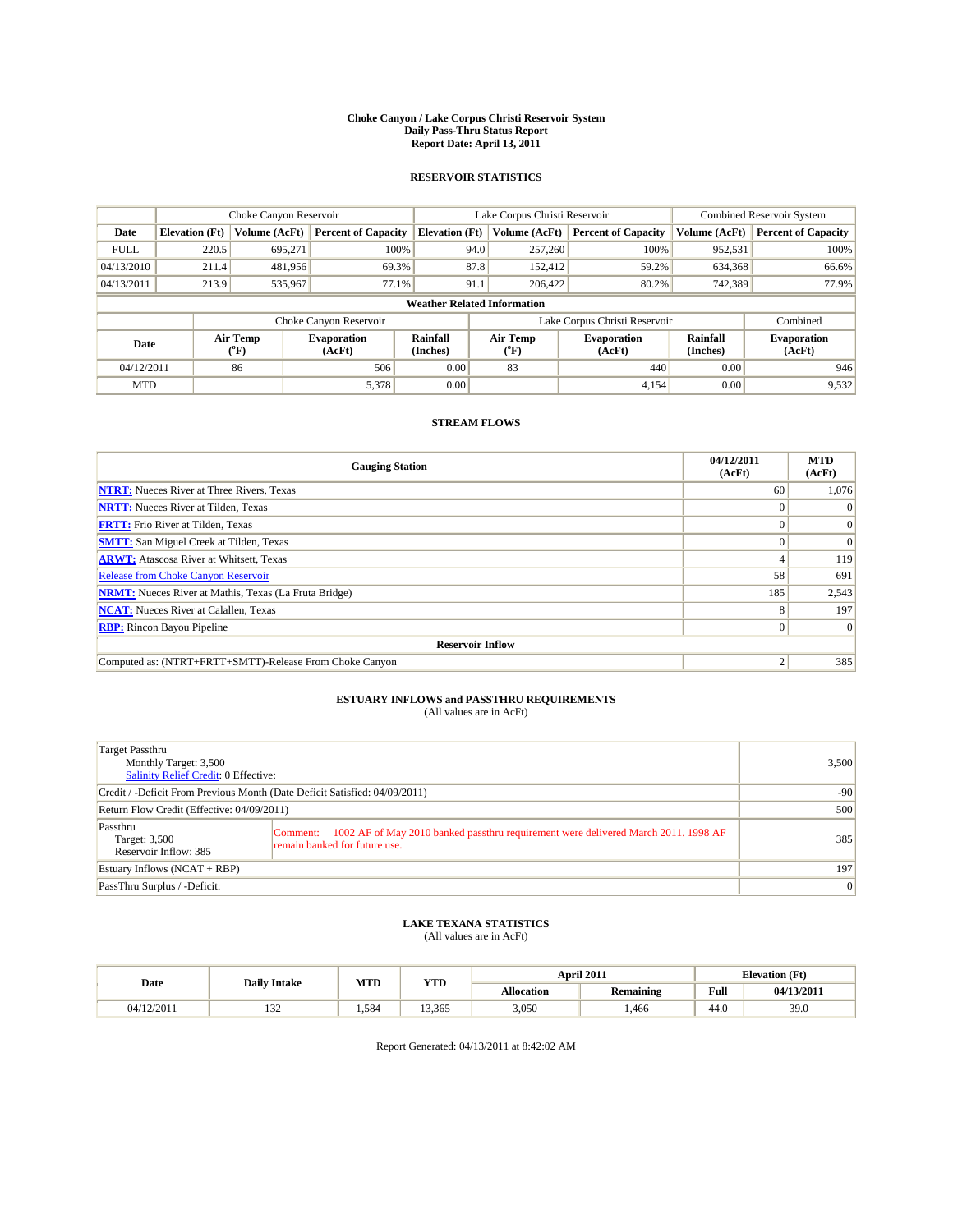#### **Choke Canyon / Lake Corpus Christi Reservoir System Daily Pass-Thru Status Report Report Date: April 14, 2011**

### **RESERVOIR STATISTICS**

|             | Choke Canyon Reservoir                                              |                          |                              |                       | Lake Corpus Christi Reservoir |                 |                              |                      | <b>Combined Reservoir System</b> |  |  |
|-------------|---------------------------------------------------------------------|--------------------------|------------------------------|-----------------------|-------------------------------|-----------------|------------------------------|----------------------|----------------------------------|--|--|
| Date        | <b>Elevation</b> (Ft)                                               | Volume (AcFt)            | <b>Percent of Capacity</b>   | <b>Elevation</b> (Ft) |                               | Volume (AcFt)   | <b>Percent of Capacity</b>   | Volume (AcFt)        | <b>Percent of Capacity</b>       |  |  |
| <b>FULL</b> | 220.5                                                               | 695.271                  | 100%                         |                       | 94.0                          | 257,260         | 100%                         | 952,531              | 100%                             |  |  |
| 04/14/2010  | 211.4                                                               | 482,165                  | 69.3%                        |                       | 87.9                          | 152,717         | 59.4%                        | 634,882              | 66.7%                            |  |  |
| 04/14/2011  | 213.8                                                               | 534,185                  | 76.8%                        |                       | 91.1                          | 205,564         | 79.9%                        | 739,749              | 77.7%                            |  |  |
|             | <b>Weather Related Information</b>                                  |                          |                              |                       |                               |                 |                              |                      |                                  |  |  |
|             | Lake Corpus Christi Reservoir<br>Combined<br>Choke Canyon Reservoir |                          |                              |                       |                               |                 |                              |                      |                                  |  |  |
| Date        |                                                                     | Air Temp<br>$\rm ^{o}F)$ | <b>Evaporation</b><br>(AcFt) | Rainfall<br>(Inches)  |                               | Air Temp<br>″F) | <b>Evaporation</b><br>(AcFt) | Rainfall<br>(Inches) | <b>Evaporation</b><br>(AcFt)     |  |  |
| 04/13/2011  |                                                                     | 86                       | 453                          | 0.00                  |                               | 82              | 230                          | 0.00                 | 683                              |  |  |
| <b>MTD</b>  |                                                                     |                          | 5,831                        | 0.00                  |                               |                 | 4.384                        | 0.00                 | 10.215                           |  |  |

#### **STREAM FLOWS**

| <b>Gauging Station</b>                                       | 04/13/2011<br>(AcFt) | <b>MTD</b><br>(AcFt) |
|--------------------------------------------------------------|----------------------|----------------------|
| <b>NTRT:</b> Nueces River at Three Rivers, Texas             | 60                   | 1,135                |
| <b>NRTT:</b> Nueces River at Tilden, Texas                   |                      | $\Omega$             |
| <b>FRTT:</b> Frio River at Tilden, Texas                     |                      | $\vert 0 \vert$      |
| <b>SMTT:</b> San Miguel Creek at Tilden, Texas               |                      | $\Omega$             |
| <b>ARWT:</b> Atascosa River at Whitsett, Texas               |                      | 123                  |
| <b>Release from Choke Canyon Reservoir</b>                   | 58                   | 748                  |
| <b>NRMT:</b> Nueces River at Mathis, Texas (La Fruta Bridge) | 177                  | 2,719                |
| <b>NCAT:</b> Nueces River at Calallen, Texas                 |                      | 205                  |
| <b>RBP:</b> Rincon Bayou Pipeline                            |                      | $\Omega$             |
| <b>Reservoir Inflow</b>                                      |                      |                      |
| Computed as: (NTRT+FRTT+SMTT)-Release From Choke Canyon      |                      | 387                  |

### **ESTUARY INFLOWS and PASSTHRU REQUIREMENTS**<br>(All values are in AcFt)

| Target Passthru<br>Monthly Target: 3,500<br><b>Salinity Relief Credit: 0 Effective:</b> |                                                                                                                                 | 3,500 |
|-----------------------------------------------------------------------------------------|---------------------------------------------------------------------------------------------------------------------------------|-------|
| Credit / -Deficit From Previous Month (Date Deficit Satisfied: 04/09/2011)              | $-90$                                                                                                                           |       |
| Return Flow Credit (Effective: 04/09/2011)                                              | 500                                                                                                                             |       |
| Passthru<br>Target: 3,500<br>Reservoir Inflow: 387                                      | 1002 AF of May 2010 banked passthru requirement were delivered March 2011. 1998 AF<br>Comment:<br>remain banked for future use. | 387   |
| Estuary Inflows (NCAT + RBP)                                                            | 205                                                                                                                             |       |
| PassThru Surplus / -Deficit:                                                            | $\overline{0}$                                                                                                                  |       |

### **LAKE TEXANA STATISTICS**

(All values are in AcFt)

|  | Date       | <b>Daily Intake</b> | MTD  | YTD    |            | <b>April 2011</b> | <b>Elevation</b> (Ft) |            |
|--|------------|---------------------|------|--------|------------|-------------------|-----------------------|------------|
|  |            |                     |      |        | Allocation | Remaining         | Full                  | 04/14/2011 |
|  | 04/13/2011 | $\sim$<br>194       | .716 | 13,497 | 3,050      | 334               | 44.0                  | 38.9       |

Report Generated: 04/14/2011 at 8:20:44 AM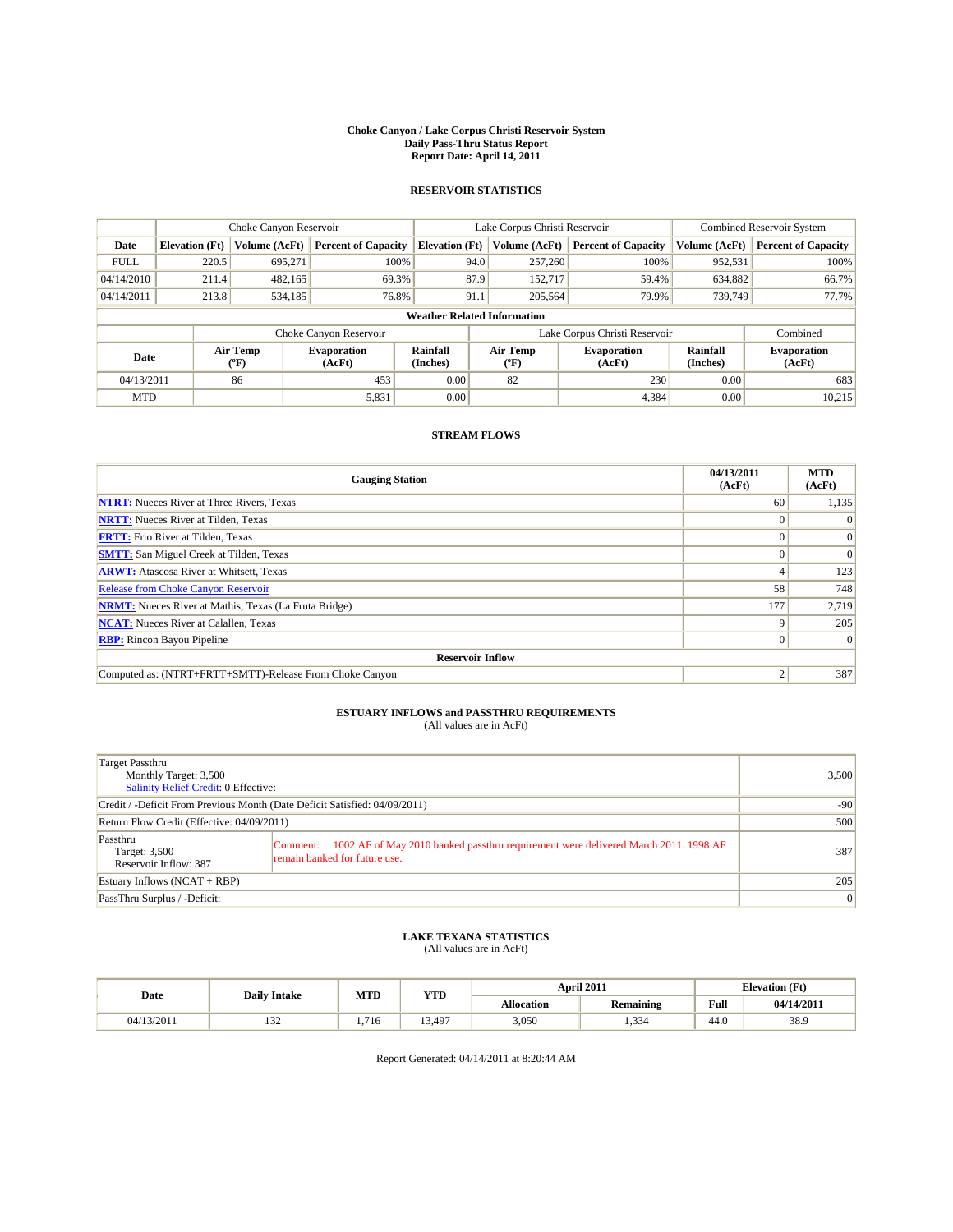#### **Choke Canyon / Lake Corpus Christi Reservoir System Daily Pass-Thru Status Report Report Date: April 15, 2011**

#### **RESERVOIR STATISTICS**

|             |                                    | Choke Canyon Reservoir |                              |                       | Lake Corpus Christi Reservoir | <b>Combined Reservoir System</b> |                      |                              |  |
|-------------|------------------------------------|------------------------|------------------------------|-----------------------|-------------------------------|----------------------------------|----------------------|------------------------------|--|
| Date        | <b>Elevation</b> (Ft)              | Volume (AcFt)          | <b>Percent of Capacity</b>   | <b>Elevation</b> (Ft) | Volume (AcFt)                 | <b>Percent of Capacity</b>       | Volume (AcFt)        | <b>Percent of Capacity</b>   |  |
| <b>FULL</b> | 220.5                              | 695,271                | 100%                         | 94.0                  | 257,260                       | 100%                             | 952,531              | 100%                         |  |
| 04/15/2010  | 211.4                              | 480,923                | 69.2%                        | 87.8                  | 152.412                       | 59.2%                            | 633,335              | 66.5%                        |  |
| 04/15/2011  | 213.9                              | 534,853                | 76.9%                        | 91.1                  | 205,393                       | 79.8%                            | 740,246              | 77.7%                        |  |
|             | <b>Weather Related Information</b> |                        |                              |                       |                               |                                  |                      |                              |  |
|             |                                    |                        | Choke Canyon Reservoir       |                       | Lake Corpus Christi Reservoir |                                  |                      | Combined                     |  |
| Date        |                                    | Air Temp<br>(°F)       | <b>Evaporation</b><br>(AcFt) | Rainfall<br>(Inches)  | Air Temp<br>("F)              | <b>Evaporation</b><br>(AcFt)     | Rainfall<br>(Inches) | <b>Evaporation</b><br>(AcFt) |  |
| 04/14/2011  |                                    | 89                     | 311                          | 0.00                  | 87                            | 320                              | 0.00                 | 631                          |  |
| <b>MTD</b>  |                                    |                        | 6.142                        | 0.00                  |                               | 4.704                            | 0.00                 | 10.846                       |  |

### **STREAM FLOWS**

| <b>Gauging Station</b>                                       | 04/14/2011<br>(AcFt) | <b>MTD</b><br>(AcFt) |  |  |  |  |
|--------------------------------------------------------------|----------------------|----------------------|--|--|--|--|
| <b>NTRT:</b> Nueces River at Three Rivers, Texas             | 58                   | 1,193                |  |  |  |  |
| <b>NRTT:</b> Nueces River at Tilden, Texas                   |                      |                      |  |  |  |  |
| <b>FRTT:</b> Frio River at Tilden, Texas                     |                      | $\Omega$             |  |  |  |  |
| <b>SMTT:</b> San Miguel Creek at Tilden, Texas               |                      | $\Omega$             |  |  |  |  |
| <b>ARWT:</b> Atascosa River at Whitsett, Texas               | o                    | 129                  |  |  |  |  |
| Release from Choke Canyon Reservoir                          | 58                   | 806                  |  |  |  |  |
| <b>NRMT:</b> Nueces River at Mathis, Texas (La Fruta Bridge) | 183                  | 2,902                |  |  |  |  |
| <b>NCAT:</b> Nueces River at Calallen, Texas                 | 28                   | 233                  |  |  |  |  |
| <b>RBP:</b> Rincon Bayou Pipeline                            | $\overline{0}$       | $\Omega$             |  |  |  |  |
| <b>Reservoir Inflow</b>                                      |                      |                      |  |  |  |  |
| Computed as: (NTRT+FRTT+SMTT)-Release From Choke Canyon      | $\Omega$             | 387                  |  |  |  |  |

## **ESTUARY INFLOWS and PASSTHRU REQUIREMENTS**<br>(All values are in AcFt)

| Target Passthru<br>Monthly Target: 3,500<br>Salinity Relief Credit: 0 Effective: | 3,500                                                                                                                           |     |
|----------------------------------------------------------------------------------|---------------------------------------------------------------------------------------------------------------------------------|-----|
| Credit / -Deficit From Previous Month (Date Deficit Satisfied: 04/09/2011)       | $-90$                                                                                                                           |     |
| Return Flow Credit (Effective: 04/09/2011)                                       | 500                                                                                                                             |     |
| Passthru<br>Target: 3,500<br>Reservoir Inflow: 387                               | 1002 AF of May 2010 banked passthru requirement were delivered March 2011. 1998 AF<br>Comment:<br>remain banked for future use. | 387 |
| Estuary Inflows $(NCAT + RBP)$                                                   | 233                                                                                                                             |     |
| PassThru Surplus / -Deficit:                                                     | 0                                                                                                                               |     |

## **LAKE TEXANA STATISTICS** (All values are in AcFt)

|            | <b>Daily Intake</b> | MTD  | YTD   |                   | April 2011       | <b>Elevation</b> (Ft)                       |            |
|------------|---------------------|------|-------|-------------------|------------------|---------------------------------------------|------------|
| Date       |                     |      |       | <b>Allocation</b> | <b>Remaining</b> | Full<br>the contract of the contract of the | 04/15/2011 |
| 04/14/2011 | $\sim$<br>1 J 4     | .849 | 3.629 | 3,050             | 1.201            | 44.0                                        | 38.9       |

Report Generated: 04/15/2011 at 8:42:55 AM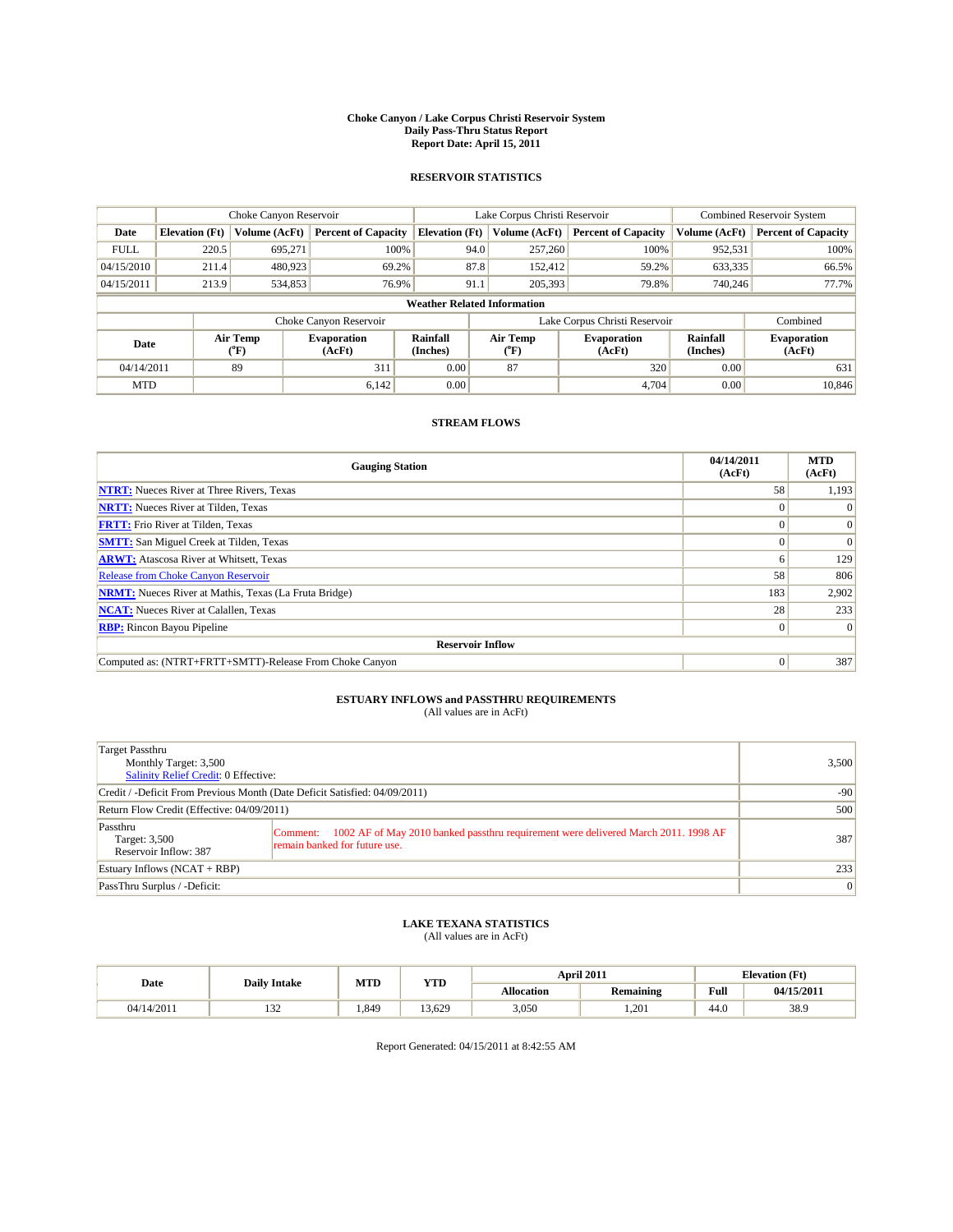#### **Choke Canyon / Lake Corpus Christi Reservoir System Daily Pass-Thru Status Report Report Date: April 16, 2011**

#### **RESERVOIR STATISTICS**

|             | Choke Canyon Reservoir             |                                           | Lake Corpus Christi Reservoir |                       |                               |                                   | Combined Reservoir System    |                      |                              |
|-------------|------------------------------------|-------------------------------------------|-------------------------------|-----------------------|-------------------------------|-----------------------------------|------------------------------|----------------------|------------------------------|
| Date        | <b>Elevation</b> (Ft)              | Volume (AcFt)                             | <b>Percent of Capacity</b>    | <b>Elevation</b> (Ft) |                               | Volume (AcFt)                     | <b>Percent of Capacity</b>   | Volume (AcFt)        | <b>Percent of Capacity</b>   |
| <b>FULL</b> | 220.5                              | 695.271                                   | 100%                          |                       | 94.0                          | 257,260                           | 100%                         | 952,531              | 100%                         |
| 04/16/2010  | 213.3                              | 522,934                                   | 75.2%                         |                       | 88.0                          | 155,170                           | 60.3%                        | 678,104              | 71.2%                        |
| 04/16/2011  | 213.8                              | 534,408                                   | 76.9%                         |                       | 91.1                          | 205,221                           | 79.8%                        | 739,629              | 77.6%                        |
|             | <b>Weather Related Information</b> |                                           |                               |                       |                               |                                   |                              |                      |                              |
|             |                                    |                                           | Choke Canyon Reservoir        |                       | Lake Corpus Christi Reservoir |                                   |                              |                      | Combined                     |
| Date        |                                    | Air Temp<br>$({}^{\mathrm{o}}\mathrm{F})$ | <b>Evaporation</b><br>(AcFt)  | Rainfall<br>(Inches)  |                               | Air Temp<br>$({}^{\circ}{\rm F})$ | <b>Evaporation</b><br>(AcFt) | Rainfall<br>(Inches) | <b>Evaporation</b><br>(AcFt) |
| 04/15/2011  |                                    | 85                                        | 608                           | 0.00                  |                               | 84                                | 439                          | 0.00                 | 1.047                        |
| <b>MTD</b>  |                                    |                                           | 6.750                         | 0.00                  |                               |                                   | 5,143                        | 0.00                 | 11,893                       |

### **STREAM FLOWS**

| <b>Gauging Station</b>                                       | 04/15/2011<br>(AcFt) | <b>MTD</b><br>(AcFt) |  |  |  |  |
|--------------------------------------------------------------|----------------------|----------------------|--|--|--|--|
| <b>NTRT:</b> Nueces River at Three Rivers, Texas             | 60                   | 1,253                |  |  |  |  |
| <b>NRTT:</b> Nueces River at Tilden, Texas                   |                      |                      |  |  |  |  |
| <b>FRTT:</b> Frio River at Tilden, Texas                     |                      | $\Omega$             |  |  |  |  |
| <b>SMTT:</b> San Miguel Creek at Tilden, Texas               |                      | $\Omega$             |  |  |  |  |
| <b>ARWT:</b> Atascosa River at Whitsett, Texas               | <sub>0</sub>         | 135                  |  |  |  |  |
| Release from Choke Canyon Reservoir                          | 58                   | 863                  |  |  |  |  |
| <b>NRMT:</b> Nueces River at Mathis, Texas (La Fruta Bridge) | 226                  | 3,128                |  |  |  |  |
| <b>NCAT:</b> Nueces River at Calallen, Texas                 | 10 <sup>1</sup>      | 243                  |  |  |  |  |
| <b>RBP:</b> Rincon Bayou Pipeline                            | $\overline{0}$       | $\Omega$             |  |  |  |  |
| <b>Reservoir Inflow</b>                                      |                      |                      |  |  |  |  |
| Computed as: (NTRT+FRTT+SMTT)-Release From Choke Canyon      |                      | 389                  |  |  |  |  |

## **ESTUARY INFLOWS and PASSTHRU REQUIREMENTS**

|  | (All values are in AcFt) |  |  |  |
|--|--------------------------|--|--|--|
|--|--------------------------|--|--|--|

| Target Passthru<br>Monthly Target: 3,500<br><b>Salinity Relief Credit: 0 Effective:</b> |                                                                                                                                 |     |  |  |
|-----------------------------------------------------------------------------------------|---------------------------------------------------------------------------------------------------------------------------------|-----|--|--|
| Credit / -Deficit From Previous Month (Date Deficit Satisfied: 04/09/2011)              | $-90$                                                                                                                           |     |  |  |
| Return Flow Credit (Effective: 04/09/2011)                                              | 500                                                                                                                             |     |  |  |
| Passthru<br>Target: 3,500<br>Reservoir Inflow: 389                                      | 1002 AF of May 2010 banked passthru requirement were delivered March 2011. 1998 AF<br>Comment:<br>remain banked for future use. | 389 |  |  |
| Estuary Inflows $(NCAT + RBP)$                                                          | 243                                                                                                                             |     |  |  |
| PassThru Surplus / -Deficit:                                                            | $\vert 0 \vert$                                                                                                                 |     |  |  |

## **LAKE TEXANA STATISTICS** (All values are in AcFt)

|            |                     | MTD   | <b>YTD</b> |            | April 2011 | <b>Elevation</b> (Ft)                       |            |
|------------|---------------------|-------|------------|------------|------------|---------------------------------------------|------------|
| Date       | <b>Daily Intake</b> |       |            | Allocation | Remaining  | Full<br>the contract of the contract of the | 04/16/2011 |
| 04/15/2011 | $\sim$<br>194       | 1.981 | 13.761     | 3,050      | .069       | 44.0                                        | 38.9       |

Report Generated: 04/16/2011 at 8:04:48 AM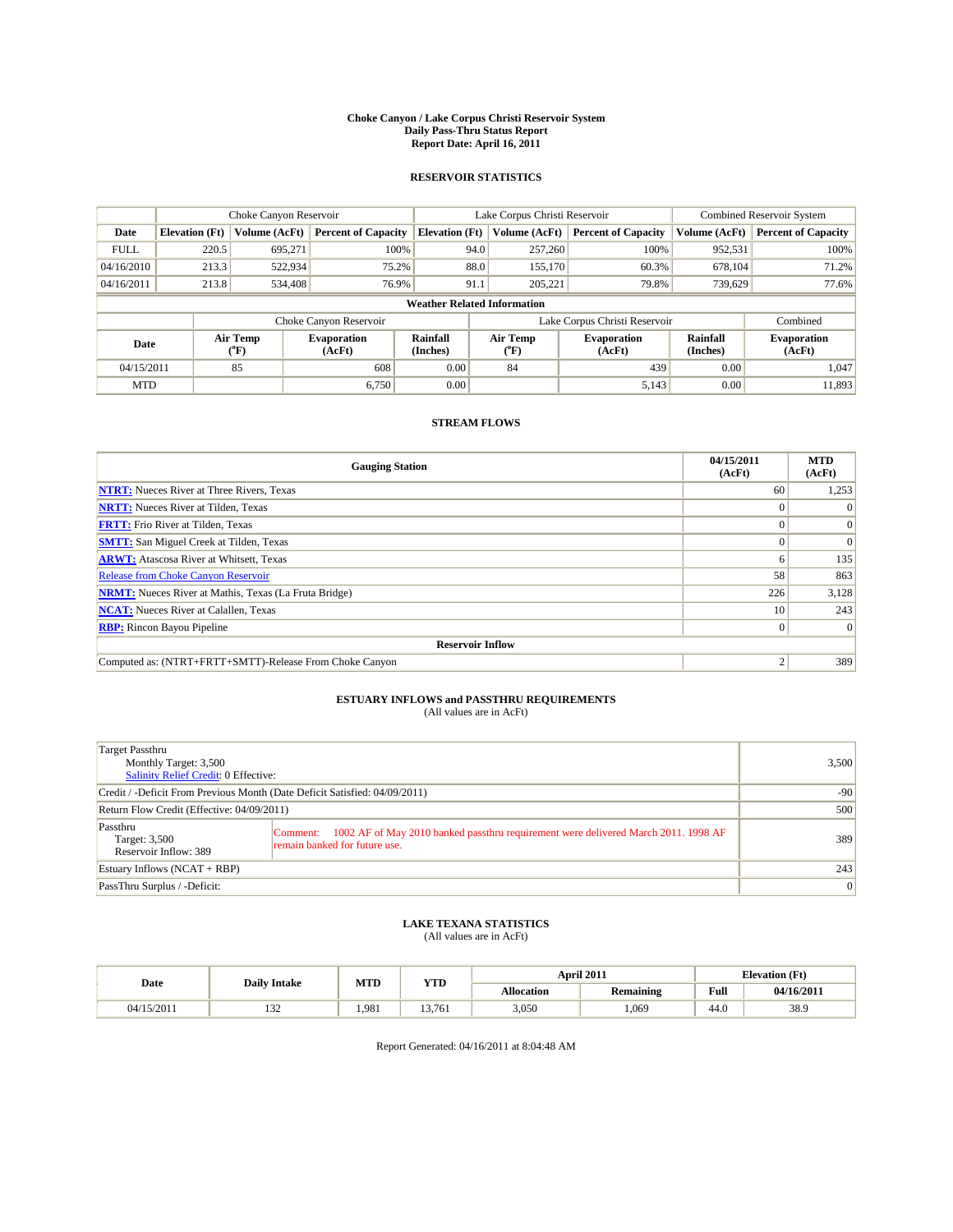#### **Choke Canyon / Lake Corpus Christi Reservoir System Daily Pass-Thru Status Report Report Date: April 17, 2011**

#### **RESERVOIR STATISTICS**

|             | Choke Canyon Reservoir             |                  | Lake Corpus Christi Reservoir |                       |                               |                  | <b>Combined Reservoir System</b> |                      |                              |  |
|-------------|------------------------------------|------------------|-------------------------------|-----------------------|-------------------------------|------------------|----------------------------------|----------------------|------------------------------|--|
| Date        | <b>Elevation</b> (Ft)              | Volume (AcFt)    | <b>Percent of Capacity</b>    | <b>Elevation</b> (Ft) |                               | Volume (AcFt)    | <b>Percent of Capacity</b>       | Volume (AcFt)        | <b>Percent of Capacity</b>   |  |
| <b>FULL</b> | 220.5                              | 695.271          | 100%                          |                       | 94.0                          | 257,260          | 100%                             | 952,531              | 100%                         |  |
| 04/17/2010  | 214.7                              | 553,742          | 79.6%                         |                       | 89.2                          | 174,263          | 67.7%                            | 728,005              | 76.4%                        |  |
| 04/17/2011  | 213.8                              | 533,740          | 76.8%                         |                       | 91.0                          | 204,194          | 79.4%                            | 737,934              | 77.5%                        |  |
|             | <b>Weather Related Information</b> |                  |                               |                       |                               |                  |                                  |                      |                              |  |
|             |                                    |                  | Choke Canyon Reservoir        |                       | Lake Corpus Christi Reservoir |                  |                                  |                      | Combined                     |  |
| Date        |                                    | Air Temp<br>(°F) | <b>Evaporation</b><br>(AcFt)  | Rainfall<br>(Inches)  |                               | Air Temp<br>("F) | <b>Evaporation</b><br>(AcFt)     | Rainfall<br>(Inches) | <b>Evaporation</b><br>(AcFt) |  |
| 04/16/2011  |                                    | 82               | 504                           | 0.00                  |                               | 80               | 389                              | 0.00                 | 893                          |  |
| <b>MTD</b>  |                                    |                  | 7.254                         | 0.00                  |                               |                  | 5,532                            | 0.00                 | 12.786                       |  |

### **STREAM FLOWS**

| <b>Gauging Station</b>                                       | 04/16/2011<br>(AcFt) | <b>MTD</b><br>(AcFt) |  |  |  |  |
|--------------------------------------------------------------|----------------------|----------------------|--|--|--|--|
| <b>NTRT:</b> Nueces River at Three Rivers, Texas             | 60                   | 1,312                |  |  |  |  |
| <b>NRTT:</b> Nueces River at Tilden, Texas                   |                      |                      |  |  |  |  |
| <b>FRTT:</b> Frio River at Tilden, Texas                     |                      | $\Omega$             |  |  |  |  |
| <b>SMTT:</b> San Miguel Creek at Tilden, Texas               |                      | $\Omega$             |  |  |  |  |
| <b>ARWT:</b> Atascosa River at Whitsett, Texas               |                      | 140                  |  |  |  |  |
| Release from Choke Canyon Reservoir                          | 58                   | 921                  |  |  |  |  |
| <b>NRMT:</b> Nueces River at Mathis, Texas (La Fruta Bridge) | 246                  | 3,375                |  |  |  |  |
| <b>NCAT:</b> Nueces River at Calallen, Texas                 |                      | 243                  |  |  |  |  |
| <b>RBP:</b> Rincon Bayou Pipeline                            | $\Omega$             | $\Omega$             |  |  |  |  |
| <b>Reservoir Inflow</b>                                      |                      |                      |  |  |  |  |
| Computed as: (NTRT+FRTT+SMTT)-Release From Choke Canyon      |                      | 391                  |  |  |  |  |

## **ESTUARY INFLOWS and PASSTHRU REQUIREMENTS**<br>(All values are in AcFt)

| Target Passthru<br>Monthly Target: 3,500<br>Salinity Relief Credit: 0 Effective: |                                                                                                                                 | 3,500 |
|----------------------------------------------------------------------------------|---------------------------------------------------------------------------------------------------------------------------------|-------|
| Credit / -Deficit From Previous Month (Date Deficit Satisfied: 04/09/2011)       | $-90$                                                                                                                           |       |
| Return Flow Credit (Effective: 04/09/2011)                                       | 500                                                                                                                             |       |
| Passthru<br>Target: 3,500<br>Reservoir Inflow: 391                               | 1002 AF of May 2010 banked passthru requirement were delivered March 2011. 1998 AF<br>Comment:<br>remain banked for future use. | 391   |
| Estuary Inflows $(NCAT + RBP)$                                                   | 243                                                                                                                             |       |
| PassThru Surplus / -Deficit:                                                     | 0                                                                                                                               |       |

### **LAKE TEXANA STATISTICS** (All values are in AcFt)

|            |                |                 | MTD<br><b>YTD</b><br><b>Daily Intake</b> |            | April 2011       | <b>Elevation</b> (Ft) |            |  |
|------------|----------------|-----------------|------------------------------------------|------------|------------------|-----------------------|------------|--|
| Date       |                |                 |                                          | Allocation | <b>Remaining</b> | Full                  | 04/17/2011 |  |
| 04/16/2011 | $\sim$<br>1.JZ | 112<br><u>.</u> | 13.893                                   | 3,050      | 937              | $\Lambda$<br>44.0     | 38.9       |  |

Report Generated: 04/17/2011 at 8:06:51 AM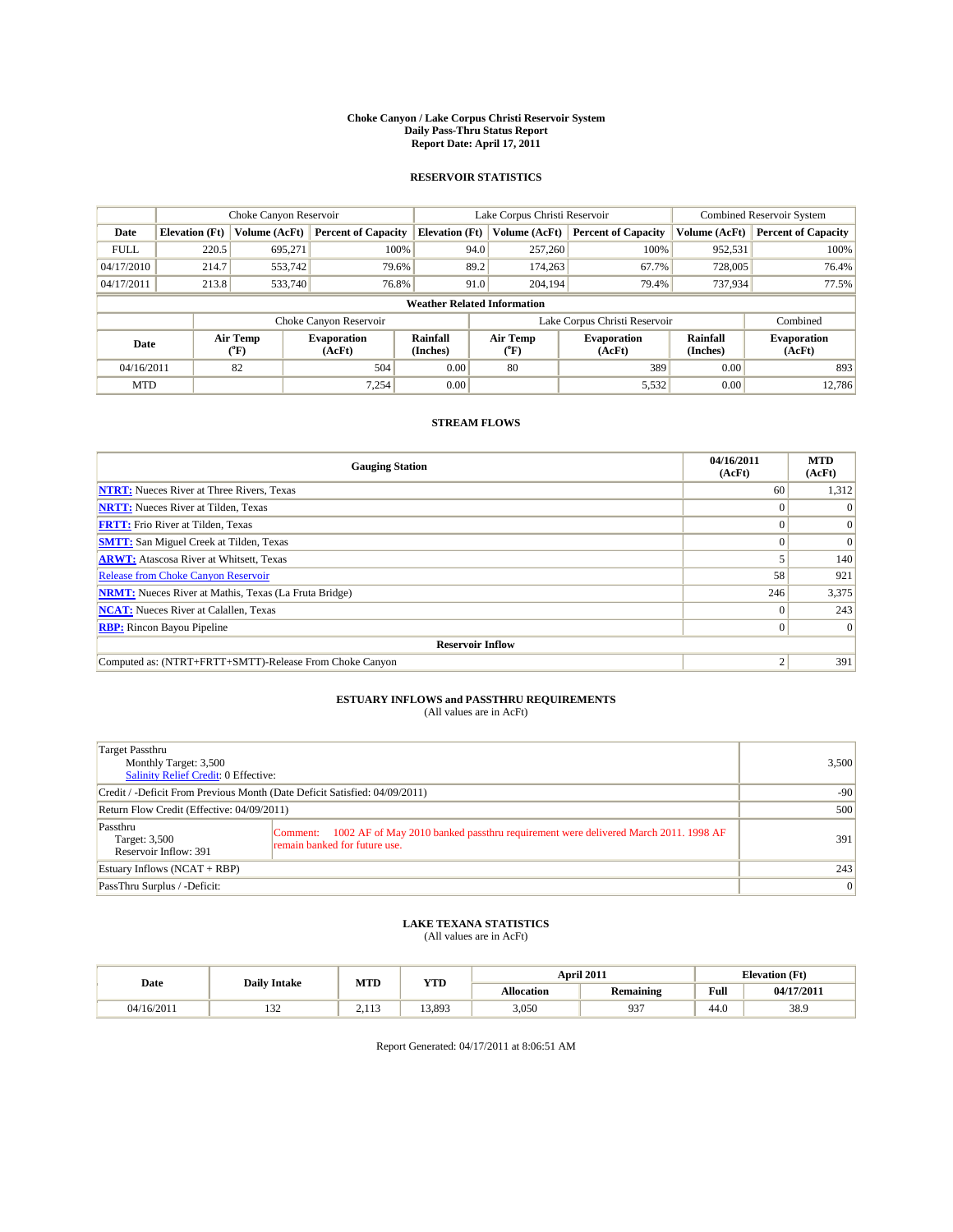#### **Choke Canyon / Lake Corpus Christi Reservoir System Daily Pass-Thru Status Report Report Date: April 18, 2011**

#### **RESERVOIR STATISTICS**

|             | Choke Canyon Reservoir                                                                                                               |               |                            |                                    | Lake Corpus Christi Reservoir |               |                               |               | <b>Combined Reservoir System</b> |  |  |
|-------------|--------------------------------------------------------------------------------------------------------------------------------------|---------------|----------------------------|------------------------------------|-------------------------------|---------------|-------------------------------|---------------|----------------------------------|--|--|
| Date        | <b>Elevation</b> (Ft)                                                                                                                | Volume (AcFt) | <b>Percent of Capacity</b> | <b>Elevation</b> (Ft)              |                               | Volume (AcFt) | <b>Percent of Capacity</b>    | Volume (AcFt) | <b>Percent of Capacity</b>       |  |  |
| <b>FULL</b> | 220.5                                                                                                                                | 695.271       | 100%                       |                                    | 94.0                          | 257,260       | 100%                          | 952,531       | 100%                             |  |  |
| 04/18/2010  | 215.9                                                                                                                                | 581,543       | 83.6%                      |                                    | 90.1                          | 189,292       | 73.6%                         | 770,835       | 80.9%                            |  |  |
| 04/18/2011  | 213.7                                                                                                                                | 531,735       | 76.5%                      |                                    | 90.9                          | 203,167       | 79.0%                         | 734,902       | 77.2%                            |  |  |
|             |                                                                                                                                      |               |                            | <b>Weather Related Information</b> |                               |               |                               |               |                                  |  |  |
|             |                                                                                                                                      |               | Choke Canyon Reservoir     |                                    |                               |               | Lake Corpus Christi Reservoir |               | Combined                         |  |  |
|             | Air Temp<br>Air Temp<br>Rainfall<br><b>Evaporation</b><br><b>Evaporation</b><br>Date<br>(Inches)<br>(AcFt)<br>(AcFt)<br>(°F)<br>("F) |               | Rainfall<br>(Inches)       | <b>Evaporation</b><br>(AcFt)       |                               |               |                               |               |                                  |  |  |
| 04/17/2011  |                                                                                                                                      | 82            | 310                        | 0.00                               |                               | 81            | 229                           | 0.00          | 539                              |  |  |
| <b>MTD</b>  |                                                                                                                                      |               | 7.564                      | 0.00                               |                               |               | 5,761                         | 0.00          | 13,325                           |  |  |

### **STREAM FLOWS**

| <b>Gauging Station</b>                                       | 04/17/2011<br>(AcFt) | <b>MTD</b><br>(AcFt) |
|--------------------------------------------------------------|----------------------|----------------------|
| <b>NTRT:</b> Nueces River at Three Rivers, Texas             | 60                   | 1,372                |
| <b>NRTT:</b> Nueces River at Tilden, Texas                   |                      |                      |
| <b>FRTT:</b> Frio River at Tilden, Texas                     |                      |                      |
| <b>SMTT:</b> San Miguel Creek at Tilden, Texas               |                      | $\Omega$             |
| <b>ARWT:</b> Atascosa River at Whitsett, Texas               |                      | 145                  |
| Release from Choke Canyon Reservoir                          | 58                   | 979                  |
| <b>NRMT:</b> Nueces River at Mathis, Texas (La Fruta Bridge) | 220                  | 3,595                |
| <b>NCAT:</b> Nueces River at Calallen, Texas                 |                      | 248                  |
| <b>RBP:</b> Rincon Bayou Pipeline                            | $\Omega$             | $\Omega$             |
| <b>Reservoir Inflow</b>                                      |                      |                      |
| Computed as: (NTRT+FRTT+SMTT)-Release From Choke Canyon      |                      | 393                  |

## **ESTUARY INFLOWS and PASSTHRU REQUIREMENTS**<br>(All values are in AcFt)

| Target Passthru<br>Monthly Target: 3,500<br>Salinity Relief Credit: 0 Effective: | 3,500                                                                                                                        |     |
|----------------------------------------------------------------------------------|------------------------------------------------------------------------------------------------------------------------------|-----|
| Credit / -Deficit From Previous Month (Date Deficit Satisfied: 04/09/2011)       | $-90$                                                                                                                        |     |
| Return Flow Credit (Effective: 04/09/2011)                                       | 500                                                                                                                          |     |
| Passthru<br>Target: 3,500<br>Reservoir Inflow: 393                               | Comment: 1002 AF of May 2010 banked passthru requirement were delivered March 2011. 1998 AF<br>remain banked for future use. | 393 |
| Estuary Inflows $(NCAT + RBP)$                                                   | 248                                                                                                                          |     |
| PassThru Surplus / -Deficit:                                                     | 0                                                                                                                            |     |

## **LAKE TEXANA STATISTICS** (All values are in AcFt)

|            | <b>Daily Intake</b> | MTD   | <b>YTD</b> | April 2011 |                  |      | <b>Elevation</b> (Ft) |
|------------|---------------------|-------|------------|------------|------------------|------|-----------------------|
| Date       |                     |       |            | Allocation | <b>Remaining</b> | Full | 04/18/2011            |
| 04/17/2011 | $\sim$<br>194       | 2.245 | 4.025      | 3,050      | 805              | 44.0 | 38.9                  |

Report Generated: 04/18/2011 at 8:20:13 AM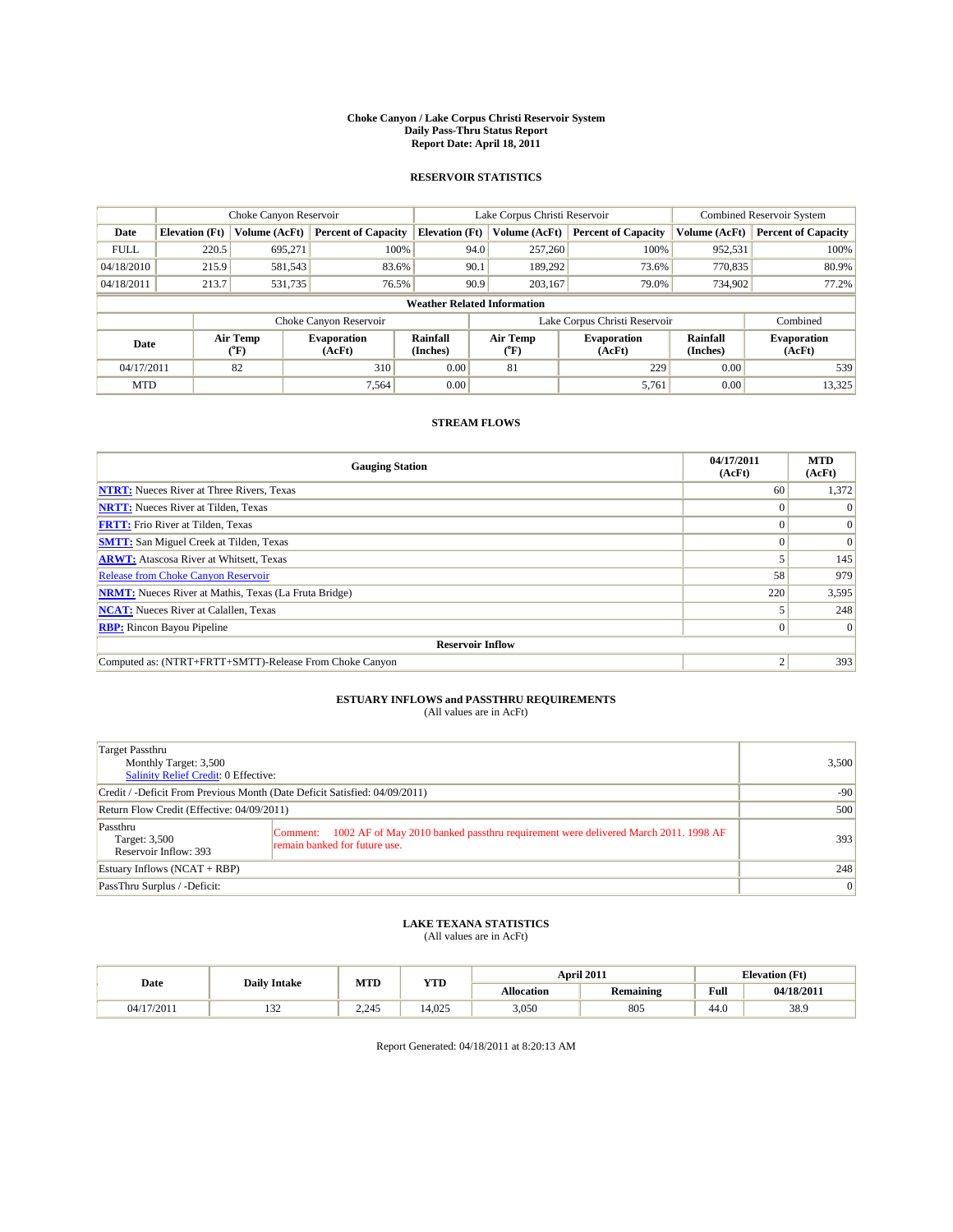#### **Choke Canyon / Lake Corpus Christi Reservoir System Daily Pass-Thru Status Report Report Date: April 19, 2011**

#### **RESERVOIR STATISTICS**

|             | Choke Canyon Reservoir                                                                                                                                  |               |                            |                                    | Lake Corpus Christi Reservoir |               |                               |               | <b>Combined Reservoir System</b> |  |  |
|-------------|---------------------------------------------------------------------------------------------------------------------------------------------------------|---------------|----------------------------|------------------------------------|-------------------------------|---------------|-------------------------------|---------------|----------------------------------|--|--|
| Date        | <b>Elevation</b> (Ft)                                                                                                                                   | Volume (AcFt) | <b>Percent of Capacity</b> | <b>Elevation</b> (Ft)              |                               | Volume (AcFt) | <b>Percent of Capacity</b>    | Volume (AcFt) | <b>Percent of Capacity</b>       |  |  |
| <b>FULL</b> | 220.5                                                                                                                                                   | 695,271       | 100%                       |                                    | 94.0                          | 257,260       | 100%                          | 952,531       | 100%                             |  |  |
| 04/19/2010  | 216.3                                                                                                                                                   | 590,046       | 84.9%                      |                                    | 90.8                          | 200,778       | 78.0%                         | 790.824       | 83.0%                            |  |  |
| 04/19/2011  | 213.7                                                                                                                                                   | 530,849       | 76.4%                      |                                    | 90.9                          | 203.167       | 79.0%                         | 734,016       | 77.1%                            |  |  |
|             |                                                                                                                                                         |               |                            | <b>Weather Related Information</b> |                               |               |                               |               |                                  |  |  |
|             |                                                                                                                                                         |               | Choke Canyon Reservoir     |                                    |                               |               | Lake Corpus Christi Reservoir |               | Combined                         |  |  |
|             | Air Temp<br>Air Temp<br>Rainfall<br><b>Evaporation</b><br><b>Evaporation</b><br>Date<br>(Inches)<br>(AcFt)<br>${}^{\circ}$ F)<br>(AcFt)<br>$\rm ^{o}F)$ |               | Rainfall<br>(Inches)       | <b>Evaporation</b><br>(AcFt)       |                               |               |                               |               |                                  |  |  |
| 04/18/2011  |                                                                                                                                                         | 92            | 412                        | 0.00                               |                               | 89            | 279                           | 0.00          | 691                              |  |  |
| <b>MTD</b>  |                                                                                                                                                         |               | 7.976                      | 0.00                               |                               |               | 6,040                         | 0.00          | 14,016                           |  |  |

### **STREAM FLOWS**

| <b>Gauging Station</b>                                       | 04/18/2011<br>(AcFt) | <b>MTD</b><br>(AcFt) |
|--------------------------------------------------------------|----------------------|----------------------|
| <b>NTRT:</b> Nueces River at Three Rivers, Texas             | 58                   | 1,429                |
| <b>NRTT:</b> Nueces River at Tilden, Texas                   |                      |                      |
| <b>FRTT:</b> Frio River at Tilden, Texas                     |                      | $\Omega$             |
| <b>SMTT:</b> San Miguel Creek at Tilden, Texas               |                      | $\Omega$             |
| <b>ARWT:</b> Atascosa River at Whitsett, Texas               |                      | 150                  |
| Release from Choke Canyon Reservoir                          | 58                   | 1,036                |
| <b>NRMT:</b> Nueces River at Mathis, Texas (La Fruta Bridge) | 197                  | 3,791                |
| <b>NCAT:</b> Nueces River at Calallen, Texas                 | 22                   | 270                  |
| <b>RBP:</b> Rincon Bayou Pipeline                            | $\Omega$             | $\Omega$             |
| <b>Reservoir Inflow</b>                                      |                      |                      |
| Computed as: (NTRT+FRTT+SMTT)-Release From Choke Canyon      | $\Omega$             | 393                  |

## **ESTUARY INFLOWS and PASSTHRU REQUIREMENTS**<br>(All values are in AcFt)

| Target Passthru<br>Monthly Target: 3,500<br>Salinity Relief Credit: 0 Effective: | 3,500                                                                                                                        |     |
|----------------------------------------------------------------------------------|------------------------------------------------------------------------------------------------------------------------------|-----|
| Credit / -Deficit From Previous Month (Date Deficit Satisfied: 04/09/2011)       | $-90$                                                                                                                        |     |
| Return Flow Credit (Effective: 04/09/2011)                                       | 500                                                                                                                          |     |
| Passthru<br>Target: 3,500<br>Reservoir Inflow: 393                               | Comment: 1002 AF of May 2010 banked passthru requirement were delivered March 2011. 1998 AF<br>remain banked for future use. | 393 |
| Estuary Inflows (NCAT + RBP)                                                     | 270                                                                                                                          |     |
| PassThru Surplus / -Deficit:                                                     |                                                                                                                              | 0   |

### **LAKE TEXANA STATISTICS** (All values are in AcFt)

|            | <b>Daily Intake</b> | April 2011 |        | MTD<br><b>YTD</b> |                  |                    |            | <b>Elevation</b> (Ft) |
|------------|---------------------|------------|--------|-------------------|------------------|--------------------|------------|-----------------------|
| Date       |                     |            |        | Allocation        | <b>Remaining</b> | Full               | 04/19/2011 |                       |
| 04/18/2011 | $\sim$<br>1.JZ      | $2.37-$    | 14.158 | 3,050             | $-$<br>0/2       | $\sqrt{ }$<br>44.0 | 38.7       |                       |

Report Generated: 04/19/2011 at 8:06:50 AM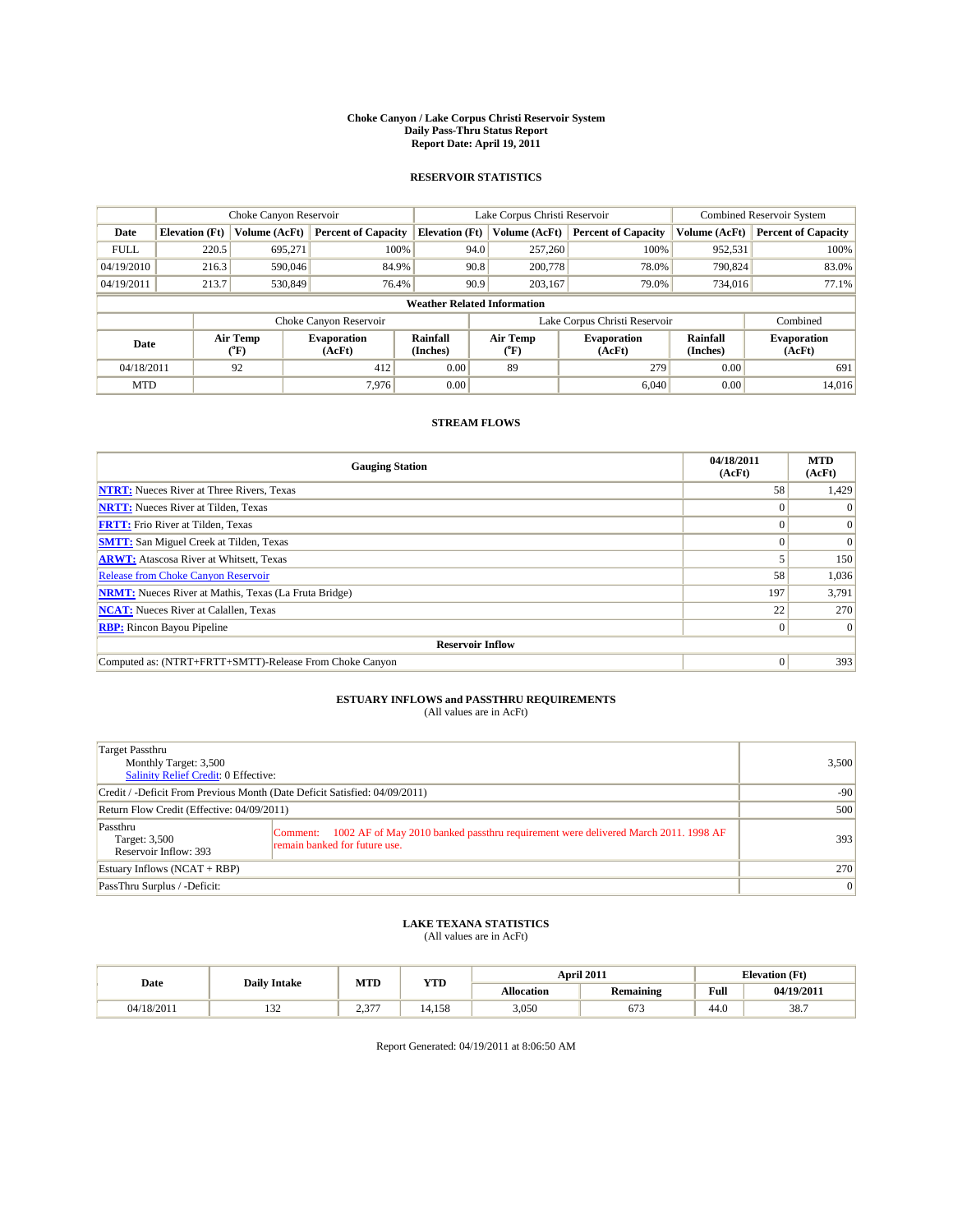#### **Choke Canyon / Lake Corpus Christi Reservoir System Daily Pass-Thru Status Report Report Date: April 20, 2011**

#### **RESERVOIR STATISTICS**

|             | Choke Canyon Reservoir                                                                                                               |               |                            |                                    | Lake Corpus Christi Reservoir |               |                               |               | <b>Combined Reservoir System</b> |  |  |
|-------------|--------------------------------------------------------------------------------------------------------------------------------------|---------------|----------------------------|------------------------------------|-------------------------------|---------------|-------------------------------|---------------|----------------------------------|--|--|
| Date        | <b>Elevation</b> (Ft)                                                                                                                | Volume (AcFt) | <b>Percent of Capacity</b> | <b>Elevation</b> (Ft)              |                               | Volume (AcFt) | <b>Percent of Capacity</b>    | Volume (AcFt) | <b>Percent of Capacity</b>       |  |  |
| <b>FULL</b> | 220.5                                                                                                                                | 695.271       | 100%                       |                                    | 94.0                          | 257,260       | 100%                          | 952,531       | 100%                             |  |  |
| 04/20/2010  | 216.4                                                                                                                                | 593,843       | 85.4%                      |                                    | 91.4                          | 211.417       | 82.2%                         | 805,260       | 84.5%                            |  |  |
| 04/20/2011  | 213.7                                                                                                                                | 530,629       | 76.3%                      |                                    | 90.9                          | 202,484       | 78.7%                         | 733,113       | 77.0%                            |  |  |
|             |                                                                                                                                      |               |                            | <b>Weather Related Information</b> |                               |               |                               |               |                                  |  |  |
|             |                                                                                                                                      |               | Choke Canyon Reservoir     |                                    |                               |               | Lake Corpus Christi Reservoir |               | Combined                         |  |  |
|             | Air Temp<br>Air Temp<br>Rainfall<br><b>Evaporation</b><br><b>Evaporation</b><br>Date<br>(Inches)<br>(AcFt)<br>(°F)<br>(AcFt)<br>("F) |               | Rainfall<br>(Inches)       | <b>Evaporation</b><br>(AcFt)       |                               |               |                               |               |                                  |  |  |
| 04/19/2011  |                                                                                                                                      | 96            | 464                        | 0.00                               |                               | 92            | 328                           | 0.00          | 792                              |  |  |
| <b>MTD</b>  |                                                                                                                                      |               | 8.440                      | 0.00                               |                               |               | 6,368                         | 0.00          | 14.808                           |  |  |

### **STREAM FLOWS**

| <b>Gauging Station</b>                                       | 04/19/2011<br>(AcFt) | <b>MTD</b><br>(AcFt) |
|--------------------------------------------------------------|----------------------|----------------------|
| <b>NTRT:</b> Nueces River at Three Rivers, Texas             | 58                   | 1,487                |
| <b>NRTT:</b> Nueces River at Tilden, Texas                   |                      |                      |
| <b>FRTT:</b> Frio River at Tilden, Texas                     |                      |                      |
| <b>SMTT:</b> San Miguel Creek at Tilden, Texas               |                      | $\Omega$             |
| <b>ARWT:</b> Atascosa River at Whitsett, Texas               |                      | 155                  |
| Release from Choke Canyon Reservoir                          | 58                   | 1,094                |
| <b>NRMT:</b> Nueces River at Mathis, Texas (La Fruta Bridge) | 197                  | 3,988                |
| <b>NCAT:</b> Nueces River at Calallen, Texas                 |                      | 281                  |
| <b>RBP:</b> Rincon Bayou Pipeline                            | $\Omega$             | $\Omega$             |
| <b>Reservoir Inflow</b>                                      |                      |                      |
| Computed as: (NTRT+FRTT+SMTT)-Release From Choke Canyon      | $\Omega$             | 393                  |

## **ESTUARY INFLOWS and PASSTHRU REQUIREMENTS**<br>(All values are in AcFt)

| Target Passthru<br>Monthly Target: 3,500<br><b>Salinity Relief Credit: 0 Effective:</b> | 3,500                                                                                                                           |     |
|-----------------------------------------------------------------------------------------|---------------------------------------------------------------------------------------------------------------------------------|-----|
| Credit / -Deficit From Previous Month (Date Deficit Satisfied: 04/09/2011)              | $-90$                                                                                                                           |     |
| Return Flow Credit (Effective: 04/09/2011)                                              | 500                                                                                                                             |     |
| Passthru<br>Target: 3,500<br>Reservoir Inflow: 393                                      | 1002 AF of May 2010 banked passthru requirement were delivered March 2011. 1998 AF<br>Comment:<br>remain banked for future use. | 393 |
| Estuary Inflows $(NCAT + RBP)$                                                          | 281                                                                                                                             |     |
| PassThru Surplus / -Deficit:                                                            |                                                                                                                                 | 0   |

## **LAKE TEXANA STATISTICS** (All values are in AcFt)

|            | <b>Daily Intake</b> | MTD   | <b>YTD</b> |                   | <b>April 2011</b> |      | <b>Elevation</b> (Ft) |
|------------|---------------------|-------|------------|-------------------|-------------------|------|-----------------------|
| Date       |                     |       |            | <b>Allocation</b> | Remaining         | Full | 04/20/2011            |
| 04/19/2011 | $\sim$<br>1 J 4     | 2,509 | 14.290     | 3,050             | 541               | 44.0 | 38.7                  |

Report Generated: 04/20/2011 at 8:03:00 AM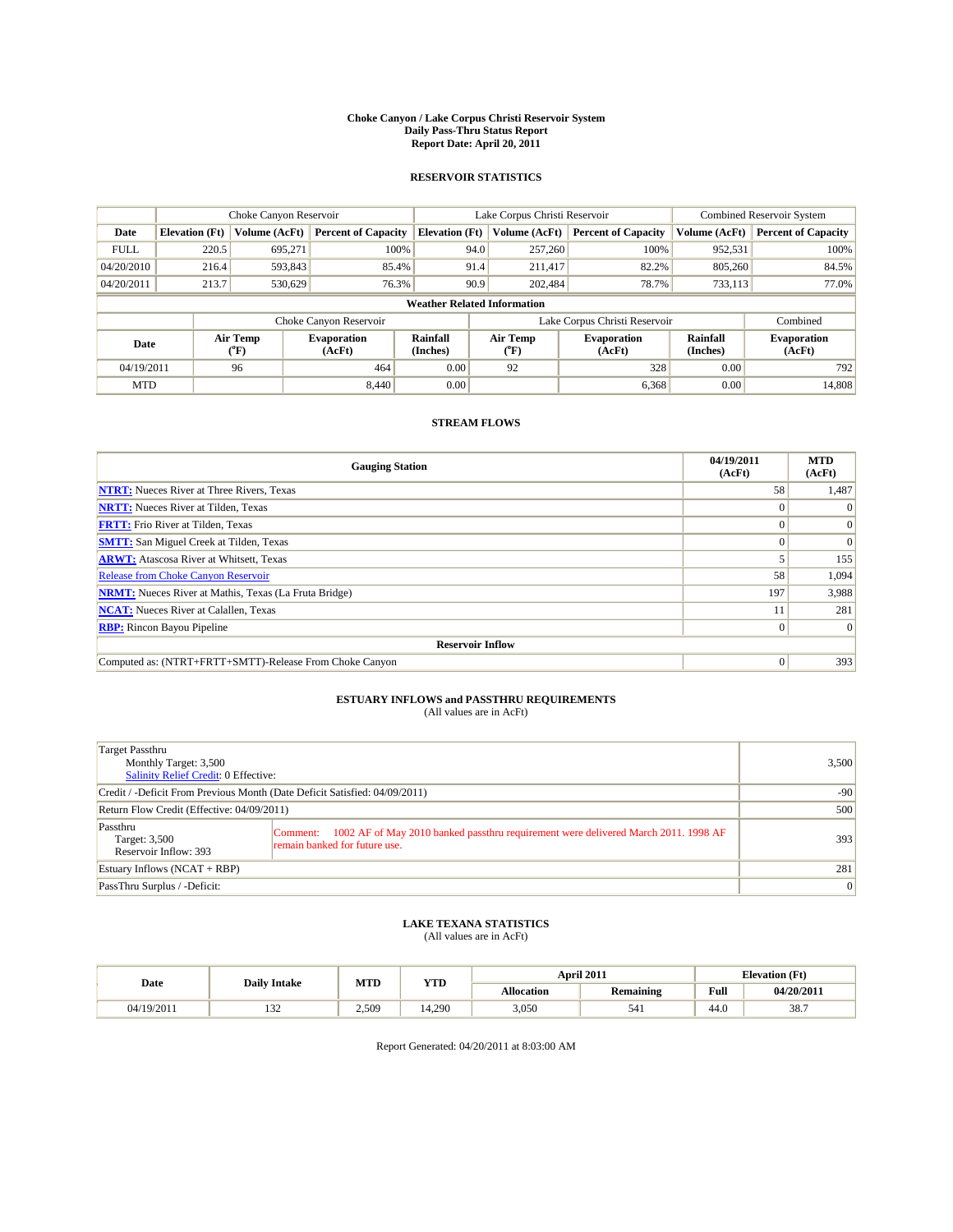#### **Choke Canyon / Lake Corpus Christi Reservoir System Daily Pass-Thru Status Report Report Date: April 21, 2011**

#### **RESERVOIR STATISTICS**

|             | Choke Canyon Reservoir                                                                                                                                                          |               | Lake Corpus Christi Reservoir |                                    |                               |               | <b>Combined Reservoir System</b> |               |                            |
|-------------|---------------------------------------------------------------------------------------------------------------------------------------------------------------------------------|---------------|-------------------------------|------------------------------------|-------------------------------|---------------|----------------------------------|---------------|----------------------------|
| Date        | <b>Elevation</b> (Ft)                                                                                                                                                           | Volume (AcFt) | <b>Percent of Capacity</b>    | <b>Elevation</b> (Ft)              |                               | Volume (AcFt) | <b>Percent of Capacity</b>       | Volume (AcFt) | <b>Percent of Capacity</b> |
| <b>FULL</b> | 220.5                                                                                                                                                                           | 695,271       | 100%                          |                                    | 94.0                          | 257,260       | 100%                             | 952,531       | 100%                       |
| 04/21/2010  | 216.5                                                                                                                                                                           | 596,469       | 85.8%                         |                                    | 91.9                          | 220,454       | 85.7%                            | 816,923       | 85.8%                      |
| 04/21/2011  | 213.7                                                                                                                                                                           | 530.629       | 76.3%                         |                                    | 90.9                          | 201,972       | 78.5%                            | 732,601       | 76.9%                      |
|             |                                                                                                                                                                                 |               |                               | <b>Weather Related Information</b> |                               |               |                                  |               |                            |
|             |                                                                                                                                                                                 |               | Choke Canyon Reservoir        |                                    | Lake Corpus Christi Reservoir |               |                                  | Combined      |                            |
|             | Air Temp<br>Rainfall<br>Air Temp<br>Rainfall<br><b>Evaporation</b><br><b>Evaporation</b><br>Date<br>(Inches)<br>(AcFt)<br>(Inches)<br>${}^{\circ}$ F)<br>(AcFt)<br>$\rm ^{o}F)$ |               |                               | <b>Evaporation</b><br>(AcFt)       |                               |               |                                  |               |                            |
| 04/20/2011  |                                                                                                                                                                                 | 88            | 309                           | 0.00                               |                               | 87            | 199                              | 0.00          | 508                        |
| <b>MTD</b>  |                                                                                                                                                                                 |               | 8.749                         | 0.00                               |                               |               | 6,567                            | 0.00          | 15,316                     |

### **STREAM FLOWS**

| <b>Gauging Station</b>                                       | 04/20/2011<br>(AcFt) | <b>MTD</b><br>(AcFt) |
|--------------------------------------------------------------|----------------------|----------------------|
| <b>NTRT:</b> Nueces River at Three Rivers, Texas             | 58                   | 1,544                |
| <b>NRTT:</b> Nueces River at Tilden, Texas                   |                      | $\Omega$             |
| <b>FRTT:</b> Frio River at Tilden, Texas                     |                      | $\Omega$             |
| <b>SMTT:</b> San Miguel Creek at Tilden, Texas               |                      | $\Omega$             |
| <b>ARWT:</b> Atascosa River at Whitsett, Texas               |                      | 160                  |
| Release from Choke Canyon Reservoir                          | 58                   | 1,151                |
| <b>NRMT:</b> Nueces River at Mathis, Texas (La Fruta Bridge) | 214                  | 4,202                |
| <b>NCAT:</b> Nueces River at Calallen, Texas                 |                      | 281                  |
| <b>RBP:</b> Rincon Bayou Pipeline                            | $\Omega$             | $\Omega$             |
| <b>Reservoir Inflow</b>                                      |                      |                      |
| Computed as: (NTRT+FRTT+SMTT)-Release From Choke Canyon      | $\Omega$             | 393                  |

## **ESTUARY INFLOWS and PASSTHRU REQUIREMENTS**<br>(All values are in AcFt)

| Target Passthru<br>Monthly Target: 3,500<br><b>Salinity Relief Credit: 0 Effective:</b> | 3,500                                                                                                                           |     |
|-----------------------------------------------------------------------------------------|---------------------------------------------------------------------------------------------------------------------------------|-----|
| Credit / -Deficit From Previous Month (Date Deficit Satisfied: 04/09/2011)              | $-90$                                                                                                                           |     |
| Return Flow Credit (Effective: 04/09/2011)                                              | 500                                                                                                                             |     |
| Passthru<br>Target: 3,500<br>Reservoir Inflow: 393                                      | 1002 AF of May 2010 banked passthru requirement were delivered March 2011. 1998 AF<br>Comment:<br>remain banked for future use. | 393 |
| Estuary Inflows $(NCAT + RBP)$                                                          | 281                                                                                                                             |     |
| PassThru Surplus / -Deficit:                                                            |                                                                                                                                 | 0   |

## **LAKE TEXANA STATISTICS** (All values are in AcFt)

|            | <b>Daily Intake</b> | MTD   | <b>YTD</b> |                   | April 2011       |                                             | <b>Elevation</b> (Ft) |  |
|------------|---------------------|-------|------------|-------------------|------------------|---------------------------------------------|-----------------------|--|
| Date       |                     |       |            | <b>Allocation</b> | <b>Remaining</b> | Full<br>the contract of the contract of the | 04/21/2011            |  |
| 04/20/2011 | $\sim$<br>1 J 4     | 2.642 | 14.422     | 3,050             | 408              | 44.0                                        | 38.7                  |  |

Report Generated: 04/21/2011 at 8:12:47 AM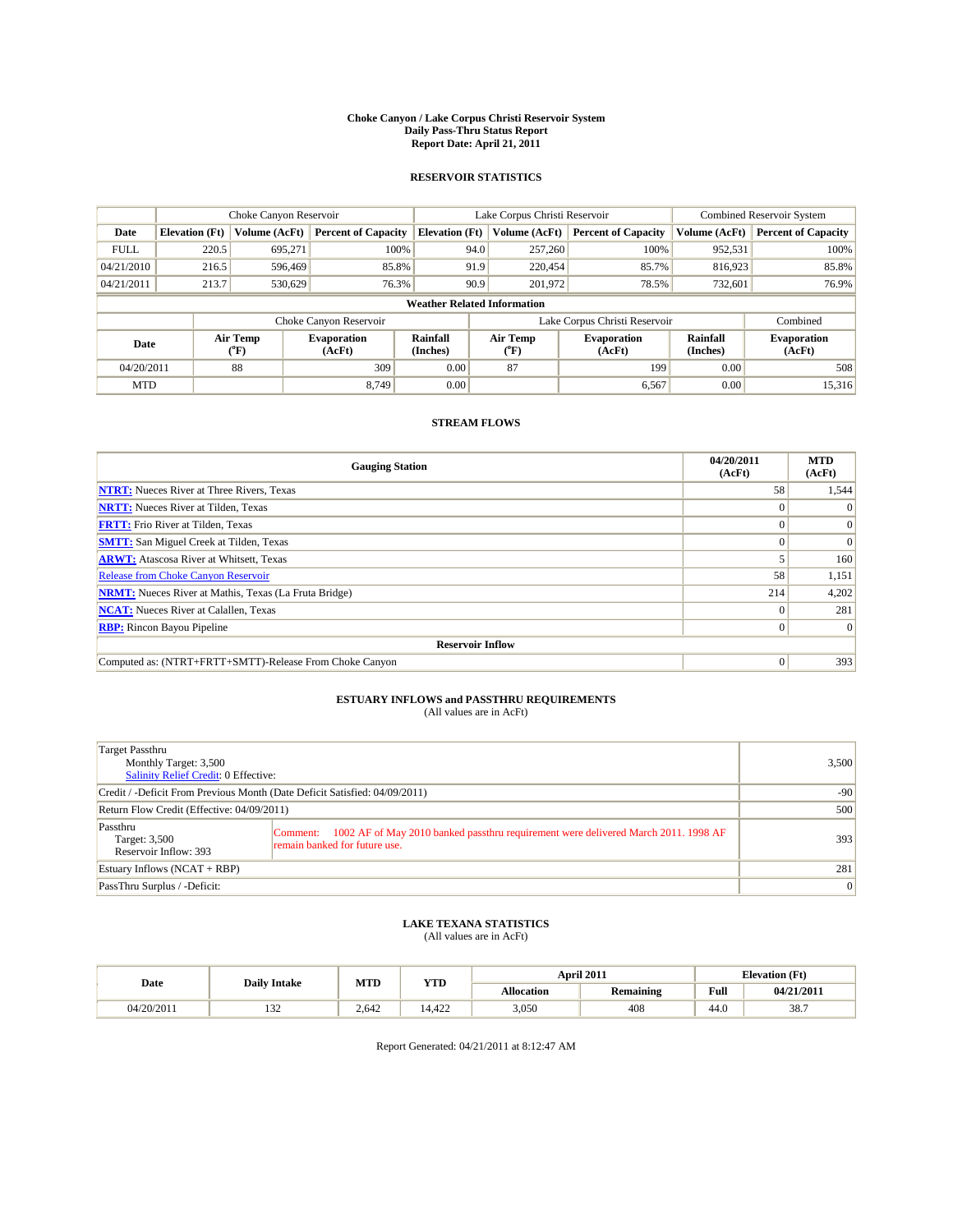#### **Choke Canyon / Lake Corpus Christi Reservoir System Daily Pass-Thru Status Report Report Date: April 22, 2011**

#### **RESERVOIR STATISTICS**

|             |                                                                                                                                                              | Choke Canyon Reservoir |                            |                                    | Lake Corpus Christi Reservoir | <b>Combined Reservoir System</b> |               |                            |
|-------------|--------------------------------------------------------------------------------------------------------------------------------------------------------------|------------------------|----------------------------|------------------------------------|-------------------------------|----------------------------------|---------------|----------------------------|
| Date        | <b>Elevation</b> (Ft)                                                                                                                                        | Volume (AcFt)          | <b>Percent of Capacity</b> | <b>Elevation</b> (Ft)              | Volume (AcFt)                 | <b>Percent of Capacity</b>       | Volume (AcFt) | <b>Percent of Capacity</b> |
| <b>FULL</b> | 220.5                                                                                                                                                        | 695,271                | 100%                       |                                    | 94.0<br>257,260               | 100%                             | 952,531       | 100%                       |
| 04/22/2010  | 216.6                                                                                                                                                        | 597,425                | 85.9%                      |                                    | 92.3<br>225,890               | 87.8%                            | 823,315       | 86.4%                      |
| 04/22/2011  | 213.7                                                                                                                                                        | 530,849                | 76.4%                      |                                    | 90.8<br>200,949               | 78.1%                            | 731,798       | 76.8%                      |
|             |                                                                                                                                                              |                        |                            | <b>Weather Related Information</b> |                               |                                  |               |                            |
|             |                                                                                                                                                              |                        | Choke Canyon Reservoir     |                                    | Lake Corpus Christi Reservoir |                                  |               | Combined                   |
|             | Air Temp<br>Air Temp<br>Rainfall<br>Rainfall<br><b>Evaporation</b><br><b>Evaporation</b><br>Date<br>(Inches)<br>(Inches)<br>(AcFt)<br>(AcFt)<br>(°F)<br>("F) |                        |                            | <b>Evaporation</b><br>(AcFt)       |                               |                                  |               |                            |
| 04/21/2011  |                                                                                                                                                              | 90                     | 425                        | 0.00                               | 87                            | 437                              | 0.00          | 862                        |
| <b>MTD</b>  |                                                                                                                                                              |                        | 9.174                      | 0.00                               |                               | 7.004                            | 0.00          | 16.178                     |

### **STREAM FLOWS**

| <b>Gauging Station</b>                                       | 04/21/2011<br>(AcFt) | <b>MTD</b><br>(AcFt) |
|--------------------------------------------------------------|----------------------|----------------------|
| <b>NTRT:</b> Nueces River at Three Rivers, Texas             | 69                   | 1,614                |
| <b>NRTT:</b> Nueces River at Tilden, Texas                   |                      | $\Omega$             |
| <b>FRTT:</b> Frio River at Tilden, Texas                     |                      | $\Omega$             |
| <b>SMTT:</b> San Miguel Creek at Tilden, Texas               |                      | $\Omega$             |
| <b>ARWT:</b> Atascosa River at Whitsett, Texas               |                      | 165                  |
| Release from Choke Canyon Reservoir                          | 58                   | 1,209                |
| <b>NRMT:</b> Nueces River at Mathis, Texas (La Fruta Bridge) | 220                  | 4,423                |
| <b>NCAT:</b> Nueces River at Calallen, Texas                 |                      | 281                  |
| <b>RBP:</b> Rincon Bayou Pipeline                            | $\Omega$             | $\Omega$             |
| <b>Reservoir Inflow</b>                                      |                      |                      |
| Computed as: (NTRT+FRTT+SMTT)-Release From Choke Canyon      | 12                   | 405                  |

## **ESTUARY INFLOWS and PASSTHRU REQUIREMENTS**<br>(All values are in AcFt)

| Target Passthru<br>Monthly Target: 3,500<br>Salinity Relief Credit: 0 Effective: | 3,500                                                                                                                           |     |
|----------------------------------------------------------------------------------|---------------------------------------------------------------------------------------------------------------------------------|-----|
| Credit / -Deficit From Previous Month (Date Deficit Satisfied: 04/09/2011)       | $-90$                                                                                                                           |     |
| Return Flow Credit (Effective: 04/09/2011)                                       | 500                                                                                                                             |     |
| Passthru<br>Target: 3,500<br>Reservoir Inflow: 405                               | 1002 AF of May 2010 banked passthru requirement were delivered March 2011. 1998 AF<br>Comment:<br>remain banked for future use. | 405 |
| Estuary Inflows $(NCAT + RBP)$                                                   | 281                                                                                                                             |     |
| PassThru Surplus / -Deficit:                                                     |                                                                                                                                 | 0   |

## **LAKE TEXANA STATISTICS** (All values are in AcFt)

|            | <b>Daily Intake</b> | MTD                        | YTD        |                   | April 2011       |      | <b>Elevation</b> (Ft) |
|------------|---------------------|----------------------------|------------|-------------------|------------------|------|-----------------------|
| Date       |                     |                            |            | <b>Allocation</b> | <b>Remaining</b> | Full | 04/22/2011            |
| 04/21/2011 | . <i>.</i>          | $\overline{a}$<br><u>.</u> | . 554<br>4 | 3,050             | 276              | 44.0 | 38.7                  |

Report Generated: 04/22/2011 at 8:55:58 AM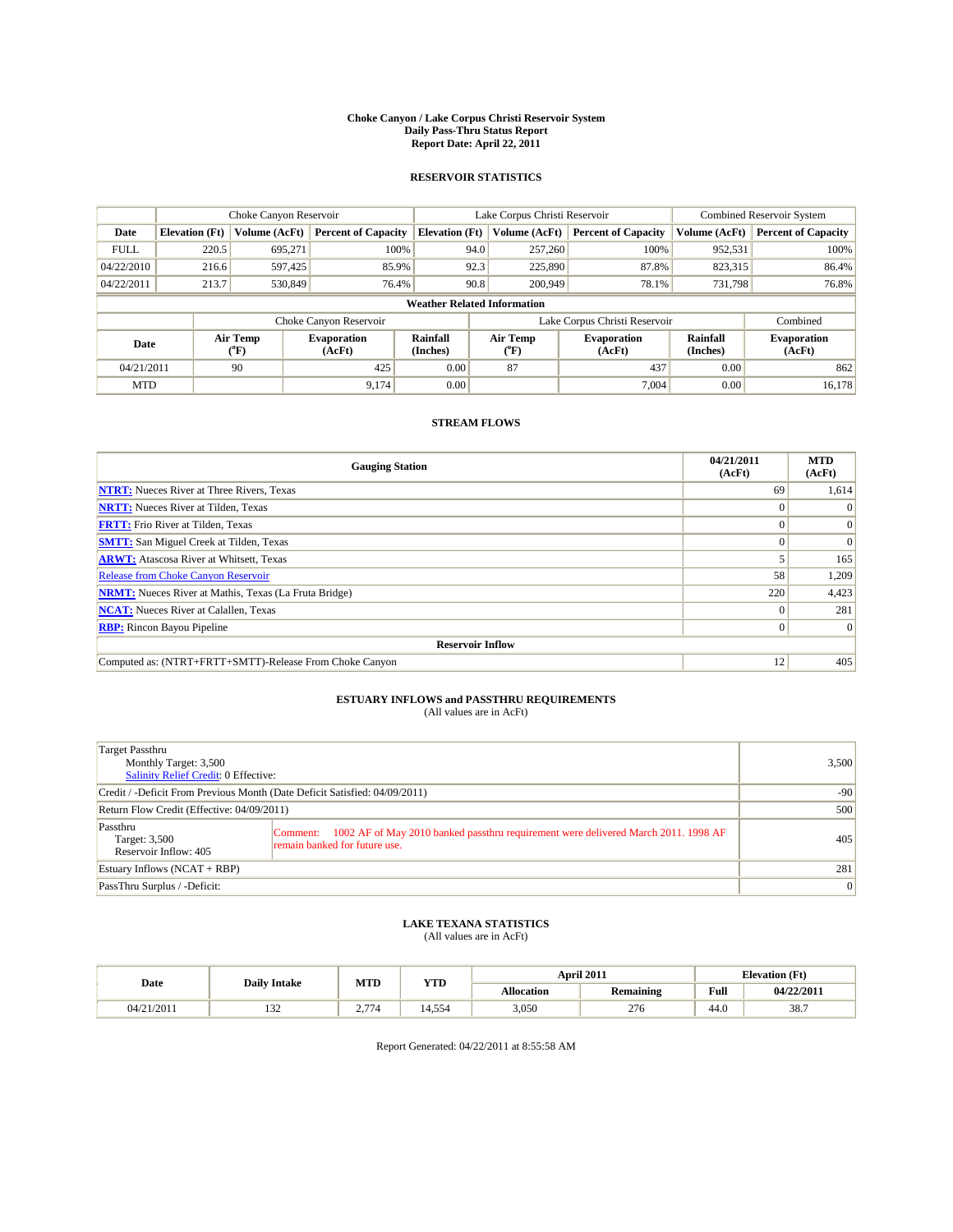#### **Choke Canyon / Lake Corpus Christi Reservoir System Daily Pass-Thru Status Report Report Date: April 23, 2011**

#### **RESERVOIR STATISTICS**

|             |                                                                                                                                      | Choke Canyon Reservoir |                            |                              | Lake Corpus Christi Reservoir      | <b>Combined Reservoir System</b> |               |                            |
|-------------|--------------------------------------------------------------------------------------------------------------------------------------|------------------------|----------------------------|------------------------------|------------------------------------|----------------------------------|---------------|----------------------------|
| Date        | <b>Elevation</b> (Ft)                                                                                                                | Volume (AcFt)          | <b>Percent of Capacity</b> | <b>Elevation</b> (Ft)        | Volume (AcFt)                      | <b>Percent of Capacity</b>       | Volume (AcFt) | <b>Percent of Capacity</b> |
| <b>FULL</b> | 220.5                                                                                                                                | 695,271                | 100%                       |                              | 94.0<br>257,260                    | 100%                             | 952,531       | 100%                       |
| 04/23/2010  | 216.7                                                                                                                                | 599,812                | 86.3%                      |                              | 92.4<br>228,180                    | 88.7%                            | 827,992       | 86.9%                      |
| 04/23/2011  | 213.6                                                                                                                                | 528,866                | 76.1%                      |                              | 90.8<br>200,949                    | 78.1%                            | 729,815       | 76.6%                      |
|             |                                                                                                                                      |                        |                            |                              | <b>Weather Related Information</b> |                                  |               |                            |
|             |                                                                                                                                      |                        | Choke Canyon Reservoir     |                              | Lake Corpus Christi Reservoir      |                                  |               | Combined                   |
|             | Air Temp<br>Air Temp<br>Rainfall<br><b>Evaporation</b><br><b>Evaporation</b><br>Date<br>(Inches)<br>(AcFt)<br>(AcFt)<br>(°F)<br>("F) |                        | Rainfall<br>(Inches)       | <b>Evaporation</b><br>(AcFt) |                                    |                                  |               |                            |
| 04/22/2011  |                                                                                                                                      | 91                     | 527                        | 0.00                         | 88                                 | 357                              | 0.00          | 884                        |
| <b>MTD</b>  |                                                                                                                                      |                        | 9.701                      | 0.00                         |                                    | 7,361                            | 0.00          | 17.062                     |

### **STREAM FLOWS**

| <b>Gauging Station</b>                                       | 04/22/2011<br>(AcFt) | <b>MTD</b><br>(AcFt) |
|--------------------------------------------------------------|----------------------|----------------------|
| <b>NTRT:</b> Nueces River at Three Rivers, Texas             | 75                   | 1,689                |
| <b>NRTT:</b> Nueces River at Tilden, Texas                   |                      | $\Omega$             |
| <b>FRTT:</b> Frio River at Tilden, Texas                     |                      | $\Omega$             |
| <b>SMTT:</b> San Miguel Creek at Tilden, Texas               |                      | $\Omega$             |
| <b>ARWT:</b> Atascosa River at Whitsett, Texas               |                      | 170                  |
| <b>Release from Choke Canyon Reservoir</b>                   | 58                   | 1,266                |
| <b>NRMT:</b> Nueces River at Mathis, Texas (La Fruta Bridge) | 206                  | 4,629                |
| <b>NCAT:</b> Nueces River at Calallen, Texas                 |                      | 281                  |
| <b>RBP:</b> Rincon Bayou Pipeline                            | $\Omega$             | $\Omega$             |
| <b>Reservoir Inflow</b>                                      |                      |                      |
| Computed as: (NTRT+FRTT+SMTT)-Release From Choke Canyon      | 18                   | 423                  |

## **ESTUARY INFLOWS and PASSTHRU REQUIREMENTS**<br>(All values are in AcFt)

| Target Passthru<br>Monthly Target: 3,500<br>Salinity Relief Credit: 0 Effective: | 3,500                                                                                                                           |     |
|----------------------------------------------------------------------------------|---------------------------------------------------------------------------------------------------------------------------------|-----|
| Credit / -Deficit From Previous Month (Date Deficit Satisfied: 04/09/2011)       | $-90$                                                                                                                           |     |
| Return Flow Credit (Effective: 04/09/2011)                                       | 500                                                                                                                             |     |
| Passthru<br>Target: 3,500<br>Reservoir Inflow: 423                               | 1002 AF of May 2010 banked passthru requirement were delivered March 2011. 1998 AF<br>Comment:<br>remain banked for future use. | 423 |
| Estuary Inflows $(NCAT + RBP)$                                                   | 281                                                                                                                             |     |
| PassThru Surplus / -Deficit:                                                     |                                                                                                                                 | 0   |

## **LAKE TEXANA STATISTICS** (All values are in AcFt)

|            | <b>Daily Intake</b> | MTD   | <b>YTD</b> | April 2011 |                  |             | <b>Elevation</b> (Ft) |
|------------|---------------------|-------|------------|------------|------------------|-------------|-----------------------|
| Date       |                     |       |            | Allocation | <b>Remaining</b> | <b>Full</b> | 04/23/2011            |
| 04/22/2011 | $\sim$<br>1.JZ      | 2.906 | 14.687     | 3,050      | 144              | 44.0        | 38.7                  |

Report Generated: 04/23/2011 at 7:48:36 AM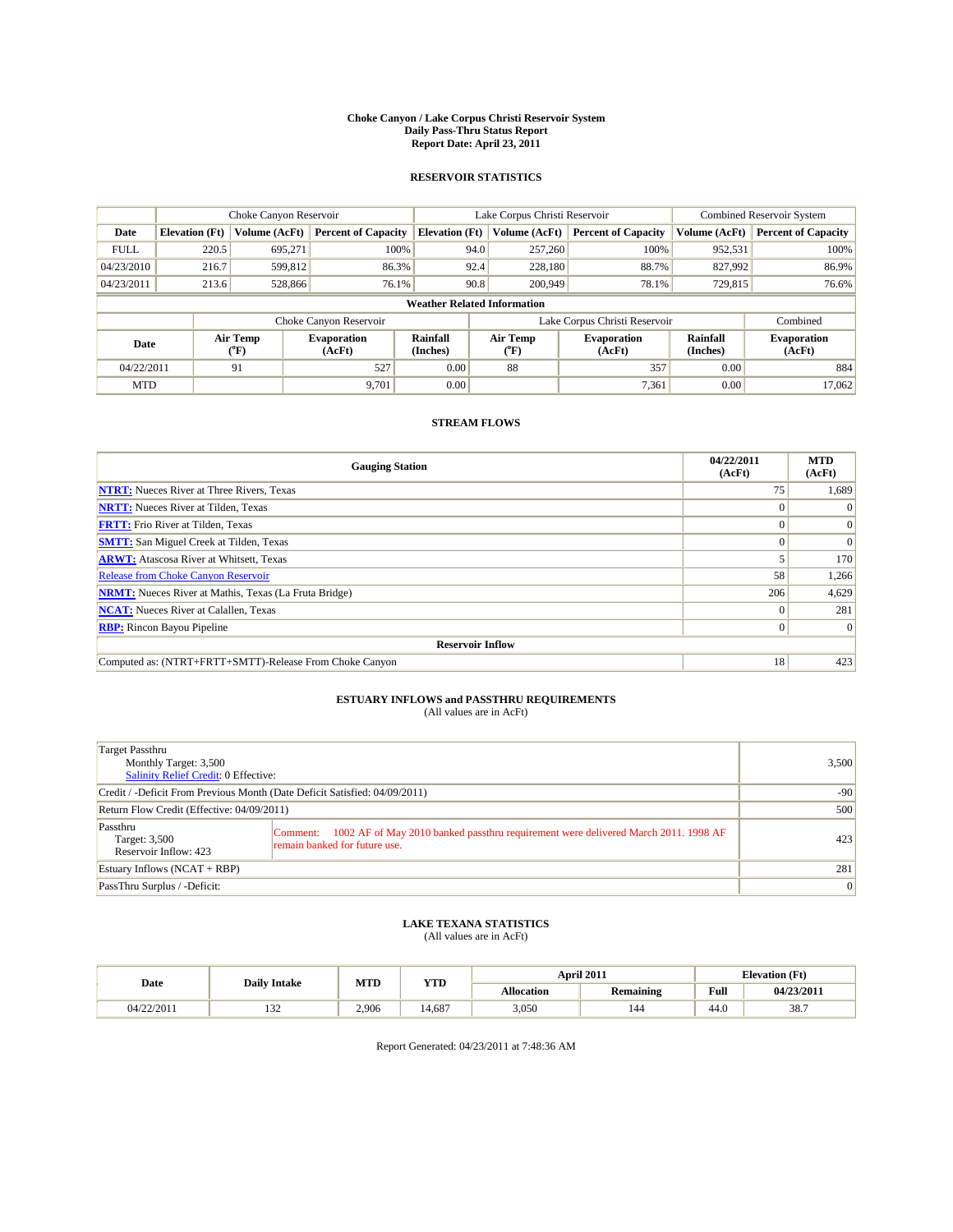#### **Choke Canyon / Lake Corpus Christi Reservoir System Daily Pass-Thru Status Report Report Date: April 24, 2011**

#### **RESERVOIR STATISTICS**

|             | Choke Canyon Reservoir |                          |                              |                       | Lake Corpus Christi Reservoir      |  |                              |                      | <b>Combined Reservoir System</b> |  |
|-------------|------------------------|--------------------------|------------------------------|-----------------------|------------------------------------|--|------------------------------|----------------------|----------------------------------|--|
| Date        | <b>Elevation</b> (Ft)  | Volume (AcFt)            | <b>Percent of Capacity</b>   | <b>Elevation</b> (Ft) | Volume (AcFt)                      |  | <b>Percent of Capacity</b>   | Volume (AcFt)        | <b>Percent of Capacity</b>       |  |
| <b>FULL</b> | 220.5                  | 695,271                  | 100%                         |                       | 257,260<br>94.0                    |  | 100%                         | 952,531              | 100%                             |  |
| 04/24/2010  | 216.8                  | 601,975                  | 86.6%                        |                       | 92.5<br>229,947                    |  | 89.4%                        | 831,922              | 87.3%                            |  |
| 04/24/2011  | 213.6                  | 529,527                  | 76.2%                        |                       | 90.8<br>200,097                    |  | 77.8%                        | 729.624              | 76.6%                            |  |
|             |                        |                          |                              |                       | <b>Weather Related Information</b> |  |                              |                      |                                  |  |
|             |                        |                          | Choke Canyon Reservoir       |                       | Lake Corpus Christi Reservoir      |  |                              | Combined             |                                  |  |
| Date        |                        | Air Temp<br>$\rm ^{o}F)$ | <b>Evaporation</b><br>(AcFt) | Rainfall<br>(Inches)  | Air Temp<br>$\rm ^{o}F)$           |  | <b>Evaporation</b><br>(AcFt) | Rainfall<br>(Inches) | <b>Evaporation</b><br>(AcFt)     |  |
| 04/23/2011  |                        | 89                       | 476                          | 0.00                  | 87                                 |  | 397                          | 0.00                 | 873                              |  |
| <b>MTD</b>  |                        |                          | 10.177                       | 0.00                  |                                    |  | 7,758                        | 0.00                 | 17,935                           |  |

### **STREAM FLOWS**

| <b>Gauging Station</b>                                       | 04/23/2011<br>(AcFt) | <b>MTD</b><br>(AcFt) |
|--------------------------------------------------------------|----------------------|----------------------|
| <b>NTRT:</b> Nueces River at Three Rivers, Texas             | 56                   | 1,745                |
| <b>NRTT:</b> Nueces River at Tilden, Texas                   | $\theta$             | $\Omega$             |
| <b>FRTT:</b> Frio River at Tilden, Texas                     | $\theta$             | $\vert 0 \vert$      |
| <b>SMTT:</b> San Miguel Creek at Tilden, Texas               | $\theta$             | $\Omega$             |
| <b>ARWT:</b> Atascosa River at Whitsett, Texas               |                      | 174                  |
| Release from Choke Canyon Reservoir                          | 58                   | 1,324                |
| <b>NRMT:</b> Nueces River at Mathis, Texas (La Fruta Bridge) | 208                  | 4,837                |
| <b>NCAT:</b> Nueces River at Calallen, Texas                 | $\theta$             | 281                  |
| <b>RBP:</b> Rincon Bayou Pipeline                            | $\mathbf{0}$         | $\Omega$             |
| <b>Reservoir Inflow</b>                                      |                      |                      |
| Computed as: NRTT+FRTT+SMTT+ARWT                             | 5                    | 428                  |

# **ESTUARY INFLOWS and PASSTHRU REQUIREMENTS**<br>(All values are in AcFt)

| Target Passthru<br>Monthly Target: 3,500<br>Salinity Relief Credit: 0 Effective: |                                                                                                                                 | 3,500 |
|----------------------------------------------------------------------------------|---------------------------------------------------------------------------------------------------------------------------------|-------|
| Credit / -Deficit From Previous Month (Date Deficit Satisfied: 04/09/2011)       | $-90$                                                                                                                           |       |
| Return Flow Credit (Effective: 04/09/2011)                                       | 500                                                                                                                             |       |
| Passthru<br>Target: 3,500<br>Reservoir Inflow: 428                               | 1002 AF of May 2010 banked passthru requirement were delivered March 2011. 1998 AF<br>Comment:<br>remain banked for future use. | 428   |
| Estuary Inflows $(NCAT + RBP)$                                                   |                                                                                                                                 | 281   |
| PassThru Surplus / -Deficit:                                                     |                                                                                                                                 | 0     |

### **LAKE TEXANA STATISTICS** (All values are in AcFt)

|            | <b>Daily Intake</b> | MTD   | <b>YTD</b> | April 2011 |                  |                    | <b>Elevation</b> (Ft) |
|------------|---------------------|-------|------------|------------|------------------|--------------------|-----------------------|
| Date       |                     |       |            | Allocation | <b>Remaining</b> | Full               | 04/24/2011            |
| 04/23/2011 | $\sim$<br>1.JZ      | 3.038 | 14.819     | 3,050      | $\overline{ }$   | $\Lambda$<br>-44.0 | 38.7                  |

Report Generated: 04/24/2011 at 8:07:27 AM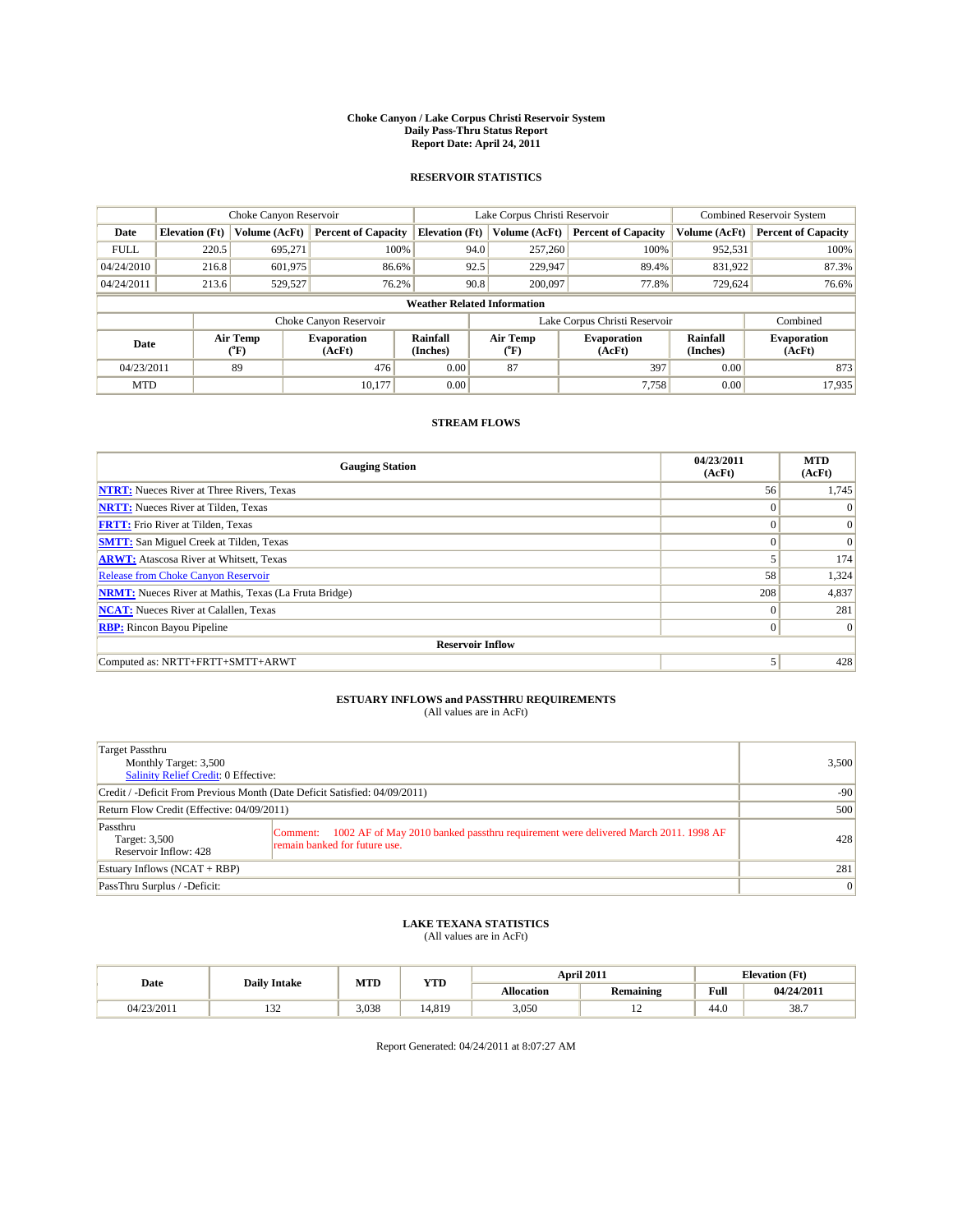#### **Choke Canyon / Lake Corpus Christi Reservoir System Daily Pass-Thru Status Report Report Date: April 25, 2011**

#### **RESERVOIR STATISTICS**

|             | Choke Canyon Reservoir |                  |                              |                       | Lake Corpus Christi Reservoir      | <b>Combined Reservoir System</b> |                      |                              |
|-------------|------------------------|------------------|------------------------------|-----------------------|------------------------------------|----------------------------------|----------------------|------------------------------|
| Date        | <b>Elevation</b> (Ft)  | Volume (AcFt)    | <b>Percent of Capacity</b>   | <b>Elevation</b> (Ft) | Volume (AcFt)                      | <b>Percent of Capacity</b>       | Volume (AcFt)        | <b>Percent of Capacity</b>   |
| <b>FULL</b> | 220.5                  | 695,271          | 100%                         |                       | 94.0<br>257,260                    | 100%                             | 952,531              | 100%                         |
| 04/25/2010  | 216.8                  | 603,180          | 86.8%                        |                       | 92.4<br>229,063                    | 89.0%                            | 832,243              | 87.4%                        |
| 04/25/2011  | 213.6                  | 528,205          | 76.0%                        | 90.7                  | 199,416                            | 77.5%                            | 727,621              | 76.4%                        |
|             |                        |                  |                              |                       | <b>Weather Related Information</b> |                                  |                      |                              |
|             |                        |                  | Choke Canyon Reservoir       |                       | Lake Corpus Christi Reservoir      |                                  |                      | Combined                     |
| Date        |                        | Air Temp<br>(°F) | <b>Evaporation</b><br>(AcFt) | Rainfall<br>(Inches)  | Air Temp<br>("F)                   | <b>Evaporation</b><br>(AcFt)     | Rainfall<br>(Inches) | <b>Evaporation</b><br>(AcFt) |
| 04/24/2011  |                        | 90               | 526                          | 0.00                  | 87                                 | 406                              | 0.00                 | 932                          |
| <b>MTD</b>  |                        |                  | 10.703                       | 0.00                  |                                    | 8.164                            | 0.00                 | 18.867                       |

### **STREAM FLOWS**

| <b>Gauging Station</b>                                       | 04/24/2011<br>(AcFt) | <b>MTD</b><br>(AcFt) |
|--------------------------------------------------------------|----------------------|----------------------|
| <b>NTRT:</b> Nueces River at Three Rivers, Texas             | 56                   | 1,800                |
| <b>NRTT:</b> Nueces River at Tilden, Texas                   | $\Omega$             | $\Omega$             |
| <b>FRTT:</b> Frio River at Tilden, Texas                     | $\Omega$             | $\vert 0 \vert$      |
| <b>SMTT:</b> San Miguel Creek at Tilden, Texas               | $\Omega$             | $\Omega$             |
| <b>ARWT:</b> Atascosa River at Whitsett, Texas               | $\overline{4}$       | 178                  |
| <b>Release from Choke Canyon Reservoir</b>                   | 58                   | 1,382                |
| <b>NRMT:</b> Nueces River at Mathis, Texas (La Fruta Bridge) | 210                  | 5,048                |
| <b>NCAT:</b> Nueces River at Calallen, Texas                 | $\theta$             | 281                  |
| <b>RBP:</b> Rincon Bayou Pipeline                            | $\mathbf{0}$         | $\Omega$             |
| <b>Reservoir Inflow</b>                                      |                      |                      |
| Computed as: NRTT+FRTT+SMTT+ARWT                             | 4                    | 432                  |

## **ESTUARY INFLOWS and PASSTHRU REQUIREMENTS**<br>(All values are in AcFt)

| Target Passthru<br>Monthly Target: 3,500<br><b>Salinity Relief Credit: 0 Effective:</b> |                                                                                                                                 | 3,500 |
|-----------------------------------------------------------------------------------------|---------------------------------------------------------------------------------------------------------------------------------|-------|
| Credit / -Deficit From Previous Month (Date Deficit Satisfied: 04/09/2011)              | $-90$                                                                                                                           |       |
| Return Flow Credit (Effective: 04/09/2011)                                              | 500                                                                                                                             |       |
| Passthru<br>Target: 3,500<br>Reservoir Inflow: 432                                      | 1002 AF of May 2010 banked passthru requirement were delivered March 2011. 1998 AF<br>Comment:<br>remain banked for future use. | 432   |
| Estuary Inflows $(NCAT + RBP)$                                                          |                                                                                                                                 | 281   |
| PassThru Surplus / -Deficit:                                                            |                                                                                                                                 | 0     |

### **LAKE TEXANA STATISTICS** (All values are in AcFt)

|            | <b>Daily Intake</b> | MTD        | <b>YTD</b> | April 2011 |                  |                | <b>Elevation</b> (Ft) |
|------------|---------------------|------------|------------|------------|------------------|----------------|-----------------------|
| Date       |                     |            |            | Allocation | <b>Remaining</b> | Full           | 04/25/2011            |
| 04/24/2011 | $\sim$<br>1.JZ      | $1 -$<br>. | 4,951      | 3,050      | $-1$             | $\sim$<br>44.0 | 38.7                  |

Report Generated: 04/25/2011 at 8:46:34 AM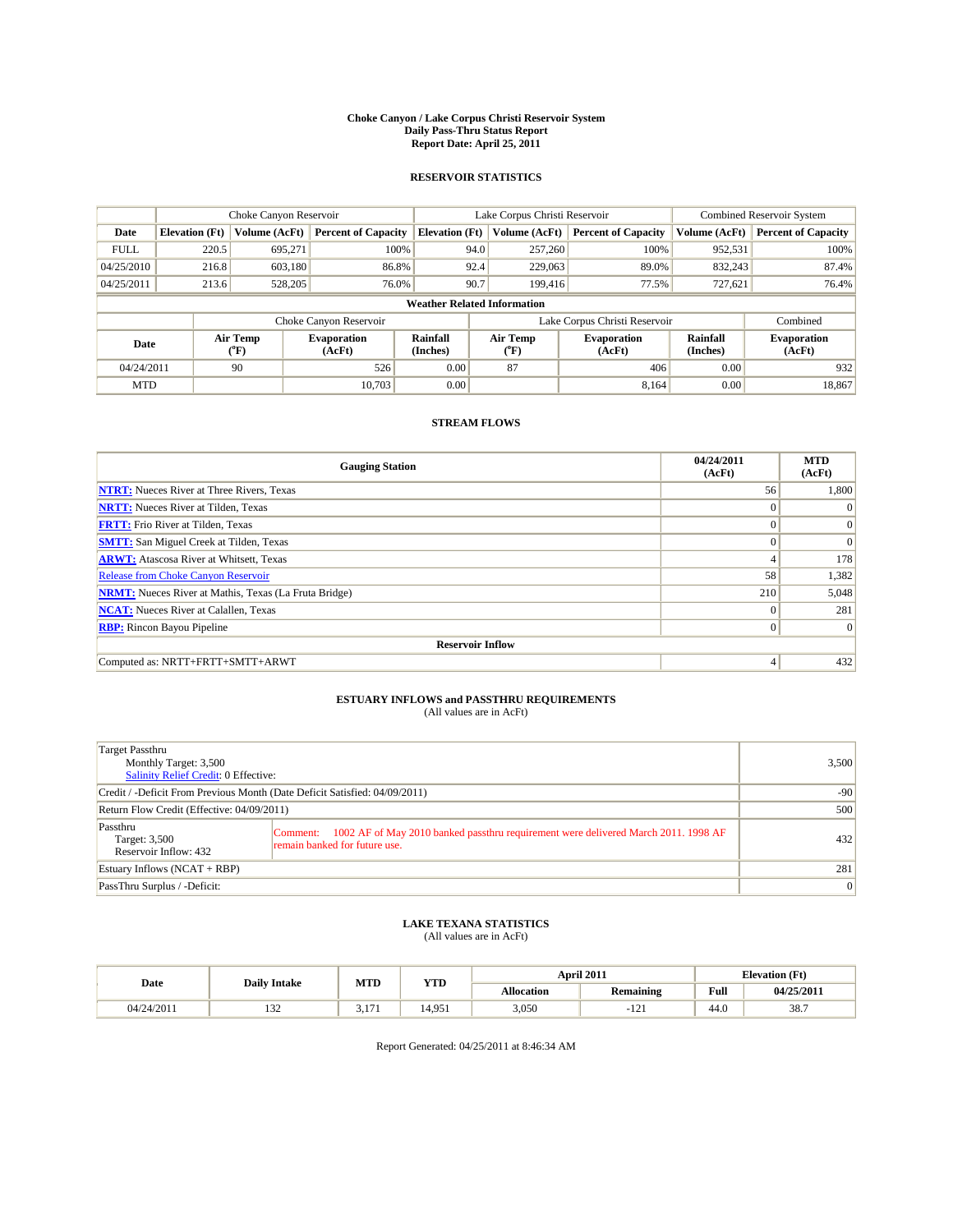#### **Choke Canyon / Lake Corpus Christi Reservoir System Daily Pass-Thru Status Report Report Date: April 26, 2011**

#### **RESERVOIR STATISTICS**

|             | Choke Canyon Reservoir |                  |                              |                                    | Lake Corpus Christi Reservoir                    | <b>Combined Reservoir System</b> |                      |                              |
|-------------|------------------------|------------------|------------------------------|------------------------------------|--------------------------------------------------|----------------------------------|----------------------|------------------------------|
| Date        | <b>Elevation</b> (Ft)  | Volume (AcFt)    | <b>Percent of Capacity</b>   | <b>Elevation</b> (Ft)              | Volume (AcFt)                                    | <b>Percent of Capacity</b>       | Volume (AcFt)        | <b>Percent of Capacity</b>   |
| <b>FULL</b> | 220.5                  | 695.271          | 100%                         | 94.0                               | 257,260                                          | 100%                             | 952,531              | 100%                         |
| 04/26/2010  | 216.8                  | 603,421          | 86.8%                        | 92.5                               | 229,416                                          | 89.2%                            | 832,837              | 87.4%                        |
| 04/26/2011  | 213.6                  | 529,306          | 76.1%                        | 90.8                               | 199,927                                          | 77.7%                            | 729,233              | 76.6%                        |
|             |                        |                  |                              | <b>Weather Related Information</b> |                                                  |                                  |                      |                              |
|             |                        |                  | Choke Canyon Reservoir       |                                    | Lake Corpus Christi Reservoir                    |                                  |                      | Combined                     |
| Date        |                        | Air Temp<br>(°F) | <b>Evaporation</b><br>(AcFt) | Rainfall<br>(Inches)               | Air Temp<br><b>Evaporation</b><br>(AcFt)<br>("F) |                                  | Rainfall<br>(Inches) | <b>Evaporation</b><br>(AcFt) |
| 04/25/2011  |                        | 95               | 373                          | 0.00                               | 91                                               | 218                              | 0.00                 | 591                          |
| <b>MTD</b>  |                        |                  | 11.076                       | 0.00                               |                                                  | 8,382                            | 0.00                 | 19,458                       |

### **STREAM FLOWS**

| <b>Gauging Station</b>                                       | 04/25/2011<br>(AcFt) | <b>MTD</b><br>(AcFt) |
|--------------------------------------------------------------|----------------------|----------------------|
| <b>NTRT:</b> Nueces River at Three Rivers, Texas             | 54                   | 1,854                |
| <b>NRTT:</b> Nueces River at Tilden, Texas                   | $\Omega$             | $\Omega$             |
| <b>FRTT:</b> Frio River at Tilden, Texas                     | $\Omega$             | $\vert 0 \vert$      |
| <b>SMTT:</b> San Miguel Creek at Tilden, Texas               | $\Omega$             | $\Omega$             |
| <b>ARWT:</b> Atascosa River at Whitsett, Texas               | $\overline{4}$       | 182                  |
| <b>Release from Choke Canyon Reservoir</b>                   | 58                   | 1,439                |
| <b>NRMT:</b> Nueces River at Mathis, Texas (La Fruta Bridge) | 216                  | 5,264                |
| <b>NCAT:</b> Nueces River at Calallen, Texas                 | $\theta$             | 281                  |
| <b>RBP:</b> Rincon Bayou Pipeline                            | $\mathbf{0}$         | $\Omega$             |
| <b>Reservoir Inflow</b>                                      |                      |                      |
| Computed as: NRTT+FRTT+SMTT+ARWT                             | 4                    | 436                  |

# **ESTUARY INFLOWS and PASSTHRU REQUIREMENTS**<br>(All values are in AcFt)

| Target Passthru<br>Monthly Target: 3,500<br><b>Salinity Relief Credit: 0 Effective:</b> |                                                                                                                                 | 3,500 |
|-----------------------------------------------------------------------------------------|---------------------------------------------------------------------------------------------------------------------------------|-------|
| Credit / -Deficit From Previous Month (Date Deficit Satisfied: 04/09/2011)              | $-90$                                                                                                                           |       |
| Return Flow Credit (Effective: 04/09/2011)                                              | 500                                                                                                                             |       |
| Passthru<br>Target: 3,500<br>Reservoir Inflow: 436                                      | 1002 AF of May 2010 banked passthru requirement were delivered March 2011. 1998 AF<br>Comment:<br>remain banked for future use. | 436   |
| Estuary Inflows $(NCAT + RBP)$                                                          | 281                                                                                                                             |       |
| PassThru Surplus / -Deficit:                                                            |                                                                                                                                 | 0     |

## **LAKE TEXANA STATISTICS** (All values are in AcFt)

|            |                     |       | MTD<br><b>YTD</b> |                   | <b>April 2011</b> |      | <b>Elevation</b> (Ft) |
|------------|---------------------|-------|-------------------|-------------------|-------------------|------|-----------------------|
| Date       | <b>Daily Intake</b> |       |                   | <b>Allocation</b> | <b>Remaining</b>  | Full | 04/26/2011            |
| 04/25/2011 | $\sim$<br>ن ب       | 3.304 | 5.084             | 3,050             | 254               | 44.0 | 38.7                  |

Report Generated: 04/26/2011 at 9:18:03 AM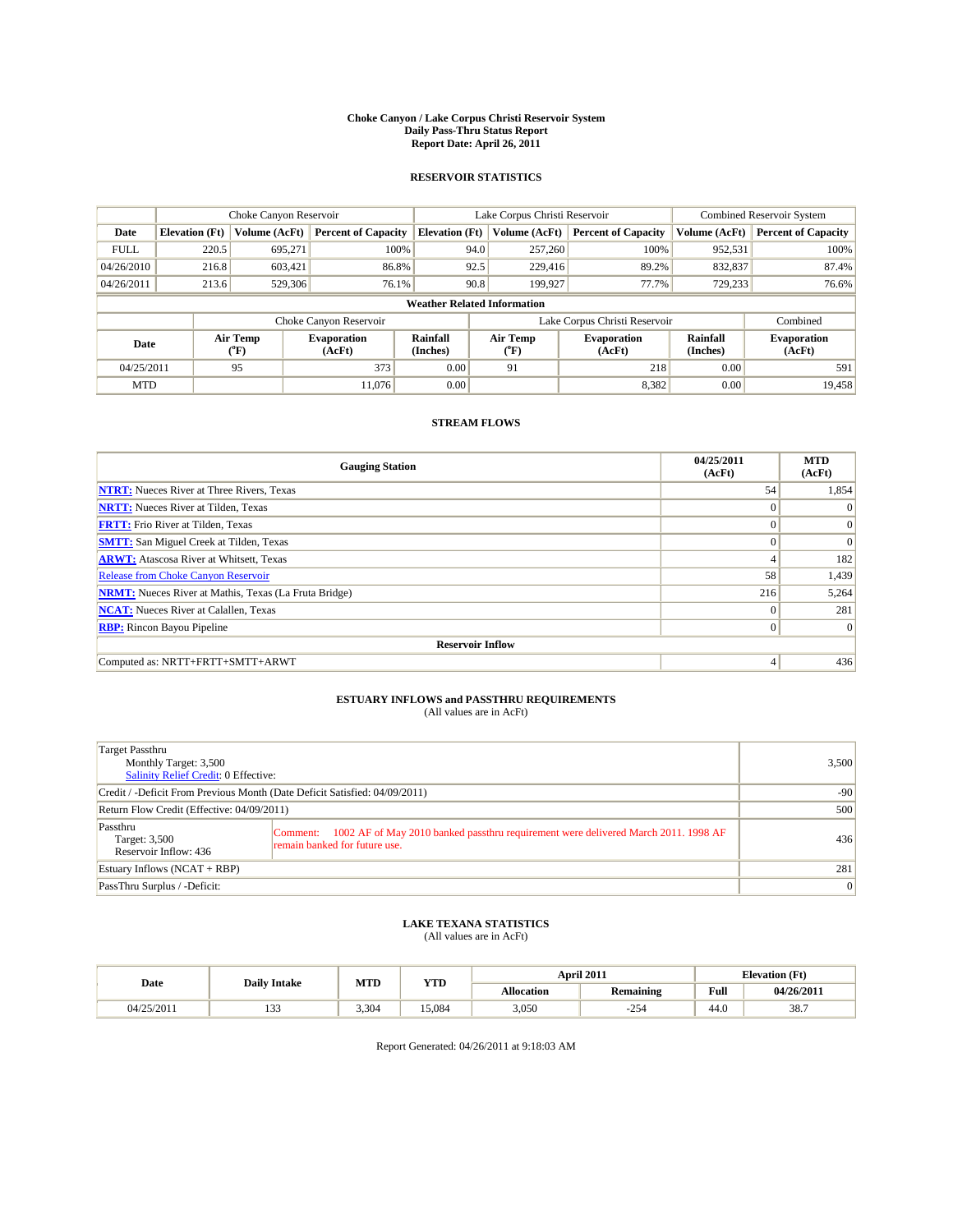#### **Choke Canyon / Lake Corpus Christi Reservoir System Daily Pass-Thru Status Report Report Date: April 27, 2011**

#### **RESERVOIR STATISTICS**

|             | Choke Canyon Reservoir                                                                                                                             |               |                            |                                    | Lake Corpus Christi Reservoir |                            |               | Combined Reservoir System  |  |
|-------------|----------------------------------------------------------------------------------------------------------------------------------------------------|---------------|----------------------------|------------------------------------|-------------------------------|----------------------------|---------------|----------------------------|--|
| Date        | <b>Elevation</b> (Ft)                                                                                                                              | Volume (AcFt) | <b>Percent of Capacity</b> | <b>Elevation</b> (Ft)              | Volume (AcFt)                 | <b>Percent of Capacity</b> | Volume (AcFt) | <b>Percent of Capacity</b> |  |
| <b>FULL</b> | 220.5                                                                                                                                              | 695,271       | 100%                       | 94.0                               | 257,260                       | 100%                       | 952,531       | 100%                       |  |
| 04/27/2010  | 216.8                                                                                                                                              | 602,216       | 86.6%                      | 92.6                               | 231,363                       | 89.9%                      | 833,579       | 87.5%                      |  |
| 04/27/2011  | 213.6                                                                                                                                              | 528,205       | 76.0%                      | 90.8                               | 199,927                       | 77.7%                      | 728,132       | 76.4%                      |  |
|             |                                                                                                                                                    |               |                            | <b>Weather Related Information</b> |                               |                            |               |                            |  |
|             |                                                                                                                                                    |               | Choke Canyon Reservoir     |                                    | Lake Corpus Christi Reservoir |                            |               | Combined                   |  |
|             | Air Temp<br>Rainfall<br>Air Temp<br><b>Evaporation</b><br><b>Evaporation</b><br>Date<br>(Inches)<br>(AcFt)<br>$({}^o\mathrm{F})$<br>(AcFt)<br>(°F) |               | Rainfall<br>(Inches)       | <b>Evaporation</b><br>(AcFt)       |                               |                            |               |                            |  |
| 04/26/2011  |                                                                                                                                                    | 96            | 449                        | 0.00                               | 92                            | 337                        | 0.00          | 786                        |  |
| <b>MTD</b>  |                                                                                                                                                    |               | 11,525                     | 0.00                               |                               | 8.719                      | 0.00          | 20,244                     |  |

### **STREAM FLOWS**

| <b>Gauging Station</b>                                       | 04/26/2011<br>(AcFt) | <b>MTD</b><br>(AcFt) |
|--------------------------------------------------------------|----------------------|----------------------|
| <b>NTRT:</b> Nueces River at Three Rivers, Texas             | 54                   | 1,908                |
| <b>NRTT:</b> Nueces River at Tilden, Texas                   | $\Omega$             | $\Omega$             |
| <b>FRTT:</b> Frio River at Tilden, Texas                     | $\mathbf{0}$         |                      |
| <b>SMTT:</b> San Miguel Creek at Tilden, Texas               | $\theta$             | $\Omega$             |
| <b>ARWT:</b> Atascosa River at Whitsett, Texas               | $\overline{4}$       | 186                  |
| <b>Release from Choke Canyon Reservoir</b>                   | 58                   | 1,497                |
| <b>NRMT:</b> Nueces River at Mathis, Texas (La Fruta Bridge) | 220                  | 5,485                |
| <b>NCAT:</b> Nueces River at Calallen, Texas                 | $\theta$             | 281                  |
| <b>RBP:</b> Rincon Bayou Pipeline                            | $\mathbf{0}$         | $\Omega$             |
| <b>Reservoir Inflow</b>                                      |                      |                      |
| Computed as: NRTT+FRTT+SMTT+ARWT                             | 4                    | 440                  |

# **ESTUARY INFLOWS and PASSTHRU REQUIREMENTS**<br>(All values are in AcFt)

| Target Passthru<br>Monthly Target: 3,500<br>Salinity Relief Credit: 0 Effective: |                                                                                                                              | 3,500           |  |
|----------------------------------------------------------------------------------|------------------------------------------------------------------------------------------------------------------------------|-----------------|--|
| Credit / -Deficit From Previous Month (Date Deficit Satisfied: 04/09/2011)       | $-90$                                                                                                                        |                 |  |
| Return Flow Credit (Effective: 04/09/2011)                                       |                                                                                                                              |                 |  |
| Passthru<br>Target: 3,500<br>Reservoir Inflow: 440                               | Comment: 1002 AF of May 2010 banked passthru requirement were delivered March 2011. 1998 AF<br>remain banked for future use. | 440             |  |
| Estuary Inflows $(NCAT + RBP)$                                                   | 281                                                                                                                          |                 |  |
| PassThru Surplus / -Deficit:                                                     |                                                                                                                              | $\vert 0 \vert$ |  |

## **LAKE TEXANA STATISTICS** (All values are in AcFt)

|            | MTD<br><b>YTD</b><br><b>Daily Intake</b> |       |                       | April 2011        |                  | <b>Elevation</b> (Ft)                       |            |
|------------|------------------------------------------|-------|-----------------------|-------------------|------------------|---------------------------------------------|------------|
| Date       |                                          |       |                       | <b>Allocation</b> | <b>Remaining</b> | Full<br>the contract of the contract of the | 04/27/2011 |
| 04/26/2011 | $\sim$<br>.                              | 3.436 | $\sim$ $\sim$<br>---- | 3,050             | -386             | 44.0                                        | 38.5       |

Report Generated: 04/27/2011 at 8:24:01 AM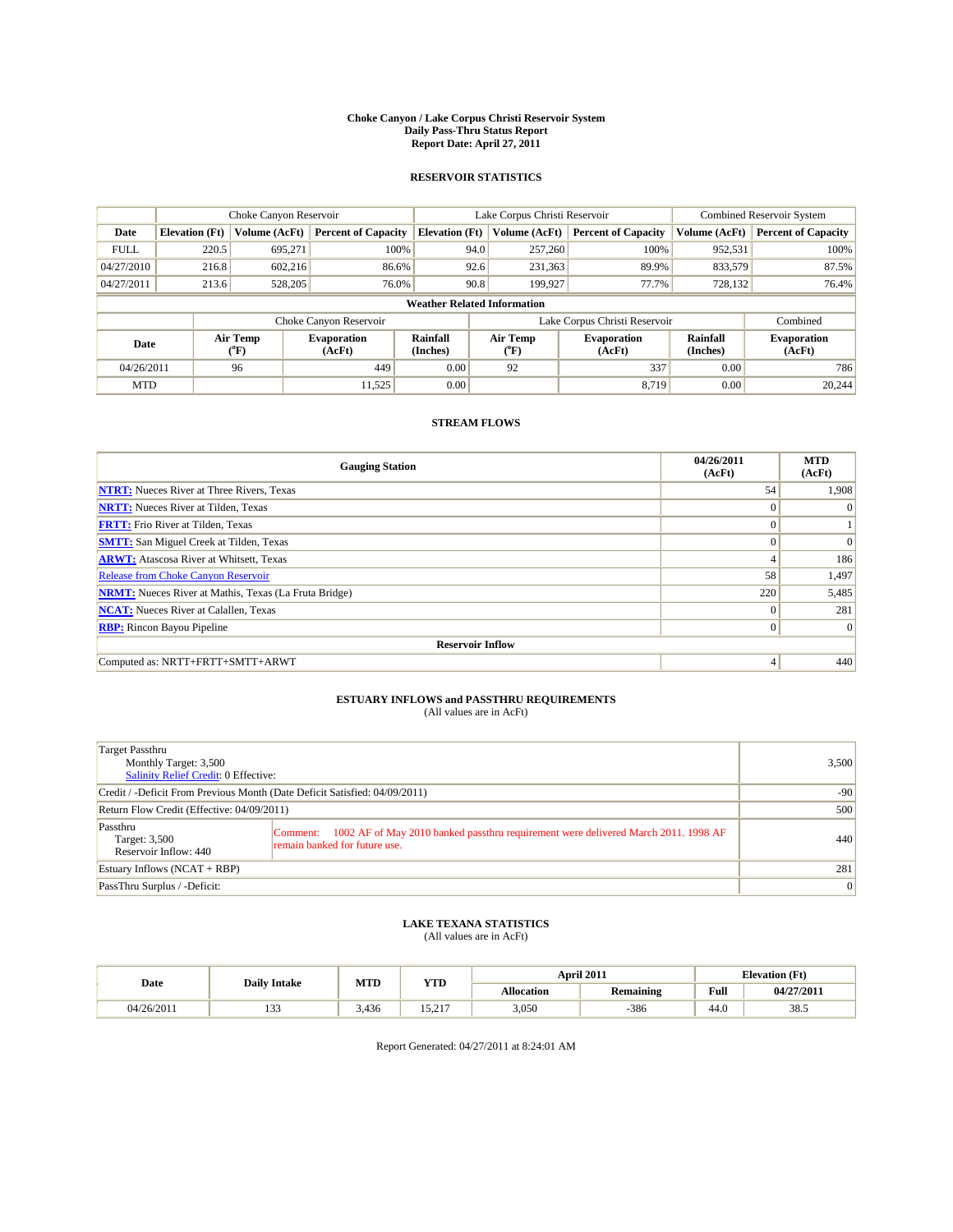#### **Choke Canyon / Lake Corpus Christi Reservoir System Daily Pass-Thru Status Report Report Date: April 28, 2011**

#### **RESERVOIR STATISTICS**

|             | Choke Canyon Reservoir |                  |                              |                                    | Lake Corpus Christi Reservoir | <b>Combined Reservoir System</b> |                      |                              |
|-------------|------------------------|------------------|------------------------------|------------------------------------|-------------------------------|----------------------------------|----------------------|------------------------------|
| Date        | <b>Elevation</b> (Ft)  | Volume (AcFt)    | <b>Percent of Capacity</b>   | <b>Elevation</b> (Ft)              | Volume (AcFt)                 | <b>Percent of Capacity</b>       | Volume (AcFt)        | <b>Percent of Capacity</b>   |
| <b>FULL</b> | 220.5                  | 695,271          | 100%                         | 94.0                               | 257,260                       | 100%                             | 952,531              | 100%                         |
| 04/28/2010  | 216.8                  | 603,421          | 86.8%                        | 92.6                               | 231,186                       | 89.9%                            | 834,607              | 87.6%                        |
| 04/28/2011  | 213.6                  | 528,645          | 76.0%                        | 90.7                               | 198,906                       | 77.3%                            | 727,551              | 76.4%                        |
|             |                        |                  |                              | <b>Weather Related Information</b> |                               |                                  |                      |                              |
|             |                        |                  | Choke Canyon Reservoir       |                                    | Lake Corpus Christi Reservoir |                                  |                      | Combined                     |
| Date        |                        | Air Temp<br>(°F) | <b>Evaporation</b><br>(AcFt) | Rainfall<br>(Inches)               | Air Temp<br>("F)              | <b>Evaporation</b><br>(AcFt)     | Rainfall<br>(Inches) | <b>Evaporation</b><br>(AcFt) |
| 04/27/2011  |                        | 94               | 771                          | 0.00                               | 94                            | 544                              | 0.00                 | 1,315                        |
| <b>MTD</b>  |                        |                  | 12.296                       | 0.00                               |                               | 9,263                            | 0.00                 | 21,559                       |

### **STREAM FLOWS**

| <b>Gauging Station</b>                                       | 04/27/2011<br>(AcFt) | <b>MTD</b><br>(AcFt) |
|--------------------------------------------------------------|----------------------|----------------------|
| <b>NTRT:</b> Nueces River at Three Rivers, Texas             | 54                   | 1,961                |
| <b>NRTT:</b> Nueces River at Tilden, Texas                   | $\Omega$             | $\Omega$             |
| <b>FRTT:</b> Frio River at Tilden, Texas                     | $\mathbf{0}$         |                      |
| <b>SMTT:</b> San Miguel Creek at Tilden, Texas               | $\Omega$             | $\Omega$             |
| <b>ARWT:</b> Atascosa River at Whitsett, Texas               | $\overline{4}$       | 190                  |
| <b>Release from Choke Canyon Reservoir</b>                   | 58                   | 1,554                |
| <b>NRMT:</b> Nueces River at Mathis, Texas (La Fruta Bridge) | 228                  | 5,713                |
| <b>NCAT:</b> Nueces River at Calallen, Texas                 | $\theta$             | 282                  |
| <b>RBP:</b> Rincon Bayou Pipeline                            | $\mathbf{0}$         | $\vert$ 0            |
| <b>Reservoir Inflow</b>                                      |                      |                      |
| Computed as: NRTT+FRTT+SMTT+ARWT                             | 4                    | 444                  |

# **ESTUARY INFLOWS and PASSTHRU REQUIREMENTS**<br>(All values are in AcFt)

| Target Passthru<br>Monthly Target: 3,500<br><b>Salinity Relief Credit: 0 Effective:</b> |                                                                                                                                 | 3,500 |  |  |
|-----------------------------------------------------------------------------------------|---------------------------------------------------------------------------------------------------------------------------------|-------|--|--|
| Credit / -Deficit From Previous Month (Date Deficit Satisfied: 04/09/2011)              |                                                                                                                                 |       |  |  |
| Return Flow Credit (Effective: 04/09/2011)                                              | 500                                                                                                                             |       |  |  |
| Passthru<br>Target: 3,500<br>Reservoir Inflow: 444                                      | 1002 AF of May 2010 banked passthru requirement were delivered March 2011. 1998 AF<br>Comment:<br>remain banked for future use. | 444   |  |  |
| Estuary Inflows $(NCAT + RBP)$                                                          | 282                                                                                                                             |       |  |  |
| PassThru Surplus / -Deficit:                                                            |                                                                                                                                 | 0     |  |  |

## **LAKE TEXANA STATISTICS** (All values are in AcFt)

|            | <b>Daily Intake</b> | MTD<br><b>YTD</b> |        | <b>April 2011</b> | <b>Elevation</b> (Ft) |      |            |
|------------|---------------------|-------------------|--------|-------------------|-----------------------|------|------------|
| Date       |                     |                   |        | <b>Allocation</b> | Remaining             | Full | 04/28/2011 |
| 04/27/2011 | $\sim$<br>ن ب       | 3,569             | 15.350 | 3,050             | 510                   | 44.0 | 38.5       |

Report Generated: 04/28/2011 at 8:36:01 AM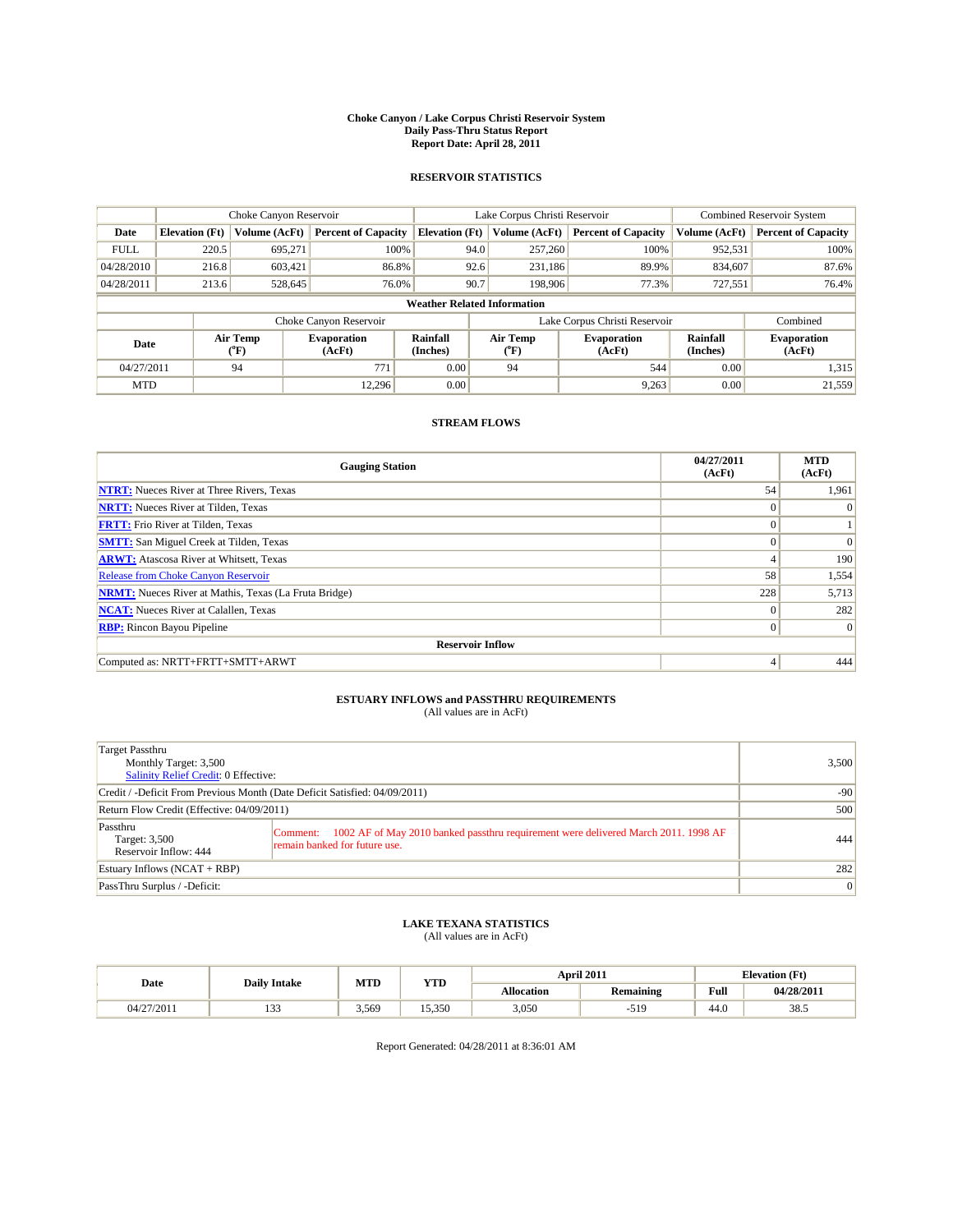#### **Choke Canyon / Lake Corpus Christi Reservoir System Daily Pass-Thru Status Report Report Date: April 29, 2011**

#### **RESERVOIR STATISTICS**

|             | Choke Canyon Reservoir |                  |                              |                                    | Lake Corpus Christi Reservoir | <b>Combined Reservoir System</b> |                      |                              |
|-------------|------------------------|------------------|------------------------------|------------------------------------|-------------------------------|----------------------------------|----------------------|------------------------------|
| Date        | <b>Elevation</b> (Ft)  | Volume (AcFt)    | <b>Percent of Capacity</b>   | <b>Elevation</b> (Ft)              | Volume (AcFt)                 | <b>Percent of Capacity</b>       | Volume (AcFt)        | <b>Percent of Capacity</b>   |
| <b>FULL</b> | 220.5                  | 695,271          | 100%                         | 94.0                               | 257,260                       | 100%                             | 952,531              | 100%                         |
| 04/29/2010  | 216.8                  | 602,216          | 86.6%                        |                                    | 92.6<br>231,363               | 89.9%                            | 833,579              | 87.5%                        |
| 04/29/2011  | 213.6                  | 528,645          | 76.0%                        |                                    | 197,887<br>90.6               | 76.9%                            | 726,532              | 76.3%                        |
|             |                        |                  |                              | <b>Weather Related Information</b> |                               |                                  |                      |                              |
|             |                        |                  | Choke Canyon Reservoir       |                                    | Lake Corpus Christi Reservoir |                                  |                      | Combined                     |
| Date        |                        | Air Temp<br>(°F) | <b>Evaporation</b><br>(AcFt) | Rainfall<br>(Inches)               | Air Temp<br>("F)              | <b>Evaporation</b><br>(AcFt)     | Rainfall<br>(Inches) | <b>Evaporation</b><br>(AcFt) |
| 04/28/2011  |                        | 86               | 462                          | 0.00                               | 84                            | 326                              | 0.00                 | 788                          |
| <b>MTD</b>  |                        |                  | 12.758                       | 0.00                               |                               | 9,589                            | 0.00                 | 22,347                       |

### **STREAM FLOWS**

| <b>Gauging Station</b>                                       | 04/28/2011<br>(AcFt) | <b>MTD</b><br>(AcFt) |
|--------------------------------------------------------------|----------------------|----------------------|
| <b>NTRT:</b> Nueces River at Three Rivers, Texas             | 54                   | 2,015                |
| <b>NRTT:</b> Nueces River at Tilden, Texas                   |                      | $\Omega$             |
| <b>FRTT:</b> Frio River at Tilden, Texas                     | $\Omega$             |                      |
| <b>SMTT:</b> San Miguel Creek at Tilden, Texas               | $\theta$             | $\Omega$             |
| <b>ARWT:</b> Atascosa River at Whitsett, Texas               | $\overline{4}$       | 194                  |
| <b>Release from Choke Canyon Reservoir</b>                   | 58                   | 1,612                |
| <b>NRMT:</b> Nueces River at Mathis, Texas (La Fruta Bridge) | 228                  | 5,941                |
| <b>NCAT:</b> Nueces River at Calallen, Texas                 | $\theta$             | 282                  |
| <b>RBP:</b> Rincon Bayou Pipeline                            | $\theta$             | $\vert$ 0            |
| <b>Reservoir Inflow</b>                                      |                      |                      |
| Computed as: NRTT+FRTT+SMTT+ARWT                             | 4                    | 447                  |

## **ESTUARY INFLOWS and PASSTHRU REQUIREMENTS**<br>(All values are in AcFt)

| Target Passthru<br>Monthly Target: 3,500<br><b>Salinity Relief Credit: 0 Effective:</b> |                                                                                                                                 | 3,500 |
|-----------------------------------------------------------------------------------------|---------------------------------------------------------------------------------------------------------------------------------|-------|
| Credit / -Deficit From Previous Month (Date Deficit Satisfied: 04/09/2011)              | $-90$                                                                                                                           |       |
| Return Flow Credit (Effective: 04/09/2011)                                              |                                                                                                                                 | 500   |
| Passthru<br>Target: 3,500<br>Reservoir Inflow: 447                                      | 1002 AF of May 2010 banked passthru requirement were delivered March 2011. 1998 AF<br>Comment:<br>remain banked for future use. | 447   |
| Estuary Inflows $(NCAT + RBP)$                                                          |                                                                                                                                 | 282   |
| PassThru Surplus / -Deficit:                                                            |                                                                                                                                 | 0     |

### **LAKE TEXANA STATISTICS** (All values are in AcFt)

|            | <b>Daily Intake</b> | MTD   | <b>YTD</b> |            | April 2011 |                                                    | <b>Elevation</b> (Ft)    |
|------------|---------------------|-------|------------|------------|------------|----------------------------------------------------|--------------------------|
| Date       |                     |       |            | Allocation | Remaining  | <b>Full</b><br>the contract of the contract of the | $04/29/201$ <sup>*</sup> |
| 04/28/2011 | $\sim$<br>ن ب       | 3.703 | 5.483      | 3,050      | $-65.$     | 44.0                                               | 38.5                     |

Report Generated: 04/29/2011 at 8:29:47 AM